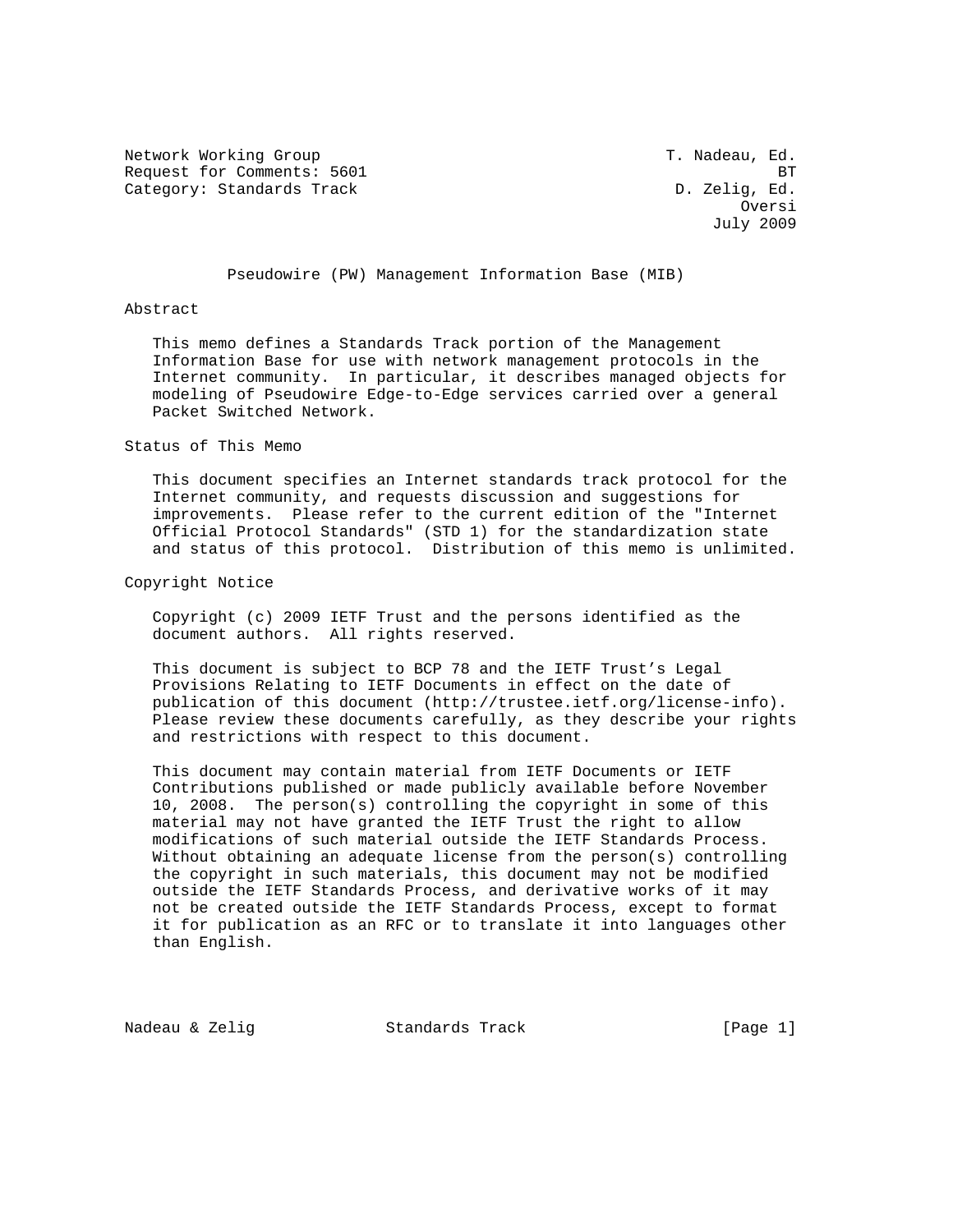Table of Contents

| The Internet-Standard Management Framework 2<br>$2^{\circ}$ |  |
|-------------------------------------------------------------|--|
|                                                             |  |
|                                                             |  |
| 5                                                           |  |
|                                                             |  |
|                                                             |  |
|                                                             |  |
|                                                             |  |
|                                                             |  |
| 11                                                          |  |
|                                                             |  |
|                                                             |  |
|                                                             |  |
|                                                             |  |
| 14.2. PW MIB Modules OBJECT IDENTIFIER Values               |  |
|                                                             |  |
|                                                             |  |
|                                                             |  |
|                                                             |  |
|                                                             |  |
|                                                             |  |

# 1. Introduction

 This memo defines a portion of the Management Information Base (MIB) for use with network management protocols in the Internet community. In particular, it defines a MIB module that can be used to manage pseudowire (PW) services for transmission over a Packet Switched Network (PSN) [RFC3931] [RFC4447]. This MIB module provides generic management of PWs that is common to all types of PSN and PW services defined by the IETF PWE3 Working Group.

2. The Internet-Standard Management Framework

 For a detailed overview of the documents that describe the current Internet-Standard Management Framework, please refer to section 7 of RFC 3410 [RFC3410].

 Managed objects are accessed via a virtual information store, termed the Management Information Base or MIB. MIB objects are generally accessed through the Simple Network Management Protocol (SNMP). Objects in the MIB are defined using the mechanisms defined in the Structure of Management Information (SMI). This memo specifies a MIB

Nadeau & Zelig Standards Track [Page 2]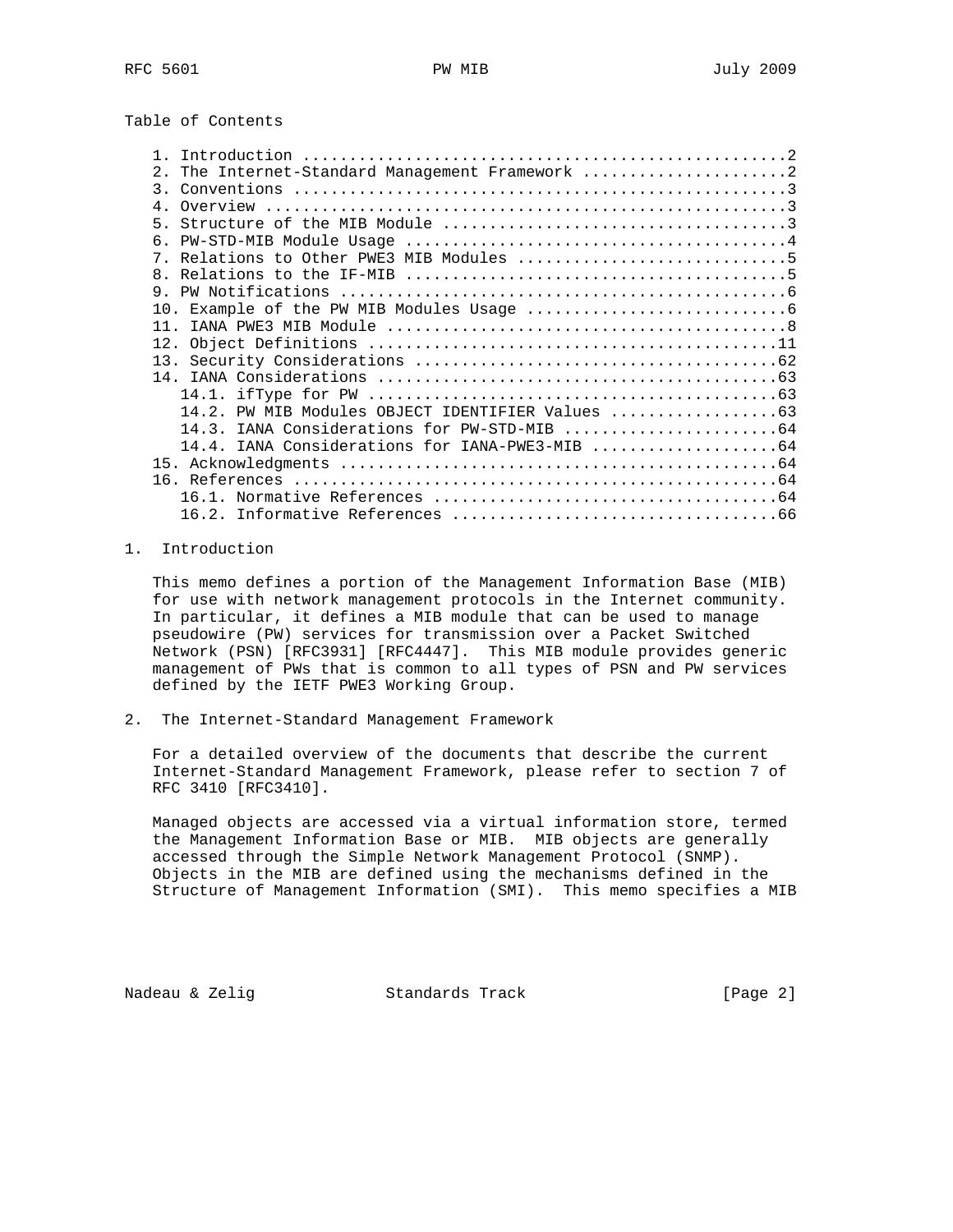module that is compliant to the SMIv2, which is described in STD 58, RFC 2578 [RFC2578], STD 58, RFC 2579 [RFC2579] and STD 58, RFC 2580 [RFC2580].

3. Conventions

 The key words "MUST", "MUST NOT", "REQUIRED", "SHALL", "SHALL NOT", "SHOULD", "SHOULD NOT", "RECOMMENDED", "MAY", and "OPTIONAL" in this document are to be interpreted as described in RFC 2119 [BCP14].

 This document adopts the definitions, acronyms, and mechanisms described in [RFC3985] and [RFC3916]. Unless otherwise stated, the mechanisms of [RFC3985] apply and will not be re-described here.

4. Overview

 The PWE3 MIB modules architecture provides a layered modular model into which any supported emulated service can be connected to any supported PSN type. This specific MIB module provides the glue for mapping between the emulated service onto the native PSN service. As such, the defining of a PW emulated service requires the use of at least three types of MIB modules.

 Starting from the emulated service, the first type is a service specific module, which is dependent on the emulated signal type. These modules are defined in other documents.

 The second type is this module, the PW-STD-MIB module, which configures general parameters of the PW that are common to all types of emulated services and PSN types.

 The third type of module is a PSN-specific module. There is a different module for each type of PSN. These modules associate the PW with one or more "tunnels" that carry the service over the PSN. These modules are defined in other documents.

5. Structure of the MIB Module

The MIB module consists of six tables:

- The generic configuration and status monitoring objects that are common to all service types and PSN types (pwTable).
- The PW Performance Current Table (pwPerfCurrentTable) contains PW statistics for the current 15-minute period.

Nadeau & Zelig Standards Track (Page 3)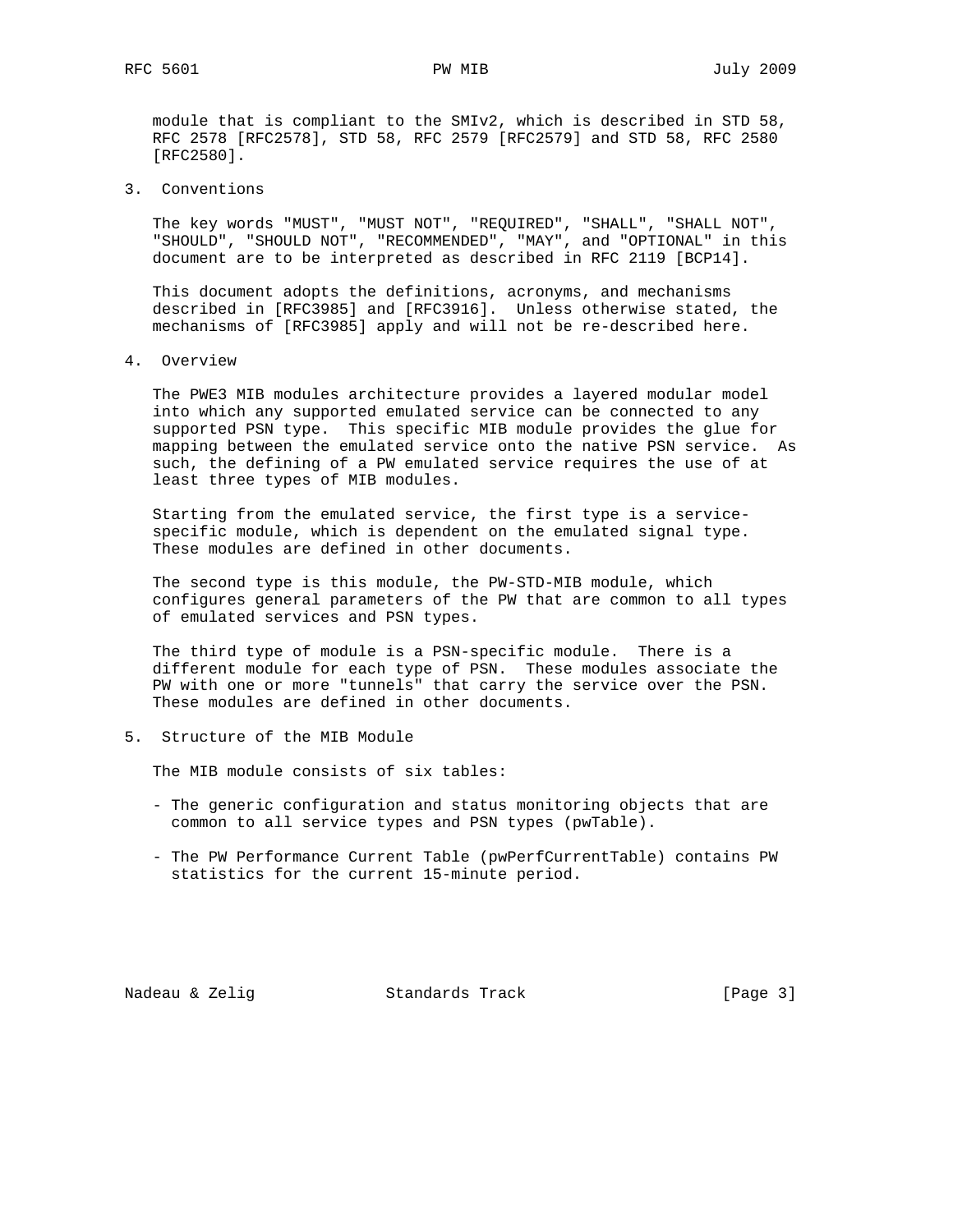- The PW Performance Interval Table (pwPerfIntervalTable) contains PW statistics for historical intervals (usually 96 15-minute entries to cover a 24-hour period).
- The PW Performance 1-day Interval Table (pwPerf1DayIntervalTable) contains PW statistics for historical intervals accumulated per day. Usually 30 1-day entries to cover a monthly period.
- The mapping table (pwIndexMappingTable) enables the reverse mapping of the unique PWid parameters [peer IP, PW type, and PW ID] and the pwIndex.
- The mapping table (pwGenFecIndexMappingTable) enables the reverse mapping of unique PWid parameters used in genFecSignaling [pwGroupAttachmentID, pwLocalAttachmentID, and pwPeerAttachmentID] and the pwIndex.

 This MIB module uses Textual Conventions from [RFC2578], [RFC2579], [RFC2580], [RFC2863], [RFC3411], [RFC3593], [RFC3705], [RFC4001], and [RFC5542], and references [RFC3413], [RFC4623], and [RFC4720].

6. PW-STD-MIB Module Usage

 An entry in the PW table (pwTable) MUST exist for all PW types (ATM, FR, Ethernet, SONET, etc.). This table holds generic parameters related to the PW creation and monitoring.

 A conceptual row can be created in the pwTable in one of the following ways:

- 1) The operator creates a row in the pwTable when configuring the node for a new service. This mode MUST be supported by the agent, and MUST be used when creating a non-signaled (manually assigned) PW.
- 2) The agent MAY create a row in the pwTable if a signaling message has been received from a peer node with signaling identification parameters that are not already known to the local node (i.e., there is no related entry created by the operator with matching parameters). This mode is OPTIONAL.
- 3) The agent MAY create a row in the pwTable automatically due to some auto-discovery application, or based on configuration that is done through non-SNMP applications. This mode is OPTIONAL.
	- The agent then creates the rows in the (locally supported) performance tables and reverse-mapping tables in PW-STD-MIB module.

Nadeau & Zelig Standards Track [Page 4]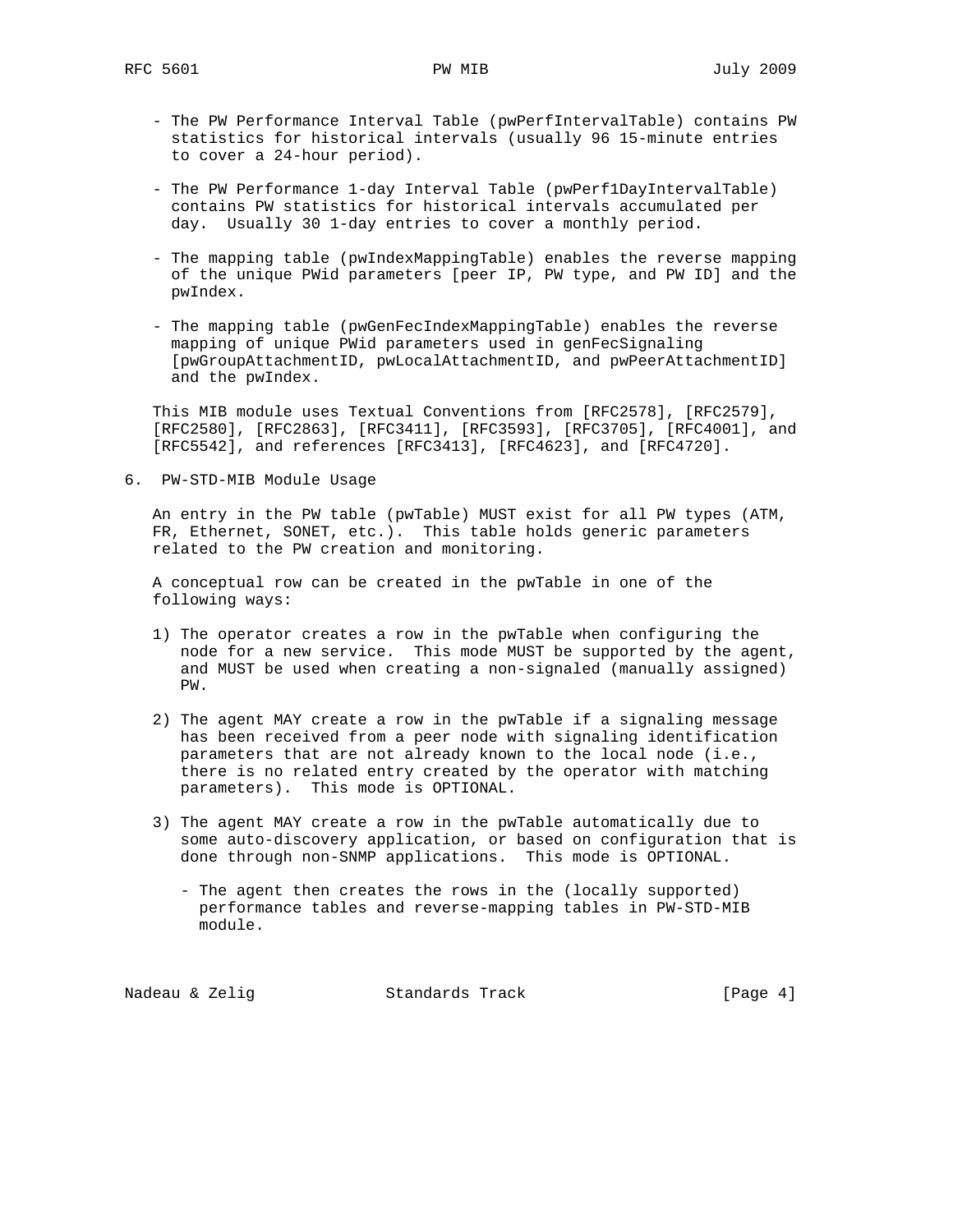- 7. Relations to Other PWE3 MIB Modules
	- Based on the PSN type defined for the PW, a row is created in the PSN-specific module (for example, [RFC5602]) and associated to the PW table by the common pwIndex.
	- Based on the PW type defined for the PW, a row is created in the service-specific module (for example, [CEPMIB]) and associated to the PW table by the common pwIndex.
	- Unless all the necessary entries in the applicable tables have been created and all the parameters have been consistently configured in those tables, signaling cannot be performed from the local node, and the pwVcOperStatus should report 'notPresent'.
- 8. Relations to the IF-MIB

 The PW in general is not an ifIndex [RFC2863] on its own, for agent scalability reasons. The PW is typically associated via the PWE3 MIB modules to an ifIndex the PW is emulating. This ifIndex may represent a physical entity -- for example, a PW emulating a SONET path as in Circuit Emulation Service over Packet (CEP). In that case, the PW itself is not an ifIndex; however, the PW-STD-CEP-MIB module associates the PW to the ifIndex of the path to be emulated. In some cases, the PW will be associated to an ifIndex representing a virtual interface. An example is Virtual Private LAN Service (VPLS) where the PW emulates a logical interface of a (logical) bridge. The physical ports' association to the VPLS instance is defined in the non-PW MIB modules in this case.

 Exception to the above MAY exist in some implementations where it is convenient to manage the PW as an ifIndex in the ifTable. A special ifType to represent a PW virtual interface (246) will be used in the ifTable in this case.

 When the PW is managed as an ifIndex, by default it SHOULD NOT be stacked, i.e., this ifIndex SHOULD NOT be layered above the respective PSN tunnel ifIndex or the attachment circuit ifIndex or the interface carrying the attachment circuit.

 Note that the ifIndex that carries the PW toward/from the PSN is not explicitly configured via PWE3 MIB modules except in rare cases. In most cases, the PW is carried inside a PSN tunnel, and the interfaces carrying the tunnel are specified in the related MIB modules that control the PSN tunnels.

Nadeau & Zelig Standards Track [Page 5]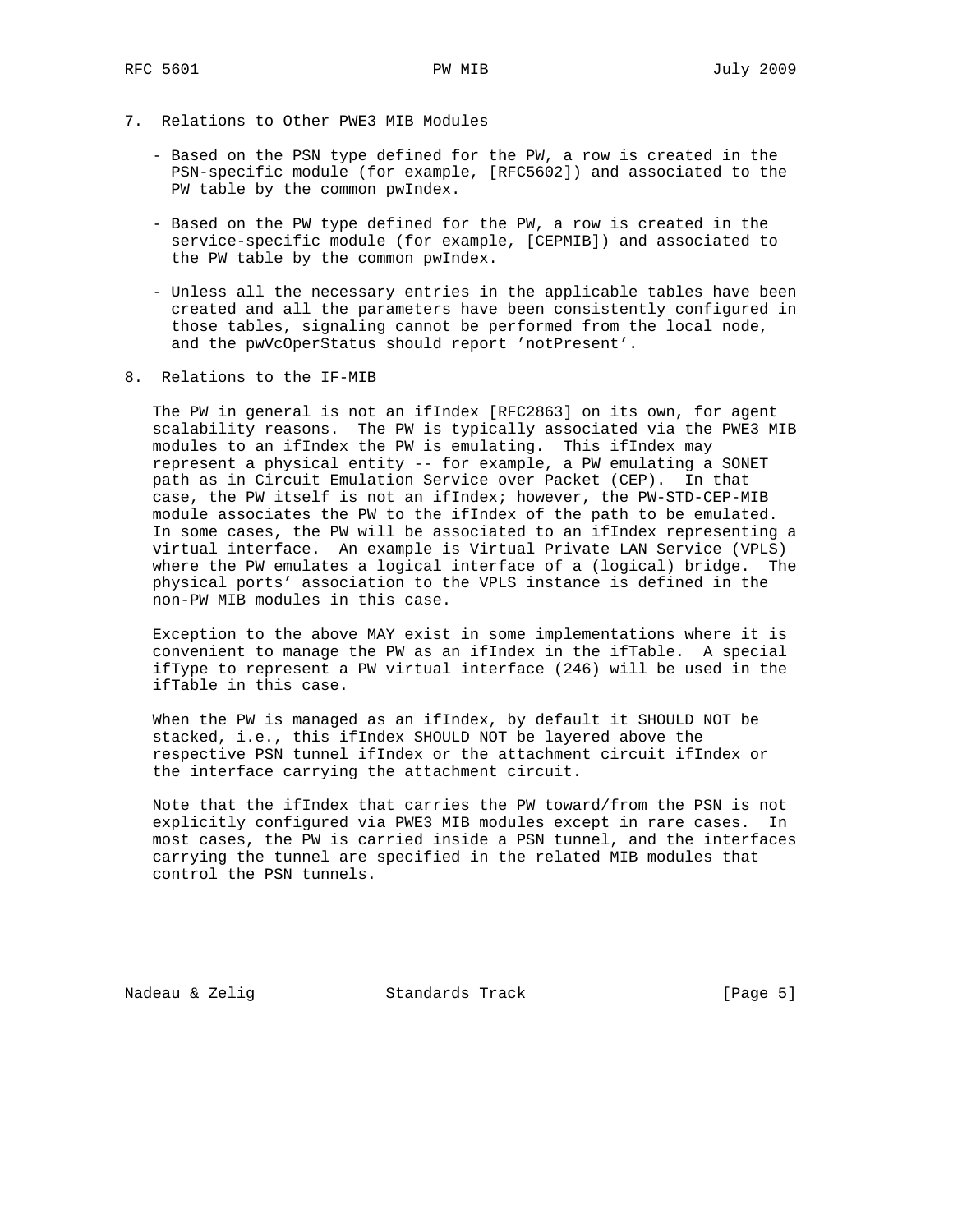# 9. PW Notifications

 This MIB module includes notifications for PW entering the up or down state, in accordance with the guidelines for interface notifications as described in [RFC2863]. Implementers should be aware that in many systems, it is desired to correlate notifications, such that notifications will not be emitted if notifications from a higher level (such as ports or tunnels) are already in effect. Specifically for PWs, it is anticipated that most network's equipment failures turn into lowerLayerDown state at the PW level, where a notification has already been emitted from a higher level.

 When a PW is represented as an ifIndex, it is RECOMMENDED that PW notifications be turned off, to avoid duplication with the ifIndex status change notifications.

## 10. Example of the PW MIB Modules Usage

 In this section, we provide an example of using the MIB objects described in section 7 to set up a CEP PW over Multiprotocol Label Switching (MPLS) PSN. While this example is not meant to illustrate every permutation of the MIB, it is intended as an aid to understanding some of the key concepts. It is meant to be read after going through the MIB itself.

 In this example, a PW service for CEP is configured over an MPLS PSN (MPLS-TE tunnel). It uses LDP as in [RFC4447] for service setup.

 For the operation in the service-specific MIB modules and the PSN specific MIB modules, see the specific MIB module memo. This example is continued in the memo describing the PW-CEP-STD-MIB module (for example, [CEPMIB]) and the PW-MPLS-STD-MIB module [RFC5602].

Nadeau & Zelig Standards Track [Page 6]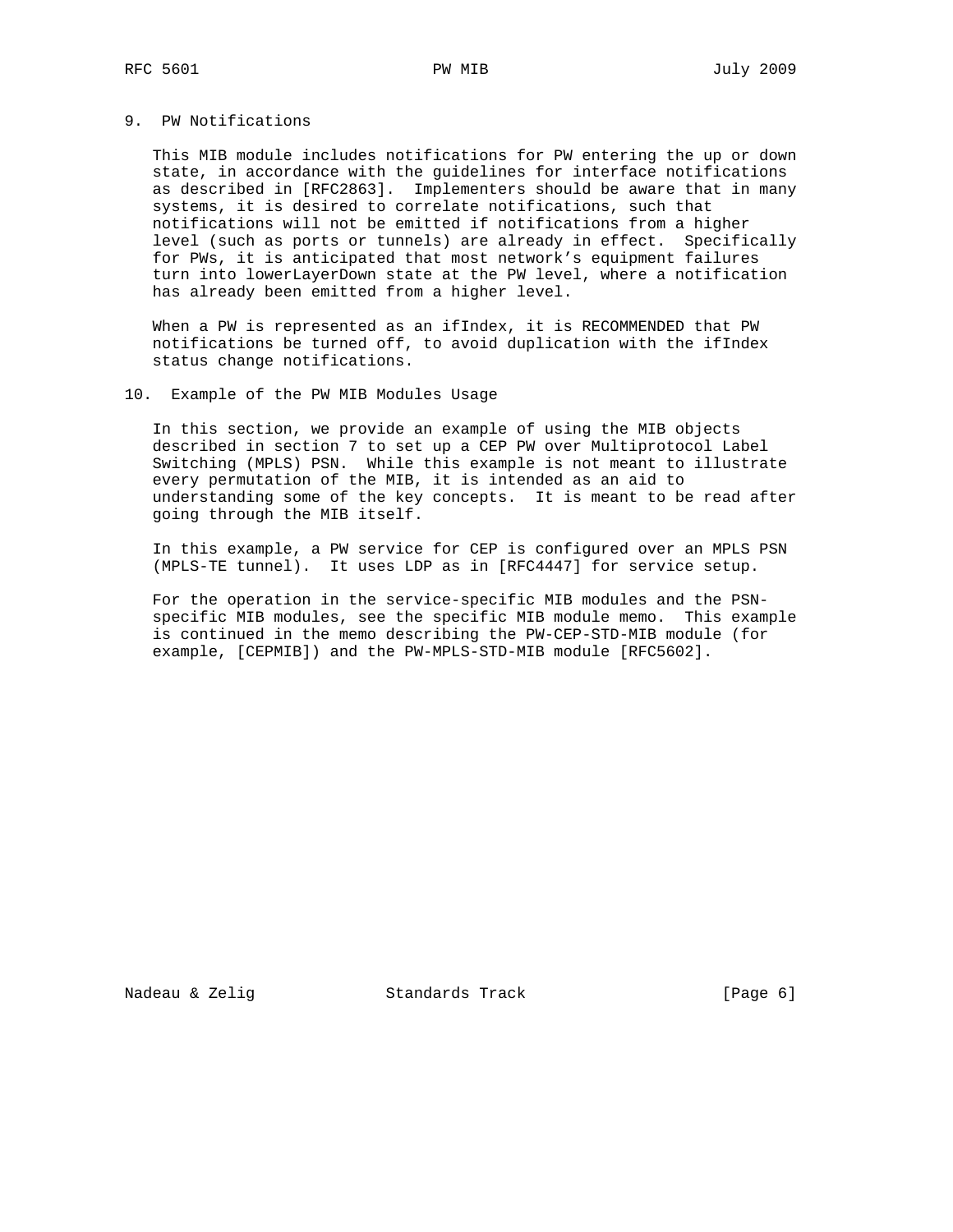```
 In the PW-STD-MIB module:
   In pwTable:
   {
     pwIndex 5,
    pwType cep,
     pwOwner pwIdFecSignaling,
 pwPsnType mpls,
 pwSetUpPriority 0, -- Highest
 pwHoldingPriority 0, -- Highest
pwInboundMode loose,
    pwPeerAddrType ipv4,
     pwPeerAddr 192.0.2.5, -- In this case, equal to the
                         -- peer LDP entity IP addr
     pwID 10,
     pwLocalGroupID 12,
     ..
 pwCwPreference true, -- Actually ignored for CEP
 pwLocalIfMtu 0, -- Do not send ifMtu parameter
 pwLocalIfString false, -- Do not send interface string
 pwCapabAdvert 0, -- Does not support status
 -- report to the peer.
     pwRemoteGroupID 0xFFFF, -- Will be received by
                            -- signaling protocol
    pwRemoteCwStatus notKnownYet,<br>
nowRemoteIfMtu 0,
pwRemoteIfMtu 0,
 pwRemoteIfString "",
     pwRemoteCapabilities notYetKnown,
     ..
     pwOutboundVcLabel 0xFFFF, -- Will be received by
                           -- signaling protocol
     pwInboundVcLabel 0xFFFF, -- Will be set by signaling
                         -- protocol
     pwName "Example of CEP PW",
     pwDescr "",
     ..
     pwAdminStatus up,
 ..
     }
```
Nadeau & Zelig Standards Track (Page 7)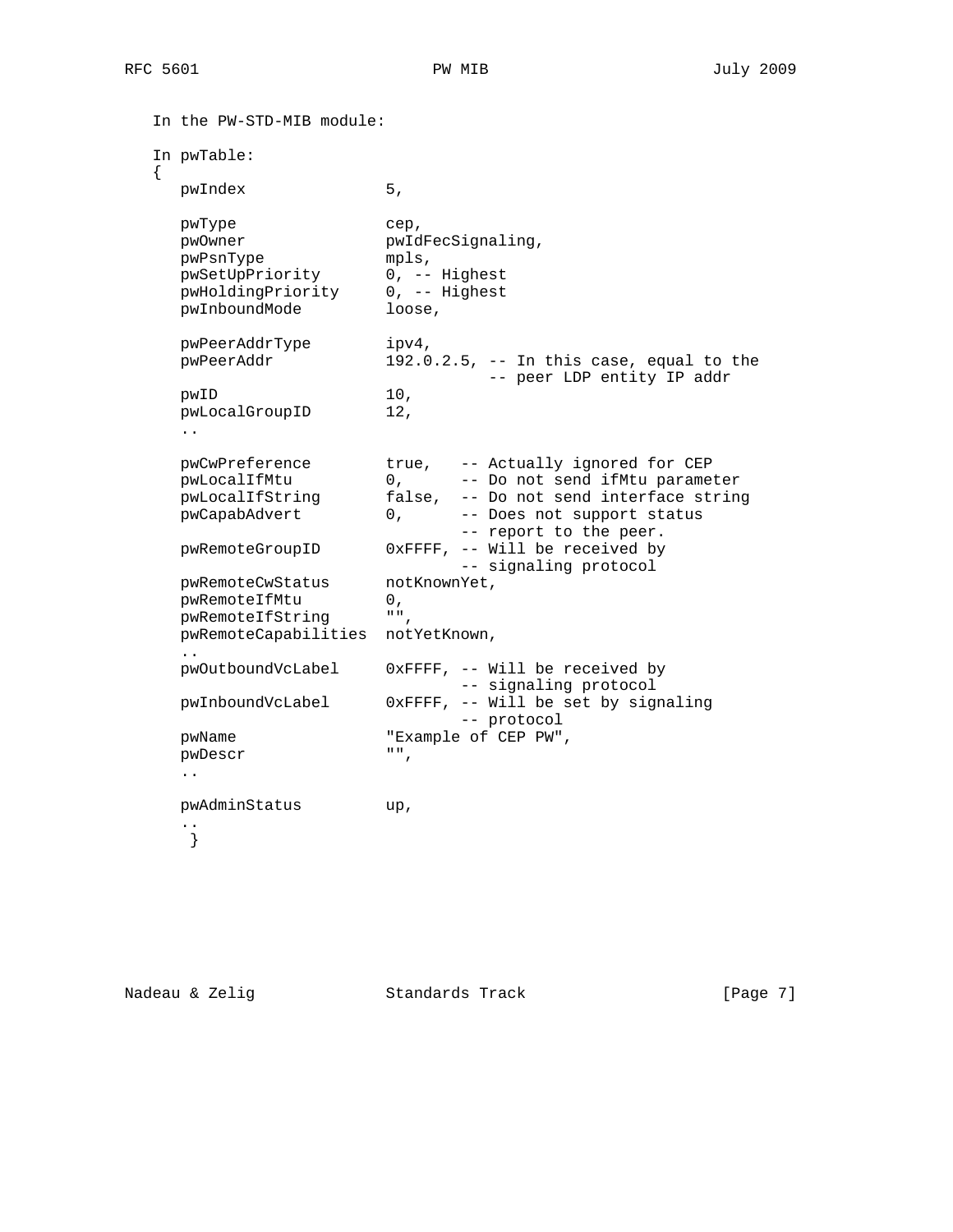11. IANA PWE3 MIB Module

 This section contains the initial version of the IANA-PWE3-MIB. IANA has updated this MIB module based on expert review as defined in [RFC5226]. Each new assignment of PW type or PW PSN type made by IANA based on the procedures described in [RFC4446] should be documented in the online version of IANA-PWE3-MIB. The current IANA-PWE3-MIB contains PW types as requested in [RFC4446] and [RFC4863].

IANA-PWE3-MIB DEFINITIONS ::= BEGIN

### IMPORTS

```
 MODULE-IDENTITY, mib-2
    FROM SNMPv2-SMI -- [RFC2578]
```
 TEXTUAL-CONVENTION FROM SNMPv2-TC; -- [RFC2579]

 ianaPwe3MIB MODULE-IDENTITY LAST-UPDATED "200906110000Z" -- 11 June 2009 00:00:00 GMT ORGANIZATION "IANA" CONTACT-INFO "Internet Assigned Numbers Authority Internet Corporation for Assigned Names and Numbers

 4676 Admiralty Way, Suite 330 Marina del Rey, CA 90292-6601

Phone: +1 310 823 9358

 EMail: iana@iana.org" DESCRIPTION

 "This MIB module defines the IANAPwTypeTC and IANAPwPsnTypeTC textual conventions for use in PWE3 MIB modules.

 Any additions or changes to the contents of this MIB module require either publication of an RFC, Designated Expert Review as defined in RFC 5226, Guidelines for Writing an IANA Considerations Section in RFCs, and should be based on the procedures defined in [RFC4446]. The Designated Expert will be selected by the IESG Area Director(s) of the internet Area.

 Copyright (c) 2009 IETF Trust and the persons identified as authors of the code. All rights reserved.

 Redistribution and use in source and binary forms, with or without modification, are permitted provided that the

Nadeau & Zelig Standards Track [Page 8]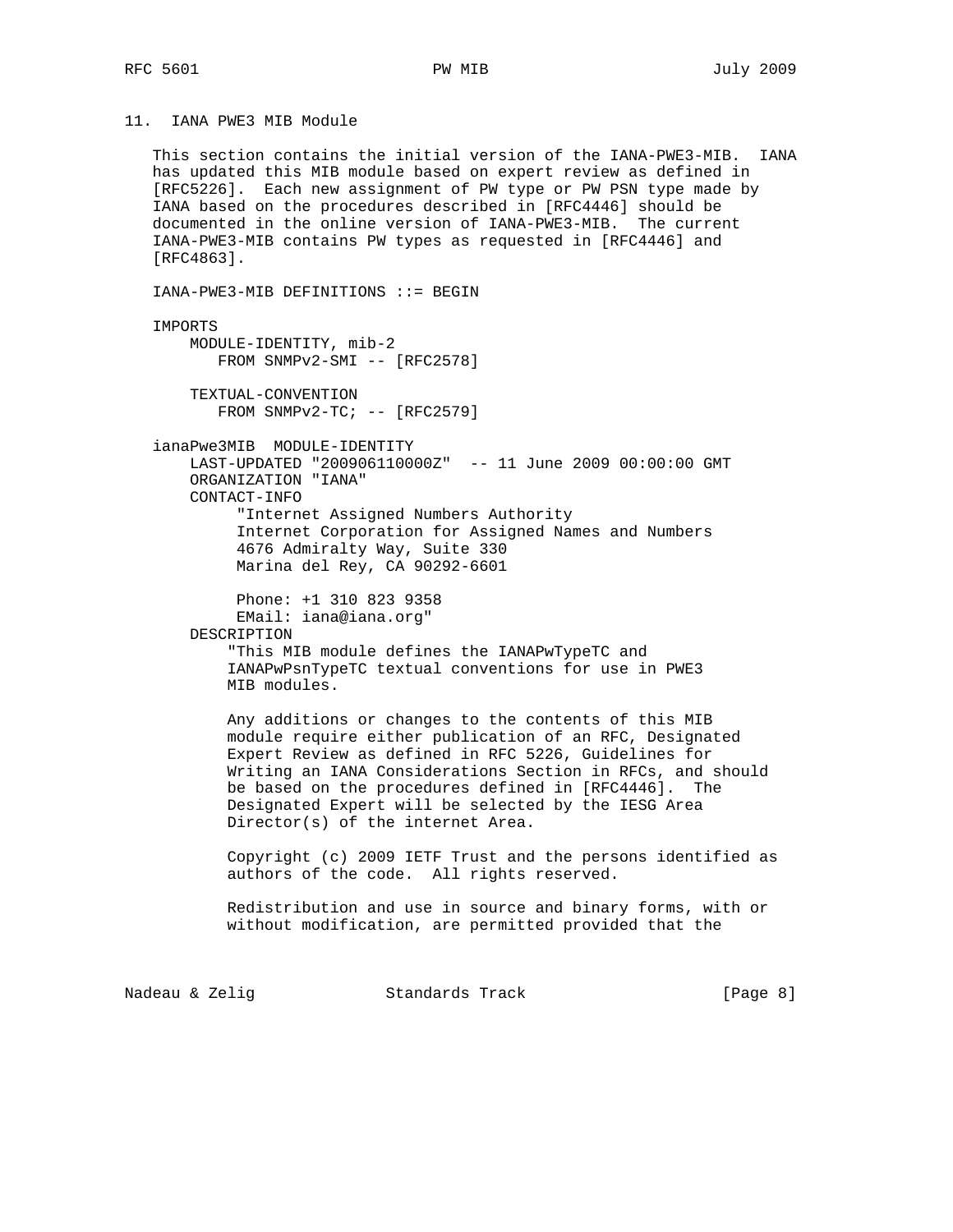following conditions are met:

- Redistributions of source code must retain the above copyright notice, this list of conditions and the following disclaimer.
- Redistributions in binary form must reproduce the above copyright notice, this list of conditions and the following disclaimer in the documentation and/or other materials provided with the distribution.
- Neither the name of Internet Society, IETF or IETF Trust, nor the names of specific contributors, may be used to endorse or promote products derived from this software without specific prior written permission.

 THIS SOFTWARE IS PROVIDED BY THE COPYRIGHT HOLDERS AND CONTRIBUTORS 'AS IS' AND ANY EXPRESS OR IMPLIED WARRANTIES, INCLUDING, BUT NOT LIMITED TO, THE IMPLIED WARRANTIES OF MERCHANTABILITY AND FITNESS FOR A PARTICULAR PURPOSE ARE DISCLAIMED. IN NO EVENT SHALL THE COPYRIGHT OWNER OR CONTRIBUTORS BE LIABLE FOR ANY DIRECT, INDIRECT, INCIDENTAL, SPECIAL, EXEMPLARY, OR CONSEQUENTIAL DAMAGES (INCLUDING, BUT NOT LIMITED TO, PROCUREMENT OF SUBSTITUTE GOODS OR SERVICES; LOSS OF USE, DATA, OR PROFITS; OR BUSINESS INTERRUPTION) HOWEVER CAUSED AND ON ANY THEORY OF LIABILITY, WHETHER IN CONTRACT, STRICT LIABILITY, OR TORT (INCLUDING NEGLIGENCE OR OTHERWISE) ARISING IN ANY WAY OUT OF THE USE OF THIS SOFTWARE, EVEN IF ADVISED OF THE POSSIBILITY OF SUCH DAMAGE.

 REVISION "200906110000Z" -- 11 June 2009 00:00:00 GMT DESCRIPTION "Original version, published as part of RFC 5601."  $::=$  { mib-2 174 }

```
 IANAPwTypeTC ::= TEXTUAL-CONVENTION
    STATUS current
    DESCRIPTION
      "Indicates the PW type (i.e., the carried service). "
  SYNTAX INTEGER {
    other(0),
     frameRelayDlciMartiniMode(1),
    atmAal5SduVcc(2),
    atmTransparent(3),
    ethernetTagged(4),
    ethernet(5),
   hdlc(6),
    ppp(7),
```
Nadeau & Zelig Standards Track [Page 9]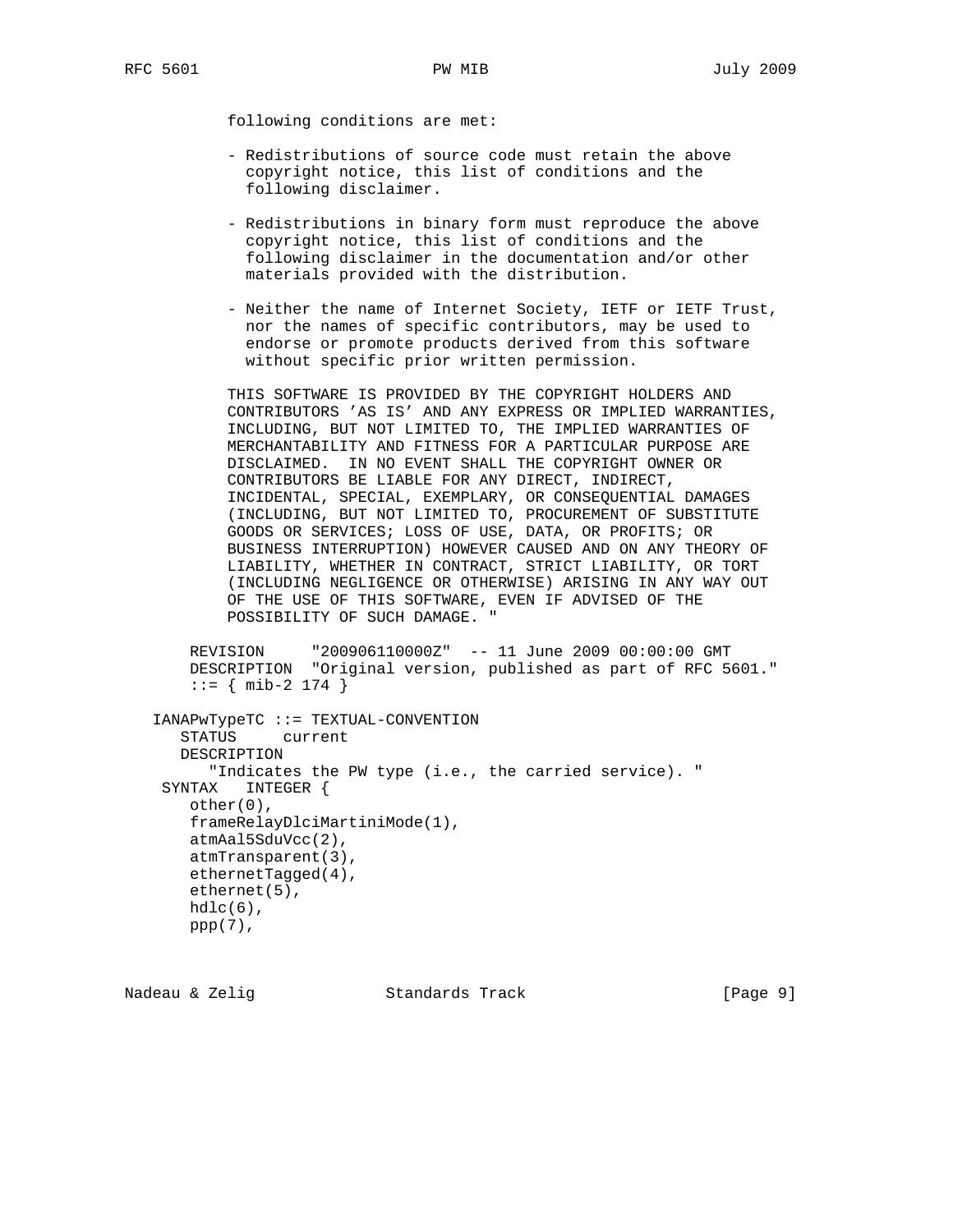```
 cem(8), -- Historic type
       atmCellNto1Vcc(9),
       atmCellNto1Vpc(10),
       ipLayer2Transport(11),
       atmCell1to1Vcc(12),
       atmCell1to1Vpc(13),
       atmAal5PduVcc(14),
       frameRelayPortMode(15),
       cep(16),
       e1Satop(17),
       t1Satop(18),
       e3Satop(19),
       t3Satop(20),
       basicCesPsn(21),
       basicTdmIp(22),
       tdmCasCesPsn(23),
       tdmCasTdmIp(24),
       frDlci(25),
       wildcard (32767)
        }
   IANAPwPsnTypeTC ::= TEXTUAL-CONVENTION
      STATUS current
      DESCRIPTION
         "Identifies the PSN type that the PW will use over the
         network."
      SYNTAX INTEGER {
mpls (1),
12tp (2),
         udpOverIp (3),
         mplsOverIp (4),
         mplsOverGre (5),
         other (6)
         }
   IANAPwCapabilities ::= TEXTUAL-CONVENTION
      STATUS current
      DESCRIPTION
         "This TC describes a collection of capabilities related to
          a specific PW.
          Values may be added in the future based on new capabilities
         introduced in IETF documents.
 "
     SYNTAX BITS {
       pwStatusIndication (0), -- Applicable only if maintenance
                              -- protocol is in use.
 pwVCCV (1)
 }
```
Nadeau & Zelig Standards Track [Page 10]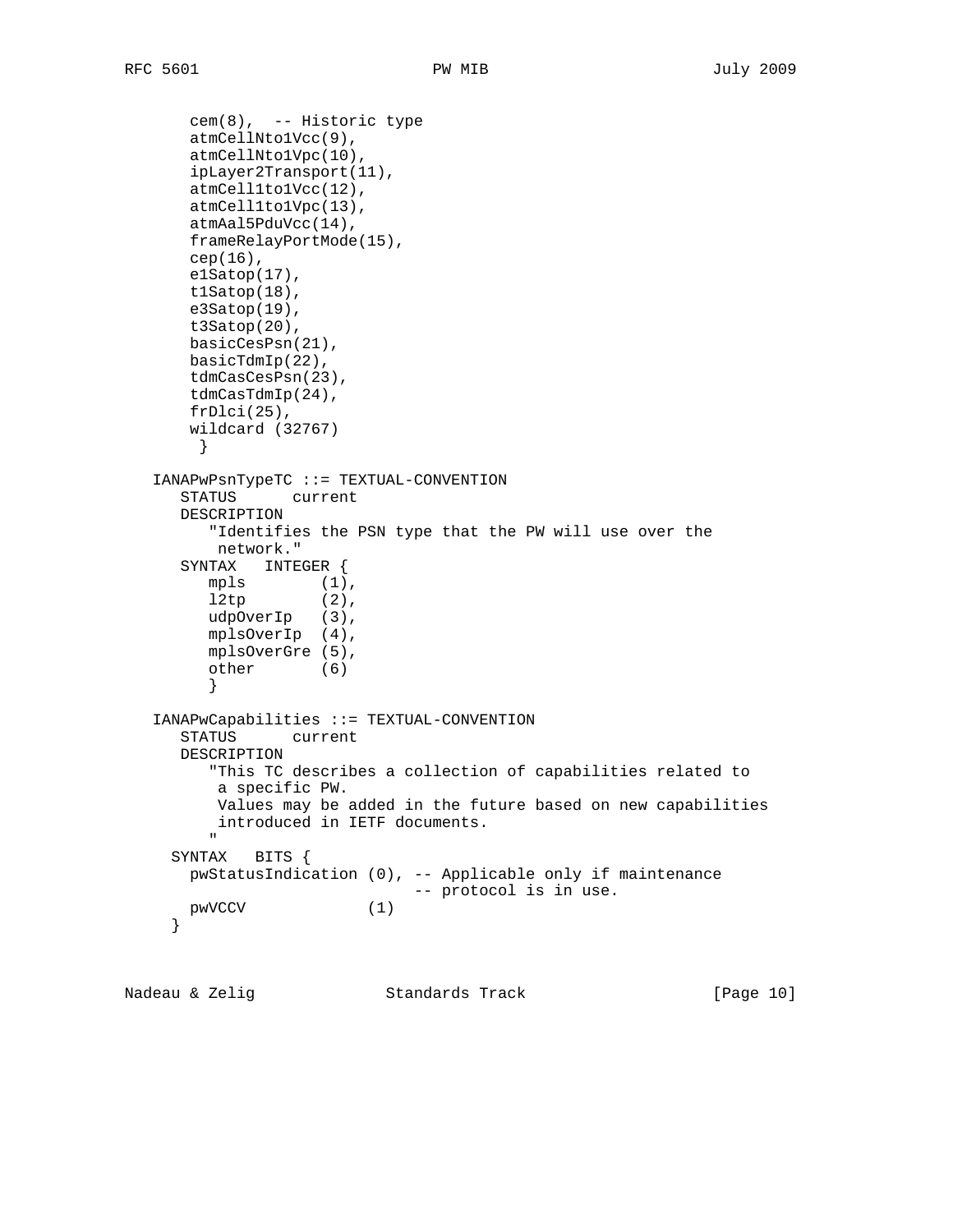END

12. Object Definitions PW-STD-MIB DEFINITIONS ::= BEGIN IMPORTS NOTIFICATION-TYPE, MODULE-IDENTITY, OBJECT-TYPE, Integer32, Unsigned32, Counter32, Counter64, TimeTicks, transmission FROM SNMPv2-SMI  $---$  [RFC2578] MODULE-COMPLIANCE, OBJECT-GROUP, NOTIFICATION-GROUP FROM SNMPv2-CONF -- [RFC2580] TruthValue, RowStatus, StorageType, TimeStamp  $FROM \quad \text{S}NMPv2-TC$   $-- [RFC2579]$  SnmpAdminString FROM SNMP-FRAMEWORK-MIB -- [RFC3411] InterfaceIndexOrZero FROM IF-MIB -- [RFC2863] InetAddressType, InetAddress FROM INET-ADDRESS-MIB -- [RFC4001] PerfCurrentCount, PerfIntervalCount FROM PerfHist-TC-MIB -- [RFC3593] HCPerfCurrentCount, HCPerfIntervalCount, HCPerfTimeElapsed, HCPerfValidIntervals FROM HC-PerfHist-TC-MIB -- [RFC3705] PwIndexType, PwIndexOrZeroType, PwGroupID, PwIDType, PwOperStatusTC, PwAttachmentIdentifierType, PwCwStatusTC, PwStatus, PwFragSize, PwFragStatus, PwGenIdType FROM PW-TC-STD-MIB  $---$  [RFC5542] IANAPwTypeTC, IANAPwPsnTypeTC, IANAPwCapabilities FROM IANA-PWE3-MIB -- [RFC5601] ; pwStdMIB MODULE-IDENTITY LAST-UPDATED "200906110000Z" -- 11 June 2009 00:00:00 GMT ORGANIZATION "Pseudowire Edge-to-Edge Emulation (PWE3) Working Group" CONTACT-INFO

Nadeau & Zelig Standards Track [Page 11]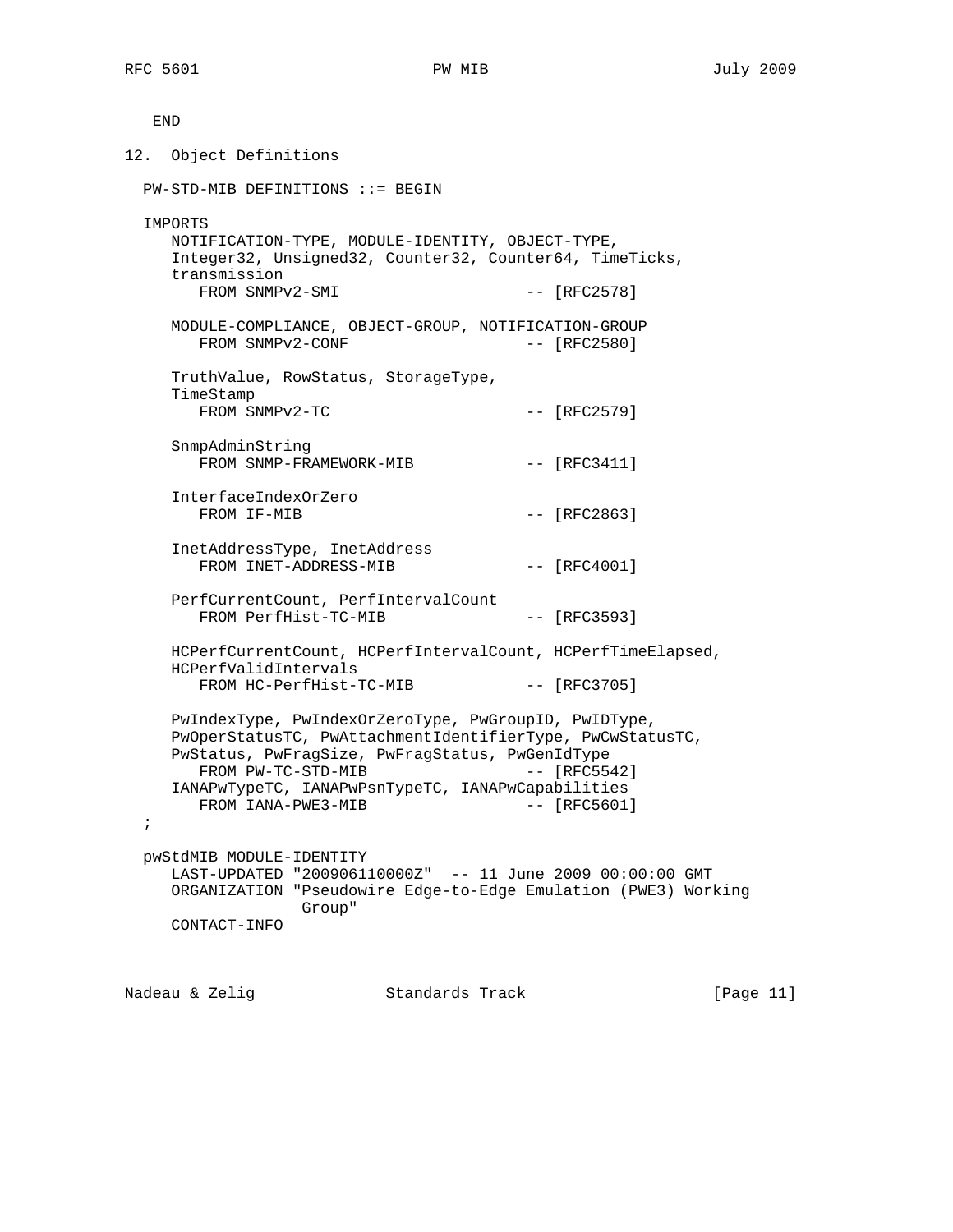"David Zelig Email: davidz@oversi.com

 Thomas D. Nadeau Email: tom.nadeau@bt.com

 The PWE3 Working Group (email distribution pwe3@ietf.org, http://www.ietf.org/html.charters/pwe3-charter.html) "

## DESCRIPTION

 "This MIB module contains managed object definitions for pseudowire operation as in Bryant, S. and P. Pate, 'Pseudo Wire Emulation Edge-to-Edge (PWE3) Architecture' [RFC3985], Martini, L., et al, 'Pseudowire Setup and Maintenance Using the Label Distribution Protocol (LDP)' [RFC4447], and Townsley, M., et al, 'Layer Two Tunneling Protocol (Version 3)' [RFC3931].

 This MIB module enables the use of any underlying packet switched network (PSN). MIB nodules that will support PW operations over specific PSN types are defined in separate memos.

 The indexes for this MIB module are also used to index the PSN-specific tables and the PW-specific tables. The PW Type dictates which PW-specific MIB module to use.

 Copyright (c) 2009 IETF Trust and the persons identified as authors of the code. All rights reserved.

 Redistribution and use in source and binary forms, with or without modification, are permitted provided that the following conditions are met:

- Redistributions of source code must retain the above copyright notice, this list of conditions and the following disclaimer.
- Redistributions in binary form must reproduce the above copyright notice, this list of conditions and the following disclaimer in the documentation and/or other materials provided with the distribution.
- Neither the name of Internet Society, IETF or IETF Trust, nor the names of specific contributors, may be used to endorse or promote products derived from this software without specific prior written permission.

Nadeau & Zelig Standards Track [Page 12]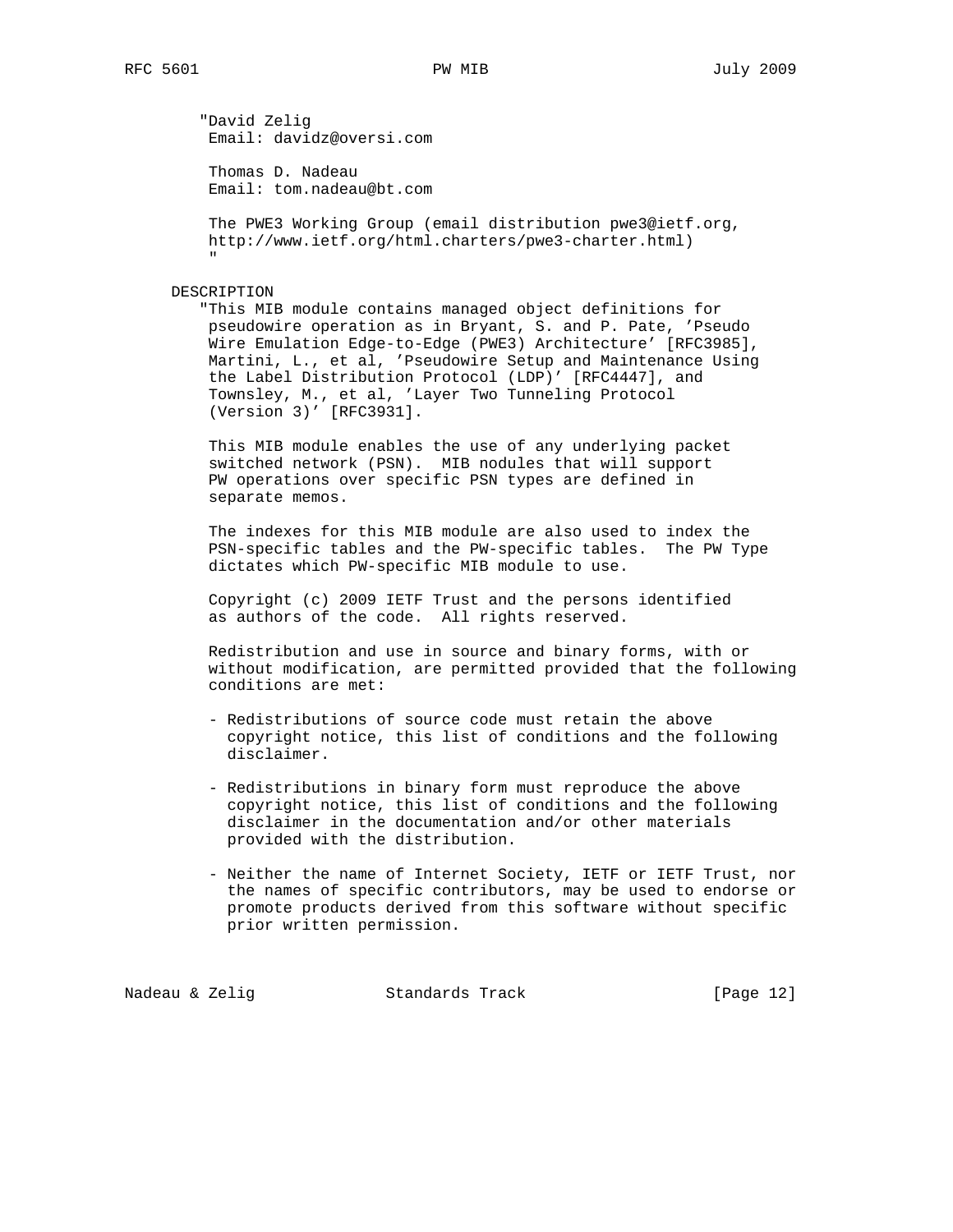THIS SOFTWARE IS PROVIDED BY THE COPYRIGHT HOLDERS AND CONTRIBUTORS 'AS IS' AND ANY EXPRESS OR IMPLIED WARRANTIES, INCLUDING, BUT NOT LIMITED TO, THE IMPLIED WARRANTIES OF MERCHANTABILITY AND FITNESS FOR A PARTICULAR PURPOSE ARE DISCLAIMED. IN NO EVENT SHALL THE COPYRIGHT OWNER OR CONTRIBUTORS BE LIABLE FOR ANY DIRECT, INDIRECT, INCIDENTAL, SPECIAL, EXEMPLARY, OR CONSEQUENTIAL DAMAGES (INCLUDING, BUT NOT LIMITED TO, PROCUREMENT OF SUBSTITUTE GOODS OR SERVICES; LOSS OF USE, DATA, OR PROFITS; OR BUSINESS INTERRUPTION) HOWEVER CAUSED AND ON ANY THEORY OF LIABILITY, WHETHER IN CONTRACT, STRICT LIABILITY, OR TORT (INCLUDING NEGLIGENCE OR OTHERWISE) ARISING IN ANY WAY OUT OF THE USE OF THIS SOFTWARE, EVEN IF ADVISED OF THE POSSIBILITY OF SUCH DAMAGE. This version of this MIB module is part of RFC 5601; see the RFC itself for full legal notices. " -- Revision history. REVISION "200906110000Z" -- 11 June 2009 00:00:00 GMT DESCRIPTION "Initial version published as part of RFC 5601."  $::=$  { transmission 246 } -- Top-level components of this MIB. -- Notifications pwNotifications OBJECT IDENTIFIER  $\cdot := \{ \text{pwStdMIB 0 } \}$  -- Tables, Scalars pwObjects OBJECT IDENTIFIER  $::=$  {  $pwStdMIB 1$  } -- Conformance pwConformance OBJECT IDENTIFIER  $::=$  {  $pwStdMIB$  2 } -- PW Virtual Connection Table pwIndexNext OBJECT-TYPE SYNTAX Unsigned32<br>MAX-ACCESS read-only read-only STATUS current DESCRIPTION "This object contains an appropriate value to be used for pwIndex when creating entries in the pwTable. The value 0 indicates that no unassigned entries are available. To obtain the value of pwIndex for a new entry in the pwTable,

Nadeau & Zelig Standards Track [Page 13]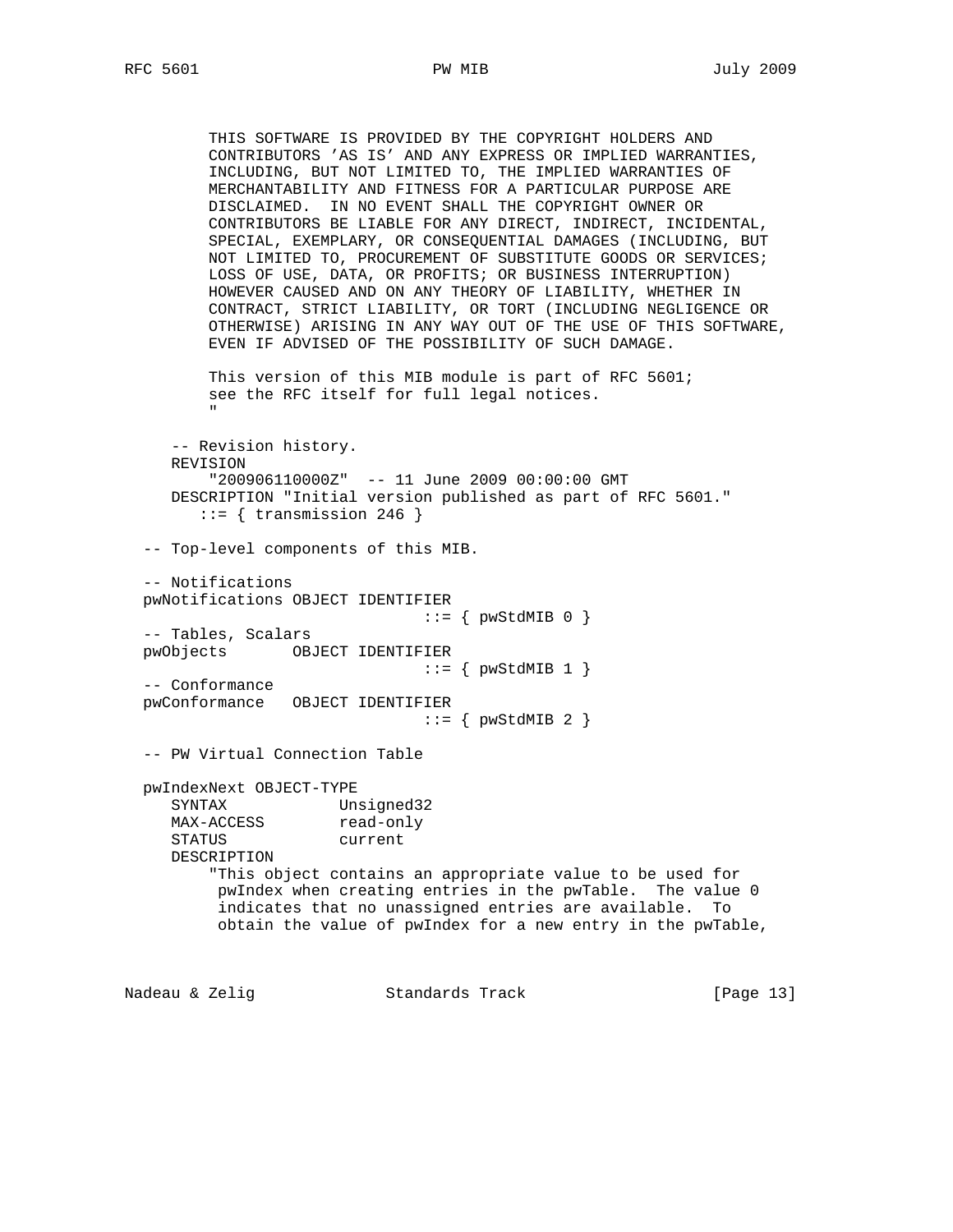the manager issues a management protocol retrieval operation. The agent will determine through its local policy when this index value will be made available for reuse."  $::=$  { pwObjects 1 } pwTable OBJECT-TYPE SYNTAX SEQUENCE OF PwEntry MAX-ACCESS not-accessible STATUS current DESCRIPTION "This table specifies information for configuring and status monitoring that is common to all service types and PSN types."  $::=$  { pwObjects 2 } pwEntry OBJECT-TYPE SYNTAX PwEntry MAX-ACCESS not-accessible STATUS current DESCRIPTION "A row in this table represents a pseudowire (PW) virtual connection across a packet network. It is indexed by pwIndex, which uniquely identifies a singular connection. A row can be created by an operator command from a management plan of a PE, by signaling, or due to auto discovery process. An operator's command can be issued via a non-SNMP application; in such case, a row will be created implicitly by the agent. The read-create objects in this table are divided into three categories: 1) Objects that MUST NOT be changed after row activation. These are objects that define basic properties of the PW (for example type, destination, etc.). 2) Objects that MAY be changed when the PW is defined as not active. A change of these objects involves re-signaling of the PW or it might be traffic affecting. PW not active is defined as one of the following conditions: a) The pwRowStatus is notInService(2). b) The pwRowStatus is notReady(3). c) The pwAdminStatus is down(2). If the operator needs to change one of the values for an active row, the operator can either set the pwRowStatus to notInService(2) or set pwAdminStatus to down(2). Signaling (or traffic) is initiated again upon setting the pwRowStatus to active(1) or setting the pwAdminStatus to up(1) or testing(3), respectively.

Nadeau & Zelig Standards Track [Page 14]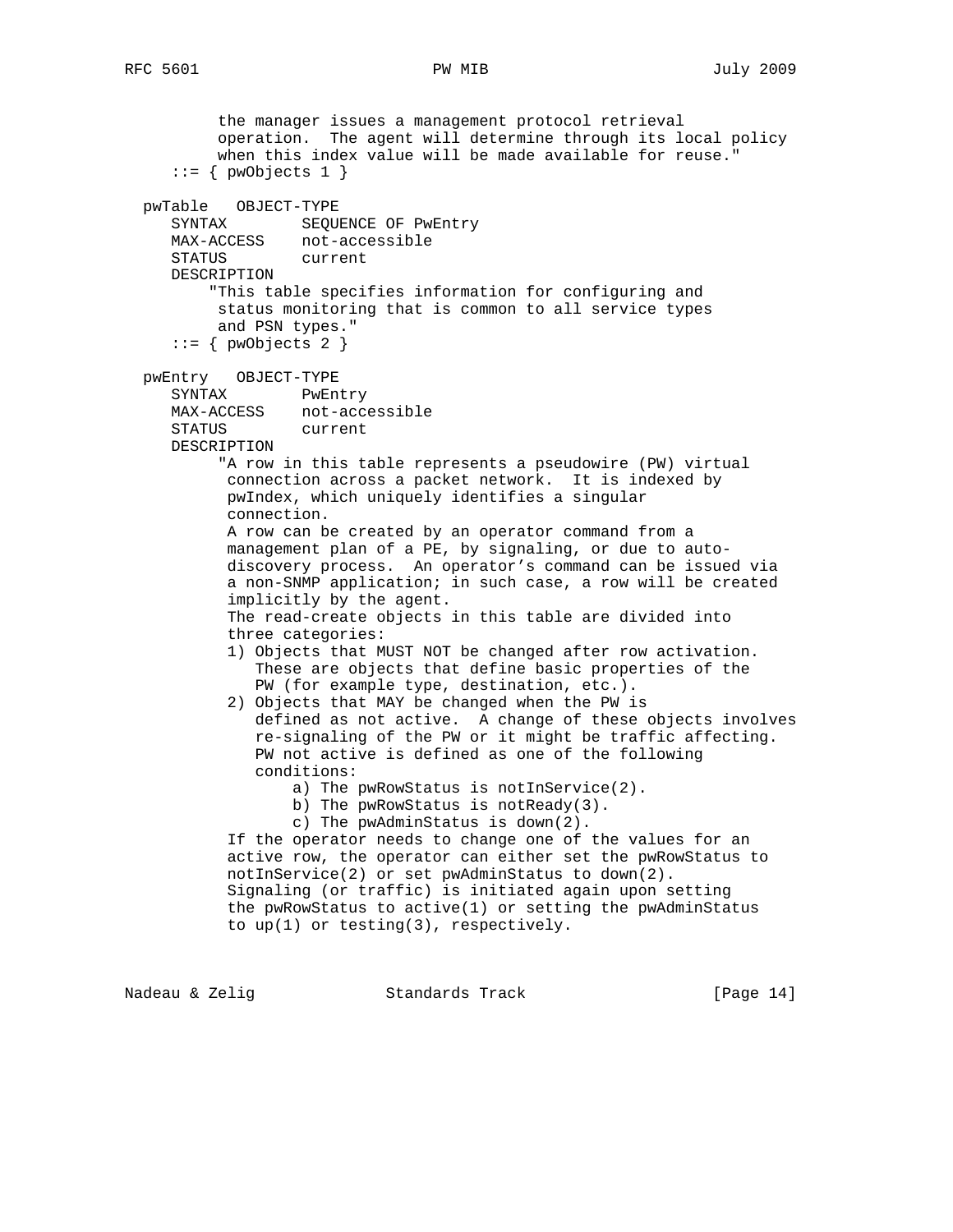3) Objects that MAY be changed at any time.

 A PW MAY have an entry in the ifTable in addition to the entry in this table. In this case, a special ifType for PW will be set in the ifTable, and the ifIndex in the ifTable of the PW will be set in the pwIfIndex object in this table.

 By default, all the read-create objects MUST NOT be changed after row activation, unless specifically indicated in the individual object description.

 Manual entries in this table SHOULD be preserved after a reboot; the agent MUST ensure the integrity of those entries. If the set of entries of a specific row are found to be inconsistent after reboot, the PW pwOperStatus MUST be declared as notPresent(5).

INDEX { pwIndex }

"

 $::= \{$  pwTable 1  $\}$ 

```
 PwEntry ::= SEQUENCE {
```

| pwIndex              | PwIndexType,                |
|----------------------|-----------------------------|
| pwType               | IANAPwTypeTC,               |
| pwOwner              | INTEGER,                    |
| pwPsnType            | IANAPwPsnTypeTC,            |
| pwSetUpPriority      | Integer32,                  |
| pwHoldingPriority    | Integer32,                  |
| pwPeerAddrType       | InetAddressType,            |
| pwPeerAddr           | InetAddress,                |
| pwAttachedPwIndex    | PwIndexOrZeroType,          |
| pwIfIndex            | InterfaceIndexOrZero,       |
|                      |                             |
| pwID                 | PwIDType,                   |
| pwLocalGroupID       | PwGroupID,                  |
| pwGroupAttachmentID  | PwAttachmentIdentifierType, |
| pwLocalAttachmentID  | PwAttachmentIdentifierType, |
| pwRemoteAttachmentID | PwAttachmentIdentifierType, |
|                      |                             |
| pwCwPreference       | TruthValue,                 |
| pwLocalIfMtu         | Unsigned32,                 |
|                      |                             |
|                      |                             |
| pwLocalIfString      | TruthValue,                 |
| pwLocalCapabAdvert   | IANAPwCapabilities,         |
| pwRemoteGroupID      | PwGroupID,                  |
| pwCwStatus           | PwCwStatusTC,               |
| pwRemoteIfMtu        | Unsigned32,                 |
|                      |                             |
|                      |                             |

Nadeau & Zelig Standards Track [Page 15]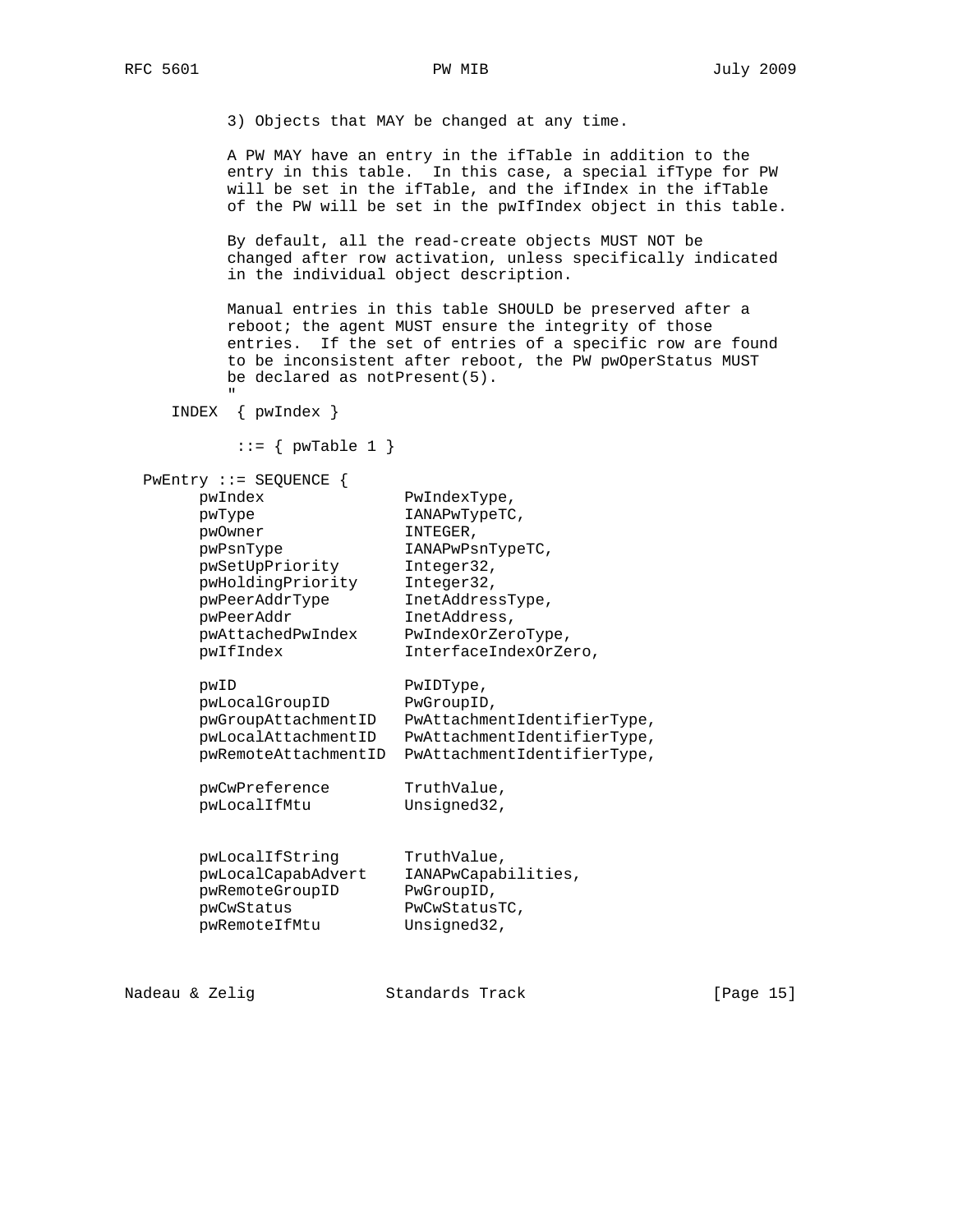pwRemoteIfString SnmpAdminString, pwRemoteCapabilities IANAPwCapabilities, pwFragmentCfgSize PwFragSize, pwRmtFragCapability PwFragStatus, pwFcsRetentionCfg INTEGER, pwFcsRetentionStatus BITS, pwOutboundLabel Unsigned32, pwInboundLabel Unsigned32, pwName SnmpAdminString, pwDescr SnmpAdminString, pwCreateTime TimeStamp, pwUpTime TimeTicks, pwLastChange TimeTicks, pwAdminStatus INTEGER, pwOperStatus PwOperStatusTC, pwLocalStatus PwStatus, pwRemoteStatusCapable INTEGER, pwRemoteStatus PwStatus, pwTimeElapsed HCPerfTimeElapsed, pwValidIntervals HCPerfValidIntervals, pwRowStatus RowStatus, pwStorageType StorageType, pwOamEnable TruthValue, pwGenAGIType PwGenIdType, pwGenLocalAIIType PwGenIdType, pwGenRemoteAIIType PwGenIdType } pwIndex OBJECT-TYPE SYNTAX PwIndexType MAX-ACCESS not-accessible STATUS current DESCRIPTION "A unique index for the conceptual row identifying a PW within this table."  $::=$  { pwEntry 1 } pwType OBJECT-TYPE SYNTAX IANAPwTypeTC MAX-ACCESS read-create STATUS current DESCRIPTION "This value indicates the emulated service to be carried over this PW. "

Nadeau & Zelig Standards Track (Page 16)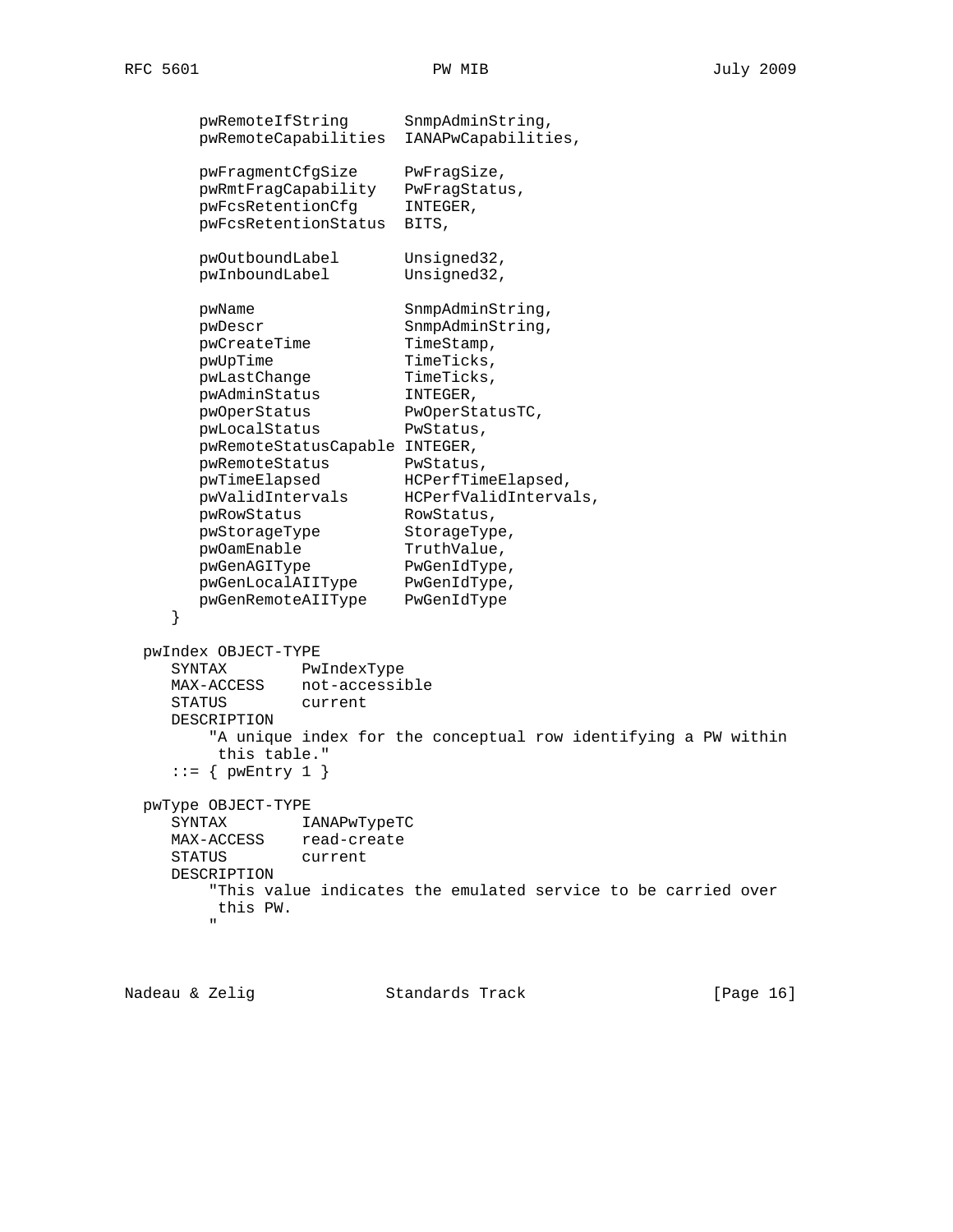```
::= { pwEntry 2 }
  pwOwner OBJECT-TYPE
      SYNTAX INTEGER {
            manual (1),<br>pwIdFecSignaling (2),
                                    (2), -- PW signaling with PW ID FEC
              genFecSignaling (3), -- Generalized attachment FEC
              l2tpControlProtocol (4),
              other (5)
 }
      MAX-ACCESS read-create
      STATUS current
      DESCRIPTION
            "This object is set by the operator to indicate the protocol
             responsible for establishing this PW.
             'manual' is used in all cases where no maintenance
             protocol (PW signaling) is used to set up the PW, i.e.,
             configuration of entries in the PW tables including
             PW labels, etc., is done by setting the MIB fields manually.
             'pwIdFecSignaling' is used in case of signaling with the
             Pwid FEC element with LDP signaling.
             'genFecSignaling' is used in case of LDP signaling with
             the generalized FEC.
             'l2tpControlProtocol' indicates the use of the L2TP
             control protocol.
             'other' is used for other types of signaling."
     ::= { pwEntry 3 }
   pwPsnType OBJECT-TYPE
      SYNTAX IANAPwPsnTypeTC
      MAX-ACCESS read-create
      STATUS current
      DESCRIPTION
            "This object is set by the operator to indicate the PSN type.
            Based on this object, the relevant PSN table's entry is
            created in the PSN-specific MIB modules.
" "The Contract of the Contract of the Contract of the Contract of the Contract of the Contract of the Contract of the Contract of the Contract of the Contract of the Contract of the Contract of the Contract of the Contrac
     ::= { pwEntry 4 }
   pwSetUpPriority OBJECT-TYPE
     SYNTAX Integer32 (0..7)<br>MAX-ACCESS read-create
                    read-create
      STATUS current
      DESCRIPTION
            "This object defines the relative priority of the PW
             during set-up in a lowest-to-highest fashion, where 0
             is the highest priority. PWs with the same priority
             are treated with equal priority. PWs that have not yet
```
Nadeau & Zelig Standards Track [Page 17]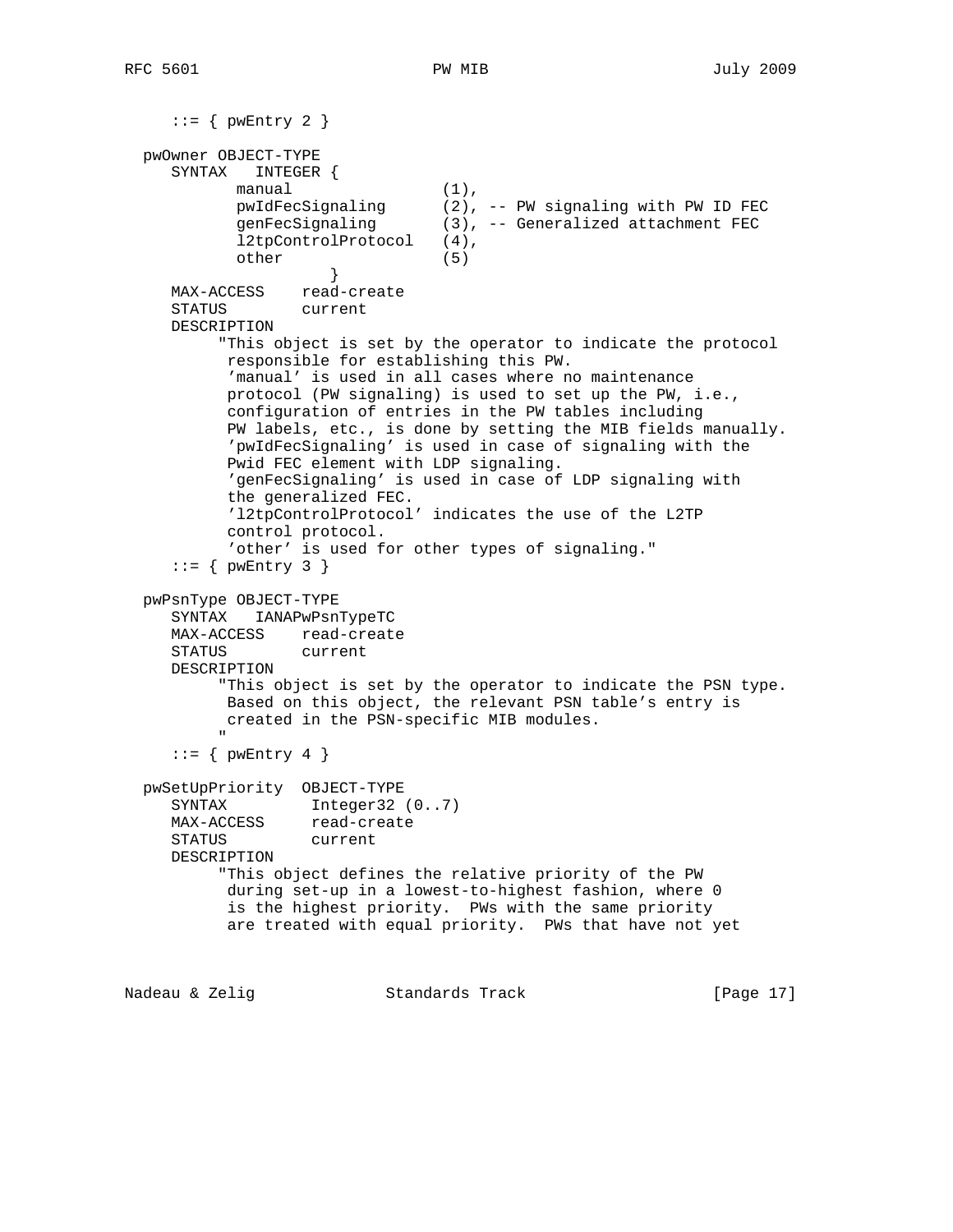```
 completed setup will report 'dormant' in the
          pwOperStatus.
          This value is significant if there are competing resources
          among PWs and the implementation supports this feature.
         Equal priority handling with competing resources is
          implementation specific.
         This object MAY be changed at any time."
  DEFVAL \{ 0 \}::= { pwEntry 5 }
 pwHoldingPriority OBJECT-TYPE
  SYNTAX Integer32 (0..7)
   MAX-ACCESS read-create
    STATUS current
   DESCRIPTION
         "This object defines the relative holding priority of the
         PW in a lowest-to-highest fashion, where 0 is the highest
         priority. PWs with the same priority are treated equally.
         This value is significant if there are competing resources
          among PWs and the implementation supports this feature.
         Equal priority handling with competing resources is
          implementation specific.
         This object MAY be changed only if the PW is not active."
  DEFVAL { 0 }
   ::= { pwEntry 6 }
 pwPeerAddrType OBJECT-TYPE
    SYNTAX InetAddressType
   MAX-ACCESS read-create
   STATUS current
   DESCRIPTION
         "Denotes the address type of the peer node. It should be
         set to 'unknown' if PE/PW maintenance protocol is not used
         and the address is unknown."
   DEFVAL { ipv4 }
   ::= { pwEntry 8 }
 pwPeerAddr OBJECT-TYPE
    SYNTAX InetAddress
   MAX-ACCESS read-create
    STATUS current
   DESCRIPTION
        "This object contains the value of the peer node address
         of the PW/PE maintenance protocol entity. This object
         SHOULD contain a value of all zeroes if not applicable
          (pwPeerAddrType is 'unknown')."
    ::= { pwEntry 9 }
```
Nadeau & Zelig Standards Track [Page 18]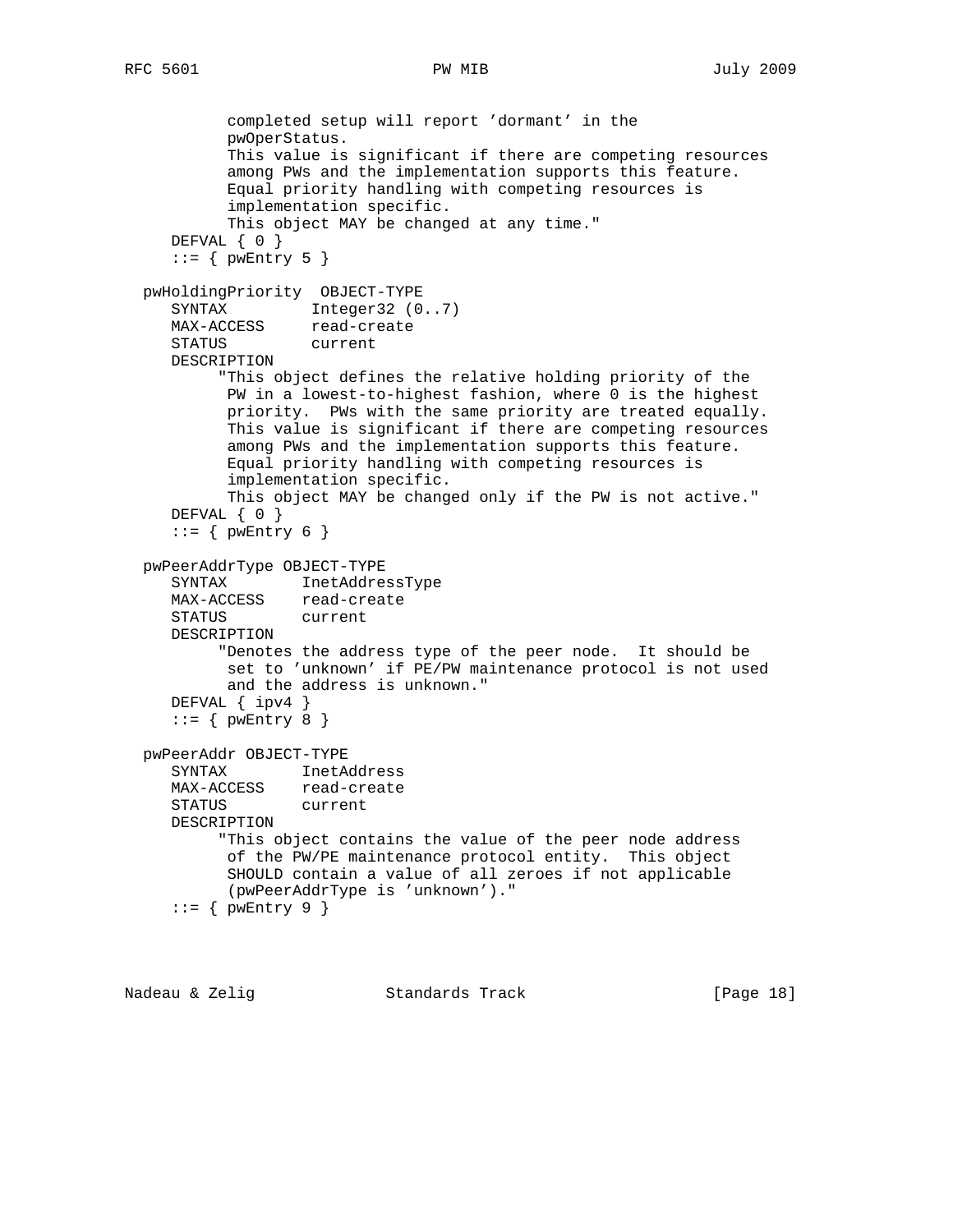```
 pwAttachedPwIndex OBJECT-TYPE
   SYNTAX PwIndexOrZeroType
   MAX-ACCESS read-create
   STATUS current
   DESCRIPTION
        "If the PW is attached to another PW instead of a local
        native service, this item indicates the pwIndex of the
        attached PW. Otherwise, this object MUST
        be set to zero. Attachment to another PW will have no
        PW specific entry in any of the service MIB modules."
  DEFVAL \{ 0 \}::= { pwEntry 10 }
 pwIfIndex OBJECT-TYPE
   SYNTAX InterfaceIndexOrZero
  MAX-ACCESS read-create<br>STATUS current
  STATUS
   DESCRIPTION
        "This object indicates the ifIndex of the PW if the PW is
        represented in the ifTable. Otherwise, it MUST be set
        to zero."
   DEFVAL { 0 }
   ::= { pwEntry 11 }
 pwID OBJECT-TYPE
   SYNTAX PwIDType
  MAX-ACCESS read-create
    STATUS current
   DESCRIPTION
        "Pseudowire identifier.
        If the pwOwner object is 'pwIdFecSignaling' or
        'l2tpControlProtocol', then this object is signaled in the
        outgoing PW ID field within the 'Virtual Circuit FEC
        Element'. For other values of pwOwner, this object is not
        signaled and it MAY be set to zero.
        For implementations that support the pwIndexMappingTable,
        a non-zero value is RECOMMENDED, even if this
        identifier is not signaled. This is so that reverse
        mappings can be provided by pwIndexMappingTable and
        pwPeerMappingTable. It is therefore RECOMMENDED that the
        value of this pwID be unique (or if pwPeerAddrType is not
       'unknown', at least [pwType, pwID, pwPeerAddrType, pwPeerAddr]
        is unique.)"
     REFERENCE
        "Martini, et al, 'Pseudowire Setup and Maintenance using
        the Label Distribution Protocol', RFC 4447."
```
Nadeau & Zelig Standards Track [Page 19]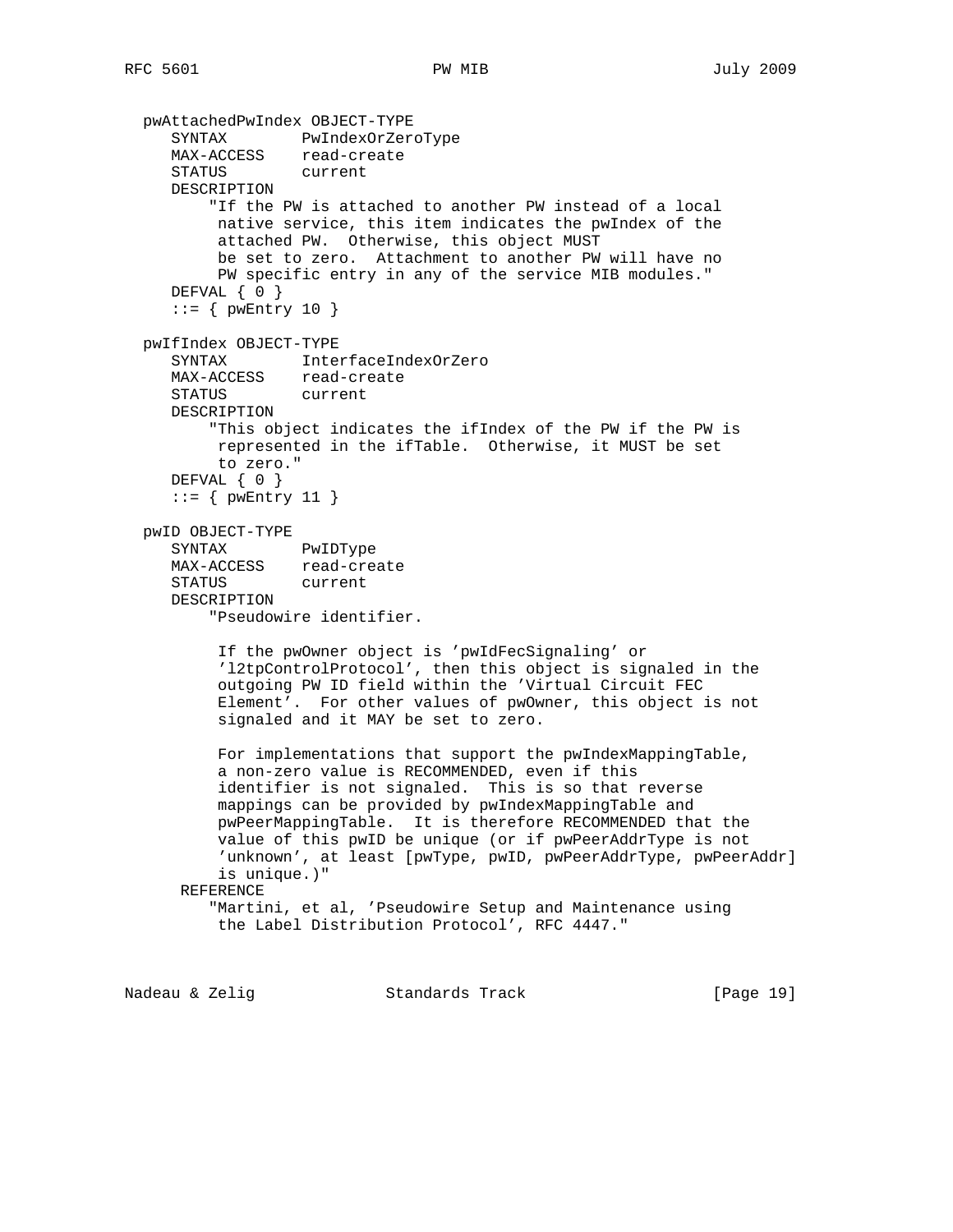```
::= { pwEntry 12 }
 pwLocalGroupID OBJECT-TYPE
   SYNTAX PwGroupID
   MAX-ACCESS read-create
   STATUS current
   DESCRIPTION
        "Used in the Group ID field sent to the peer PW End Service
        within the maintenance protocol used for PW setup.
        It SHOULD be set to zero if a maintenance protocol is
        not used."
   REFERENCE
        "Martini, et al, 'Pseudowire Setup and Maintenance using
        the Label Distribution Protocol', RFC 4447."
   ::= { pwEntry 13 }
 pwGroupAttachmentID OBJECT-TYPE
    SYNTAX PwAttachmentIdentifierType
   MAX-ACCESS read-create
   STATUS current
   DESCRIPTION
        "This object is an octet string representing the attachment
        group identifier (AGI) that this PW belongs to, which
        typically identifies the VPN ID.
        Applicable if pwOwner equals 'genFecSignaling'."
   REFERENCE
        "Martini, et al, 'Pseudowire Setup and Maintenance using
        the Label Distribution Protocol', RFC 4447."
   ::= { pwEntry 14 }
 pwLocalAttachmentID OBJECT-TYPE
   SYNTAX PwAttachmentIdentifierType
   MAX-ACCESS read-create
   STATUS current
   DESCRIPTION
        "This object is an octet string representing the local
        forwarder attachment individual identifier (AII) to be
        used by this PW. It is used as the Source AII (SAII) for
        outgoing signaling messages and the Target AII (TAII) in
        the incoming messages from the peer. Applicable if
        pwOwner equal 'genFecSignaling'."
    REFERENCE
        "Martini, et al, 'Pseudowire Setup and Maintenance using
        the Label Distribution Protocol', RFC 4447."
   ::= { pwEntry 15 }
```
Nadeau & Zelig Standards Track (Page 20)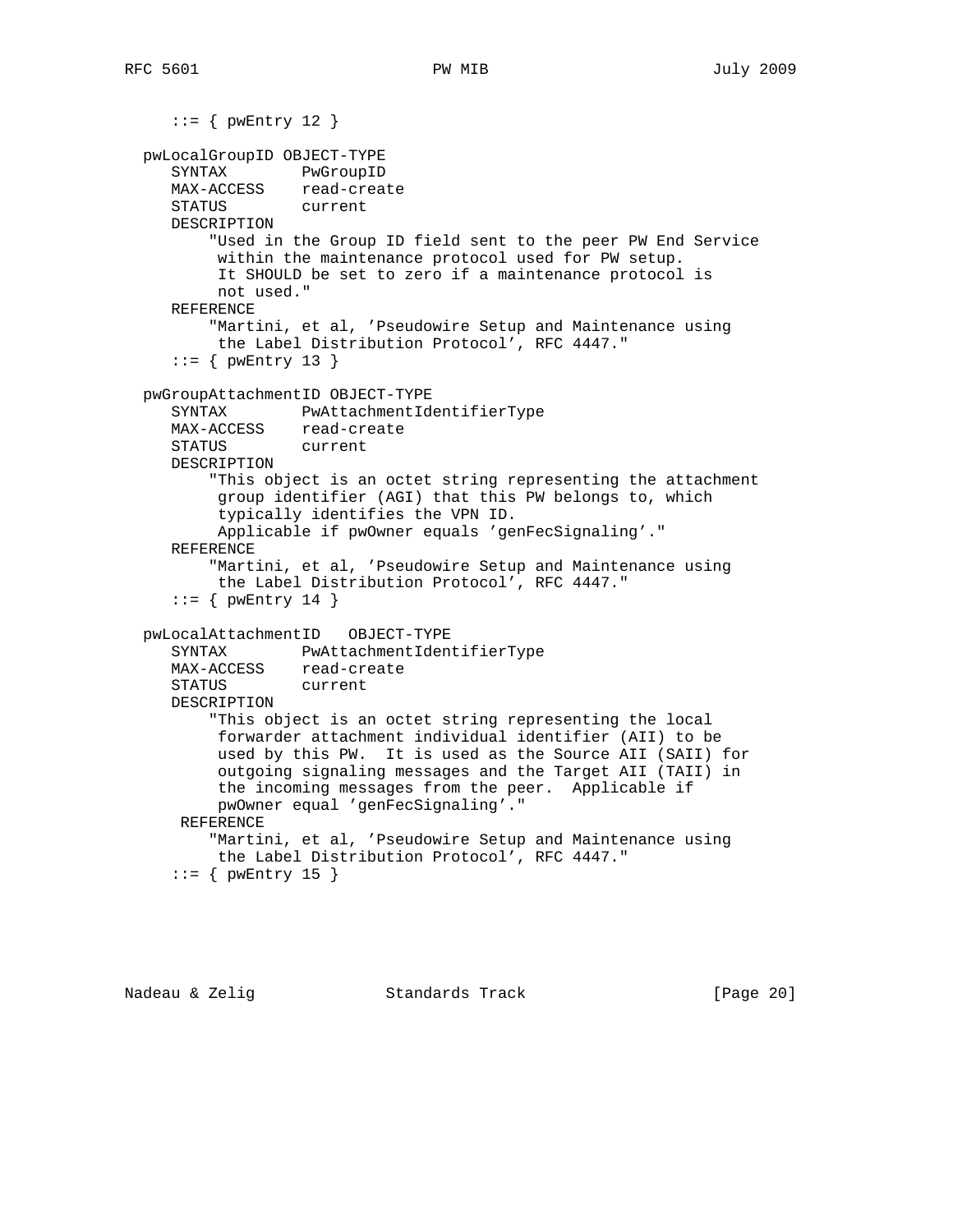```
 pwRemoteAttachmentID OBJECT-TYPE
    SYNTAX PwAttachmentIdentifierType
  MAX-ACCESS read-create
    STATUS current
   DESCRIPTION
        "This object is an octet string representing the remote
        forwarder attachment individual identifier (AII) to be
        used by this PW. It is used as the TAII for outgoing
        signaling messages and the SAII in the incoming messages
        from the peer.
        Applicable if pwOwner equals 'genFecSignaling'."
    REFERENCE
        "Martini, et al, 'Pseudowire Setup and Maintenance using
        the Label Distribution Protocol', RFC 4447."
   ::= { pwEntry 16 }
 pwCwPreference OBJECT-TYPE
   SYNTAX TruthValue
   MAX-ACCESS read-create
   STATUS current
   DESCRIPTION
        "Defines if the control word will be sent with each packet
        by the local node. Some PW types mandate the use of a
        control word, and in such cases, the value configured for
        this object has no effect on the existence of the control
        word.
        This object MAY be changed only if the PW is not active."
   REFERENCE
        "Martini, et al, 'Pseudowire Setup and Maintenance using
        the Label Distribution Protocol.', RFC 4447."
   DEFVAL { false }
   ::= { pwEntry 17 }
 pwLocalIfMtu OBJECT-TYPE
   SYNTAX Unsigned32 (0..65535)
   MAX-ACCESS read-create
   STATUS current
   DESCRIPTION
        "If not equal to zero, the optional IfMtu object in the
        signaling protocol will be sent with this value, which
        represents the locally supported MTU size over the
        interface (or the virtual interface) associated with the
        PW.
        This object MAY be changed only if the PW is not active."
   REFERENCE
        "Martini, et al, 'Pseudowire Setup and Maintenance using
        the Label Distribution Protocol', RFC 4447."
  DEFVAL { 0 }
```
Nadeau & Zelig Standards Track [Page 21]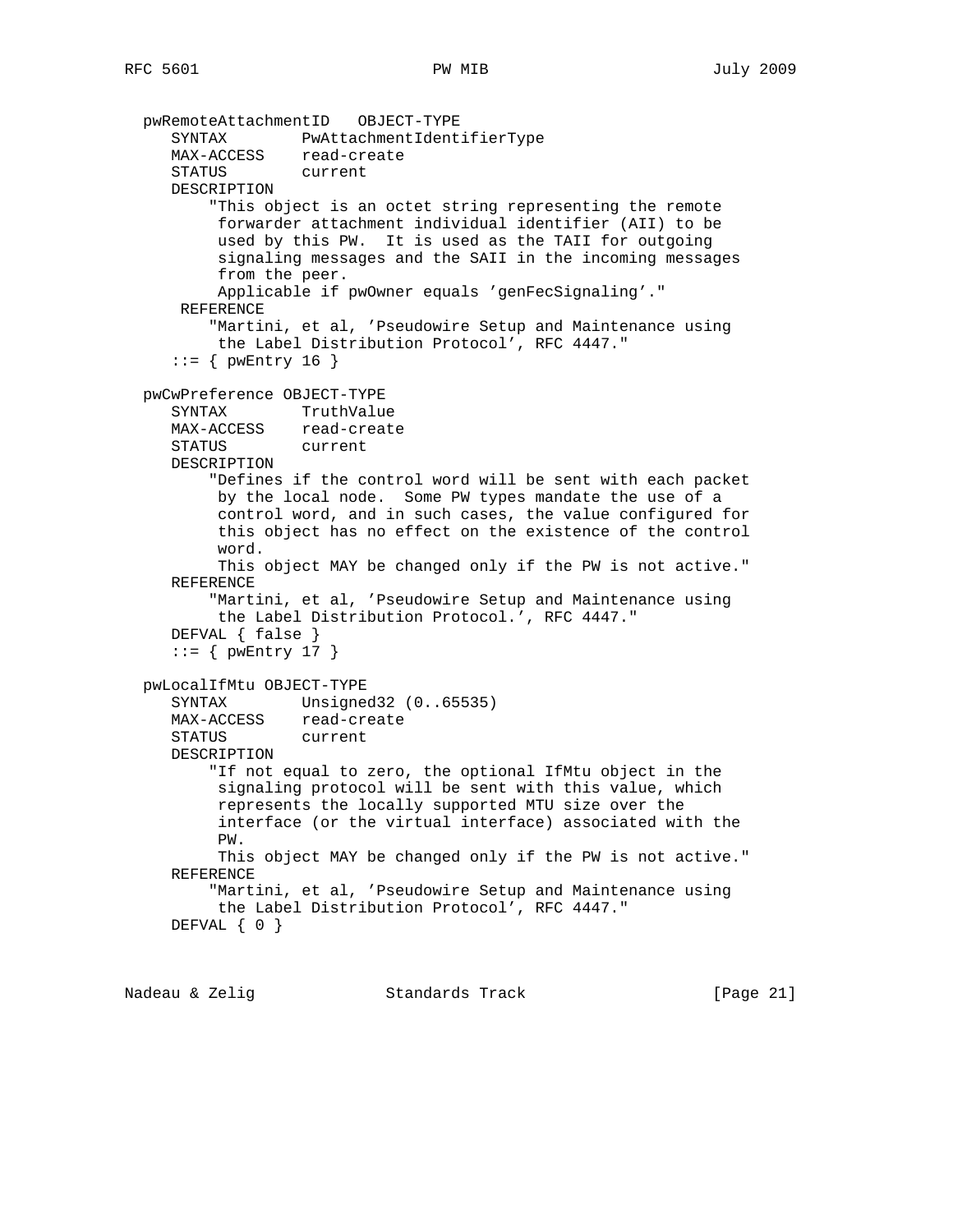```
::= { pwEntry 18 }
 pwLocalIfString OBJECT-TYPE
    SYNTAX TruthValue
   MAX-ACCESS read-create
   STATUS current
   DESCRIPTION
        "A PW MAY be associated to an interface (or a virtual
        interface) in the ifTable of the node as part of the
        service configuration. This object defines if the
        maintenance protocol will send the interface's name
        (ifAlias) as it appears in the ifTable. If set to false,
        the optional element will not be sent.
        This object MAY be changed only if the PW is not active."
   REFERENCE
        "Martini, et al, 'Pseudowire Setup and Maintenance using
        the Label Distribution Protocol', RFC 4447, section 5.5."
   DEFVAL { false }
   ::= { pwEntry 19 }
 pwLocalCapabAdvert OBJECT-TYPE
    SYNTAX IANAPwCapabilities
   MAX-ACCESS read-create
   STATUS current
   DESCRIPTION
        "If a maintenance protocol is used, it indicates the
        capabilities the local node will advertise to the peer. The
        operator MAY selectively assign a partial set of
        capabilities. In case of manual configuration of the PW, the
        operator SHOULD set non-conflicting options (for example,
        only a single type of Operations, Administration, and
        Management (OAM)) out of the available options in the
        implementation. It is possible to change the value of
        this object when the PW is not active. The agent MUST
        reject any attempt to set a capability that is not
        supported.
        The default value MUST be the full set of local node
        capabilities."
   REFERENCE
        "Martini, et al, 'Pseudowire Setup and Maintenance using
        the Label Distribution Protocol', RFC 4447."
   ::= { pwEntry 20 }
 pwRemoteGroupID OBJECT-TYPE
   SYNTAX PwGroupID
  MAX-ACCESS read-only
   STATUS current
```
Nadeau & Zelig Standards Track [Page 22]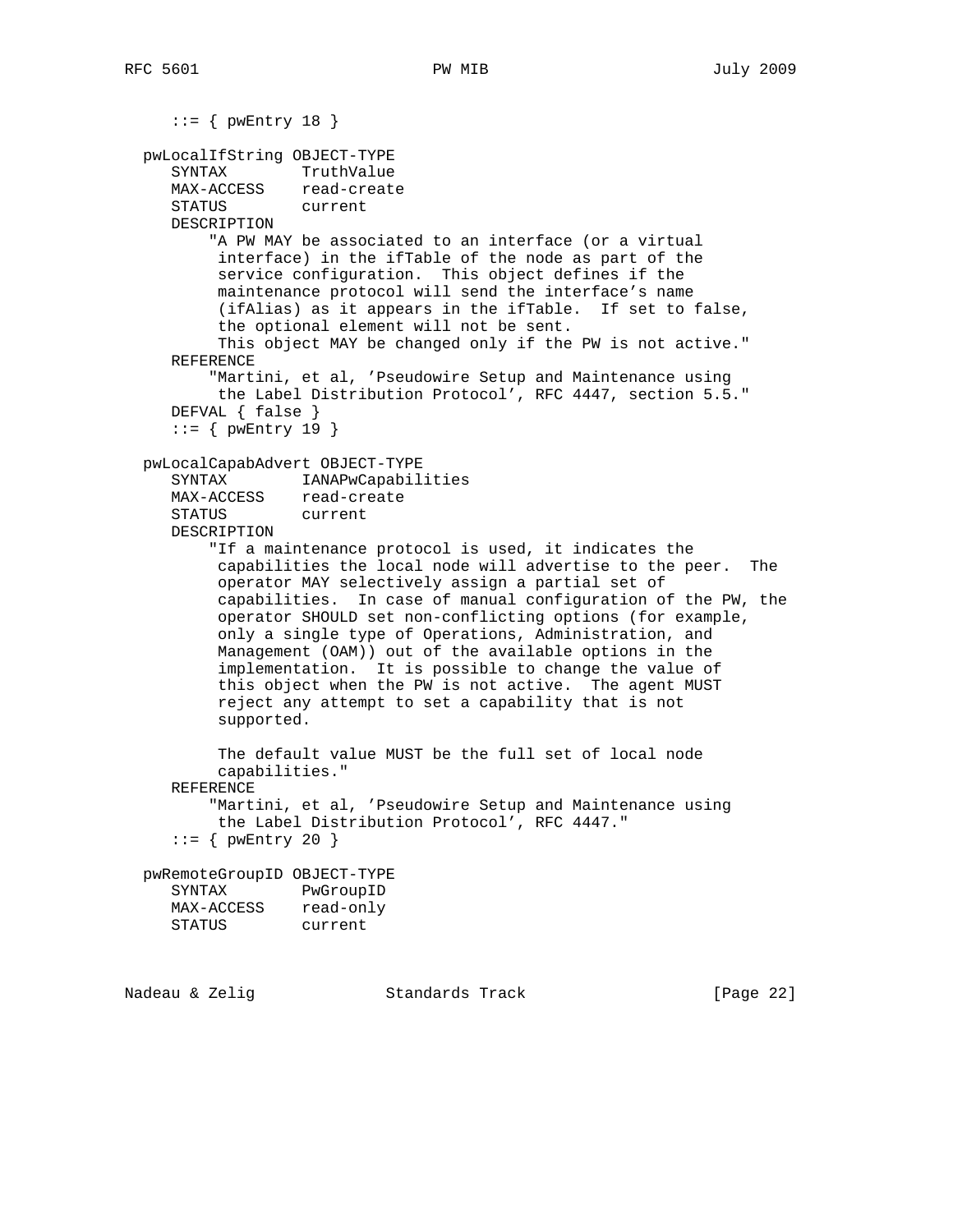DESCRIPTION "This object is obtained from the Group ID field as received via the maintenance protocol used for PW setup. Value of zero will be reported if not used. Value of 0xFFFFFFFF shall be used if the object is yet to be defined by the PW maintenance protocol." REFERENCE "Martini, et al, 'Pseudowire Setup and Maintenance using the Label Distribution Protocol', RFC 4447."  $::=$  { pwEntry 21 } pwCwStatus OBJECT-TYPE SYNTAX PwCwStatusTC MAX-ACCESS read-only STATUS current DESCRIPTION "If signaling is used for PW establishment, this object indicates the status of the control word negotiation. For either signaling or manual configuration, it indicates if the control word (CW) is to be present for this PW." REFERENCE "Martini, et al, 'Pseudowire Setup and Maintenance using the Label Distribution Protocol', RFC 4447."  $::=$  { pwEntry 22 } pwRemoteIfMtu OBJECT-TYPE SYNTAX Unsigned32 MAX-ACCESS read-only STATUS current DESCRIPTION "The remote interface MTU as (optionally) received from the remote node via the maintenance protocol. The object SHOULD report zero if the MTU is not available." REFERENCE "Martini, et al, 'Pseudowire Setup and Maintenance using the Label Distribution Protocol', RFC 4447."  $::=$  { pwEntry 23 } pwRemoteIfString OBJECT-TYPE SYNTAX SnmpAdminString (SIZE (0..80)) MAX-ACCESS read-only STATUS current DESCRIPTION "Indicates the interface description string as received by the maintenance protocol. It MUST be a NULL string if a maintenance protocol is not used or the value is not known yet."

Nadeau & Zelig Standards Track [Page 23]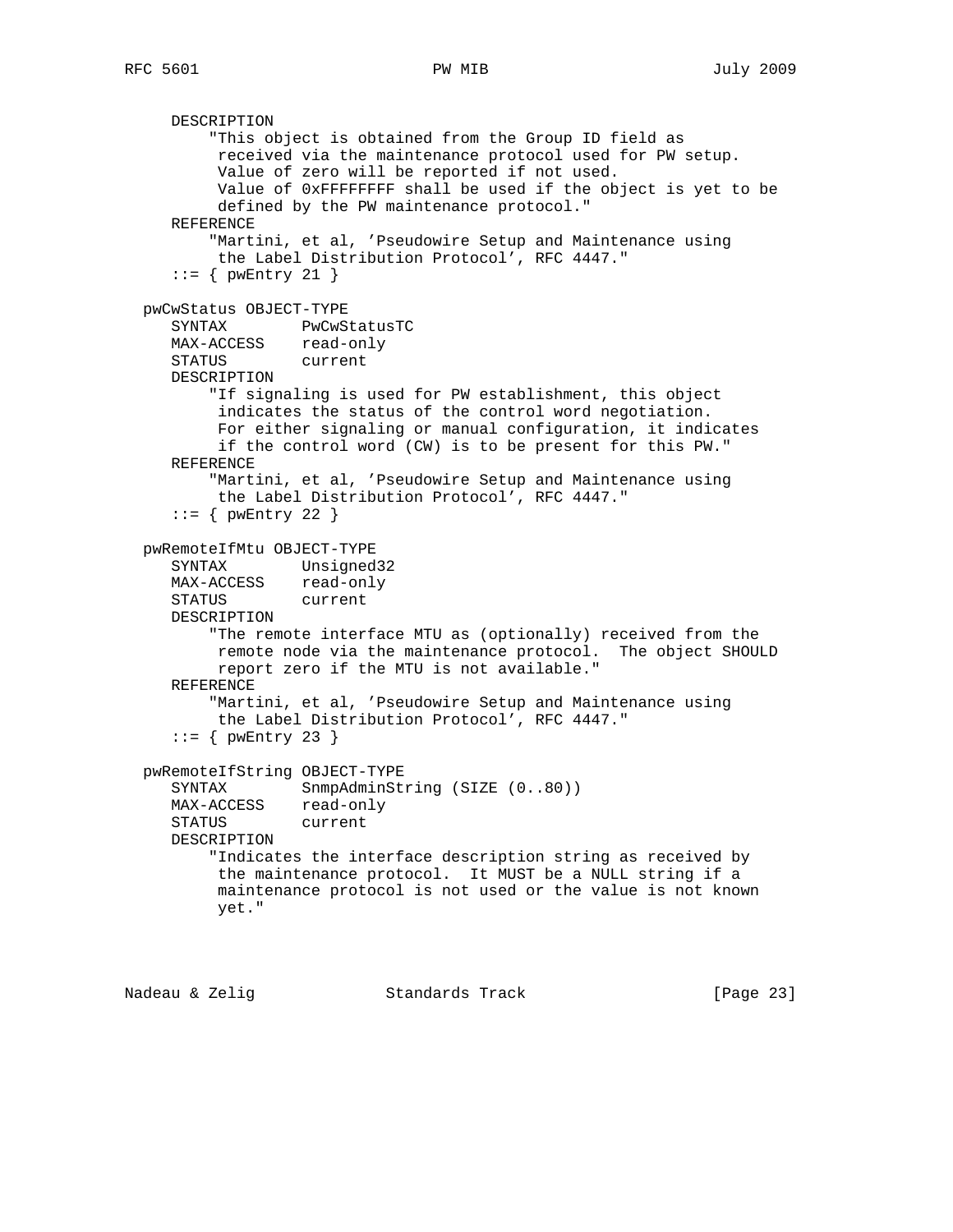```
 REFERENCE
         "Martini, et al, 'Pseudowire Setup and Maintenance using
          the Label Distribution Protocol', RFC 4447, section 5.5."
     ::= { pwEntry 24 }
   pwRemoteCapabilities OBJECT-TYPE
     SYNTAX IANAPwCapabilities
     MAX-ACCESS read-only
     STATUS current
     DESCRIPTION
         "Indicates the capabilities as received from the peer."
     REFERENCE
         "Martini, et al, 'Pseudowire Setup and Maintenance using
          the Label Distribution Protocol', RFC 4447."
     ::= { pwEntry 25 }
   pwFragmentCfgSize OBJECT-TYPE
     SYNTAX PwFragSize
     UNITS "bytes"
     MAX-ACCESS read-create
     STATUS current
     DESCRIPTION
         "If set to a value other than zero, indicates that
          fragmentation is desired for this PW.
          This object MAY be changed only if the PW is not active."
     REFERENCE
         "Malis A., Townsley M., 'PWE3 Fragmentation and Reassembly',
          RFC 4623."
     DEFVAL { 0 } -- i.e., fragmentation not desired
    ::= { pwEntry 26 }
   pwRmtFragCapability OBJECT-TYPE
     SYNTAX PwFragStatus
     MAX-ACCESS read-only
     STATUS current
     DESCRIPTION
         "The status of the fragmentation based on the local
          configuration and the peer capabilities as received from
          the peer when a control protocol is used."
     REFERENCE
         "Malis A., Townsley M., 'PWE3 Fragmentation and Reassembly',
          RFC 4623."
     ::= { pwEntry 27 }
   pwFcsRetentionCfg OBJECT-TYPE
     SYNTAX INTEGER {
                   fcsRetentionDisable (1),
                   fcsRetentionEnable (2)
Nadeau & Zelig Standards Track [Page 24]
```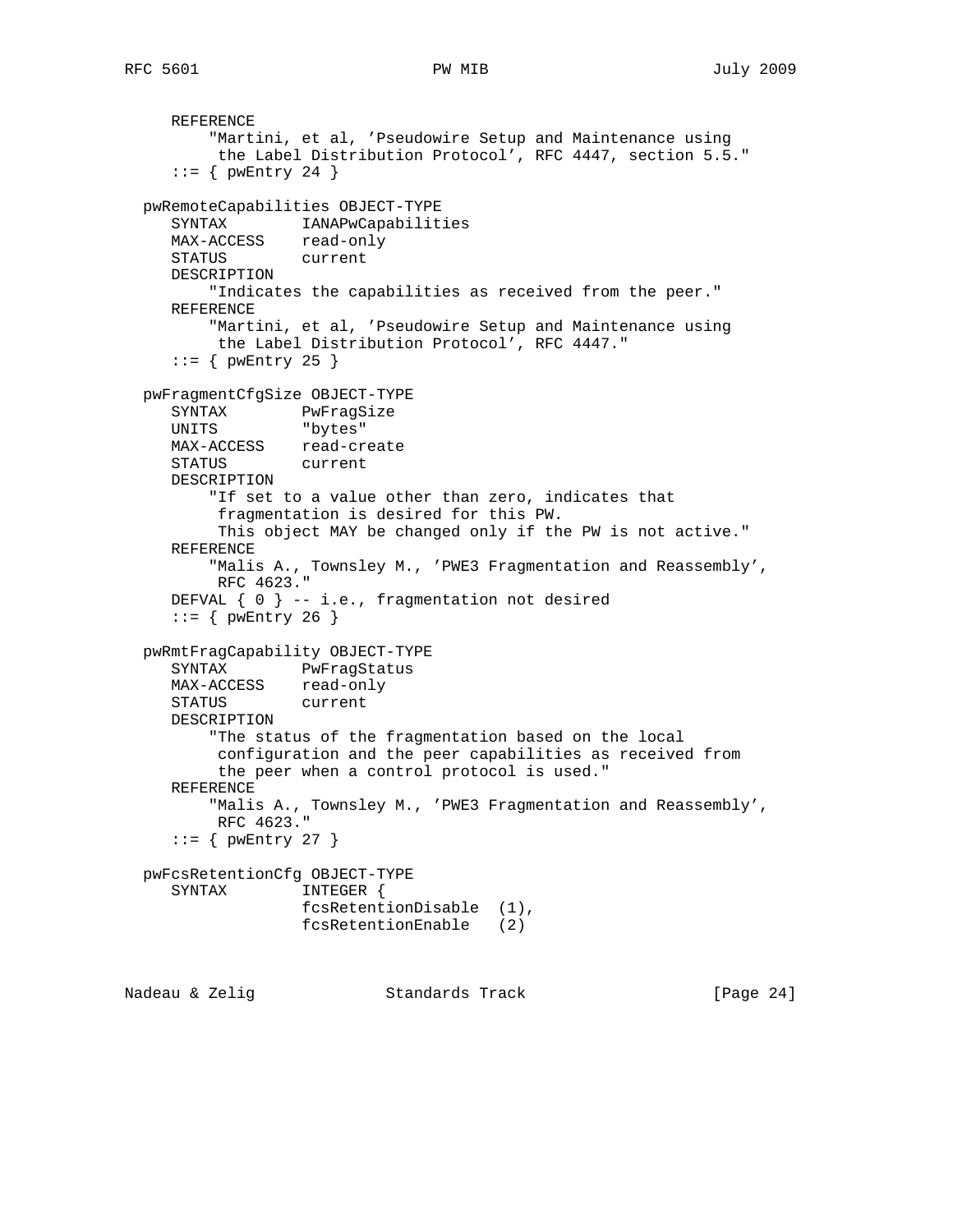```
 }
     MAX-ACCESS read-create
     STATUS current
     DESCRIPTION
         "The local configuration of Frame Check Sequence (FCS)
          retention for this PW. FCS retention can be configured for
          PW types High-Level Data Link Control (HDLC), Point-to-Point
          Protocol (PPP), and Ethernet only. If the implementation
          does not support FCS retention, an error MUST be reported in
          pwFcsRetentionStatus. This object MAY be changed only if
          the PW is not active."
     REFERENCE
         "Malis A., et al., 'PWE3 Frame Check Sequence Retention',
          RFC 4720."
     DEFVAL { fcsRetentionDisable }
    ::= { pwEntry 28 }
  pwFcsRetentionStatus OBJECT-TYPE
     SYNTAX BITS {
             remoteIndicationUnknown (0),
              remoteRequestFcsRetention (1),
              fcsRetentionEnabled (2),
              fcsRetentionDisabled (3),
              localFcsRetentionCfgErr (4),
              fcsRetentionFcsSizeMismatch (5)
 }
     MAX-ACCESS read-only
     STATUS current
     DESCRIPTION
        "The status of the FCS retention negotiation process based on
         local configuration and the remote advertisement.
         remoteIndicationUnknown - set if a FEC has not been received
            from the remote.
         remoteRequestFcsRetention - indicates that the peer has
            requested FCS retention. FCS retention will be used if
            the local node is capable and configured to use it for
            this PW.
         fcsRetentionEnabled - FCS retention is enabled (both peers
            were configured for FCS retention for signaled PW, or the
            local node is configured and capable of FCS retention for
            manually assigned PWs).
         fcsRetentionDisabled - FCS retention is disabled (not
            configured locally or not advertised by the peer).
```
Nadeau & Zelig Standards Track [Page 25]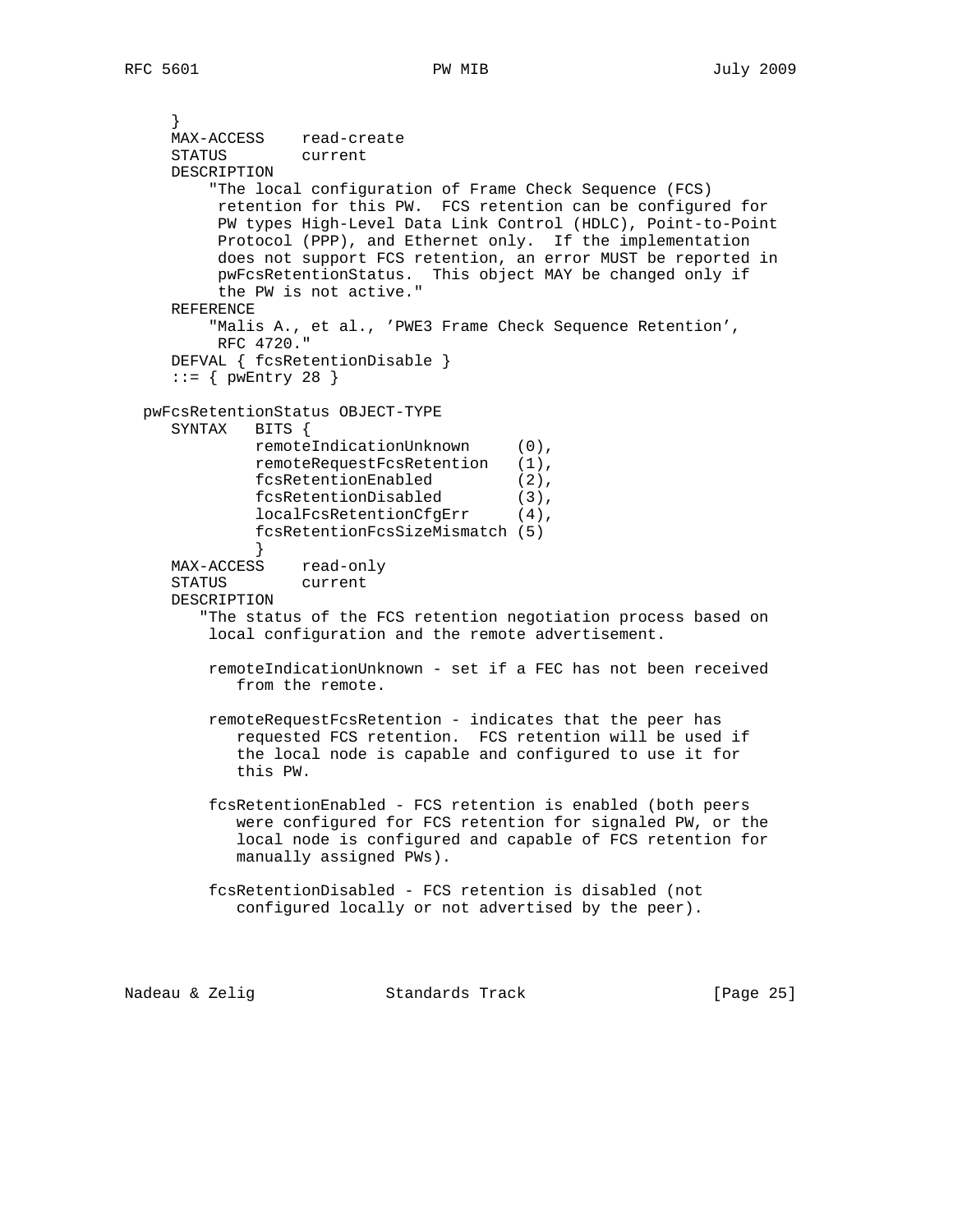```
 localFcsRetentionCfgErr - set if the local node has been
            configured for FCS retention but is not capable to support
            it.
         fcsRetentionFcsSizeMismatch - set if there is an FCS size
            mismatch between the local and the peer node.
 "
     REFERENCE
          "Malis A., et al., 'PWE3 Frame Check Sequence Retention',
          RFC 4720"
    ::= { pwEntry 29 }
  pwOutboundLabel OBJECT-TYPE
     SYNTAX Unsigned32
     MAX-ACCESS read-create
     STATUS current
     DESCRIPTION
          "The PW label used in the outbound direction (i.e., toward
          the PSN). It might be set manually if pwOwner is 'manual';
          otherwise, it is set automatically.
          For MPLS, MPLS over IP, or MPLS over Generic Routing
          Encapsulation (GRE) PSN, it represents the 20-bit PW tag;
          for L2TP, it represents the 32-bit Session ID; and for
          IP PSN, it represents the destination UDP port number.
          If the label is not yet known (signaling in process), the
          object SHOULD return a value of 0xFFFFFFFF.
          For manual configuration, this object MAY be changed only
          if the PW is not active."
    ::= { pwEntry 30 }
  pwInboundLabel OBJECT-TYPE
     SYNTAX Unsigned32
     MAX-ACCESS read-create
     STATUS current
     DESCRIPTION
          "The PW label used in the inbound direction (i.e., packets
          received from the PSN). It may be set manually if pwOwner
          is 'manual'; otherwise, it is set automatically.
          For MPLS, MPLS over IP, or MPLS over GRE PSN, it represents
          the 20-bit PW tag; for L2TP, it represents the 32-bit
          Session ID; and for IP PSN, it represents the source
          UDP port number.
          If the label is not yet known (signaling in process), the
          object SHOULD return a value of 0xFFFFFFFF.
          For manual configuration, this object MAY be changed only
          if the PW is not active."
    ::= { pwEntry 31 }
```
Nadeau & Zelig Standards Track [Page 26]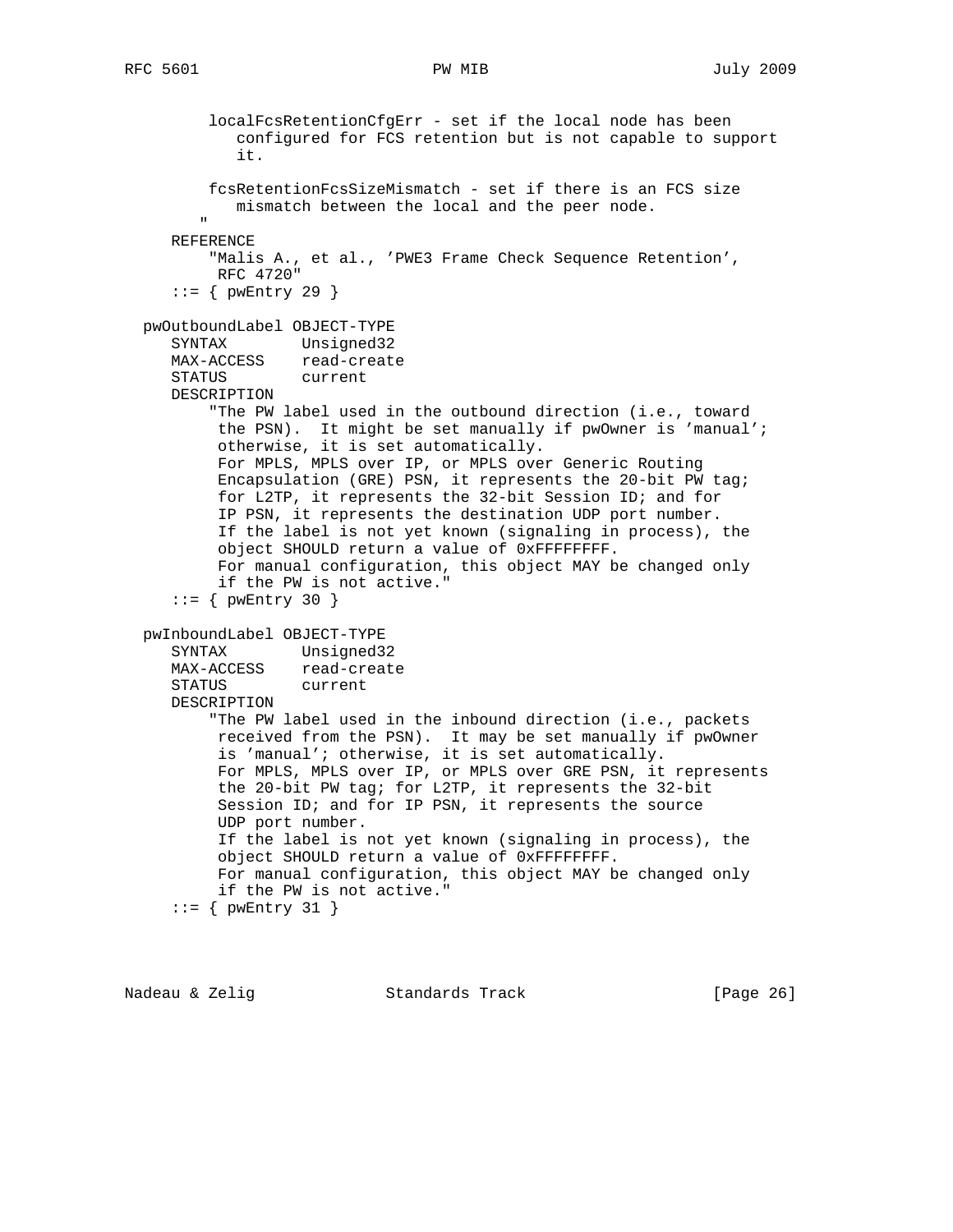```
 pwName OBJECT-TYPE
 SYNTAX SnmpAdminString
 MAX-ACCESS read-create
     STATUS current
     DESCRIPTION
         "The canonical name assigned to the PW. This object MAY be
          changed at any time."
    ::= { pwEntry 32 }
  pwDescr OBJECT-TYPE
     SYNTAX SnmpAdminString
 MAX-ACCESS read-create
 STATUS current
     DESCRIPTION
         "A textual string containing information about the PW.
          If there is no description, this object contains a zero-
          length string. This object MAY be changed at any time."
    ::= { pwEntry 33 }
  pwCreateTime OBJECT-TYPE
     SYNTAX TimeStamp
     MAX-ACCESS read-only
     STATUS current
     DESCRIPTION
         "The value of sysUpTime at the time this PW was created."
    ::= { pwEntry 34 }
  pwUpTime OBJECT-TYPE
     SYNTAX TimeTicks
     MAX-ACCESS read-only
     STATUS current
     DESCRIPTION
         "Specifies the time since last change of pwOperStatus to
        Up(1)."
     ::= { pwEntry 35 }
  pwLastChange OBJECT-TYPE
     SYNTAX TimeTicks
    MAX-ACCESS read-only
     STATUS current
     DESCRIPTION
        "The value of sysUpTime at the time the PW entered
         its current operational state. If the current state was
         entered prior to the last re-initialization of the local
         network management subsystem, then this object contains a
         zero value."
    ::= { pwEntry 36 }
```
Nadeau & Zelig Standards Track (Page 27)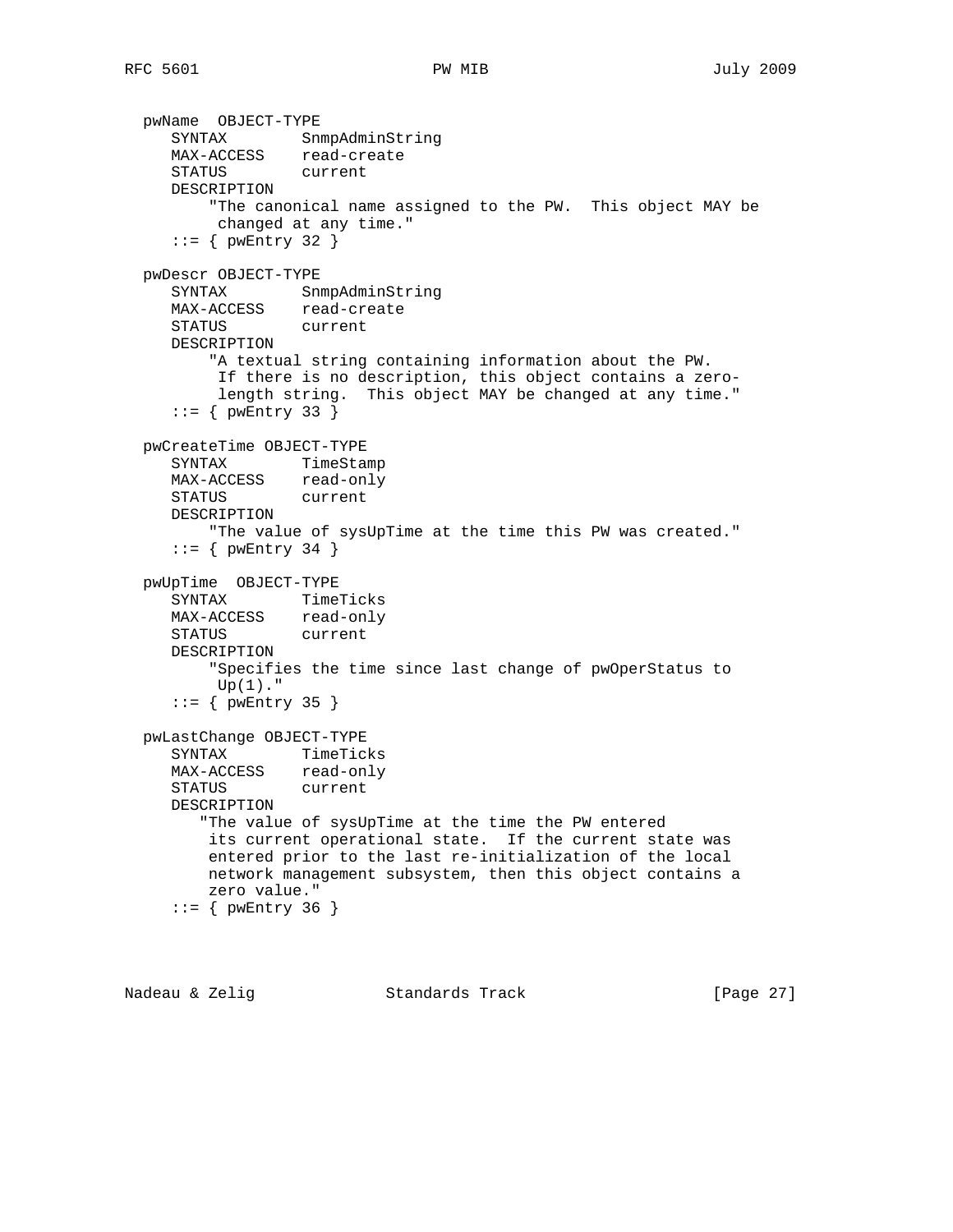```
 pwAdminStatus OBJECT-TYPE
       SYNTAX INTEGER {
                      up(1), - ready to pass packets
                       down(2),
                      testing(3) - in a test mode
       }
       MAX-ACCESS read-create
       STATUS current
       DESCRIPTION
            "The desired operational status of this PW. This object MAY
             be set at any time."
      ::= { pwEntry 37 }
   pwOperStatus OBJECT-TYPE
       SYNTAX PwOperStatusTC
      MAX-ACCESS read-only<br>STATUS current
      STATUS
       DESCRIPTION
             "This object indicates the operational status of the PW; it
              does not reflect the status of the Customer Edge (CE) bound
              interface. It is set to down only if pwNotForwarding,
              psnFacingPwRxFault, or psnFacingPwTxFault indications are
              set in pwLocalStatus or pwRemoteStatus.
              It indicates 'lowerLayerDown' if the only reason for
              not being in the 'up' state is that either the outer tunnel
              or physical layer of the network side is in the 'down'
              state.
              All other states are declared based on the description
               of the PwOperStatusTC.
" "The Contract of the Contract of the Contract of the Contract of the Contract of the Contract of the Contract of the Contract of the Contract of the Contract of the Contract of the Contract of the Contract of the Contrac
       ::= { pwEntry 38 }
   pwLocalStatus OBJECT-TYPE
       SYNTAX PwStatus
 MAX-ACCESS read-only
 STATUS current
       DESCRIPTION
              "Indicates the status of the PW in the local node.
              The various indications in this object SHOULD be
              available independent of the ability of the local node to
              advertise them or the remote node to accept these status
              indications through the control protocol.
" "The Contract of the Contract of the Contract of the Contract of the Contract of the Contract of the Contract of the Contract of the Contract of the Contract of the Contract of the Contract of the Contract of the Contrac
      ::= { pwEntry 39 }
   pwRemoteStatusCapable OBJECT-TYPE
      SYNTAX notApplicable (1),
Nadeau & Zelig Standards Track [Page 28]
```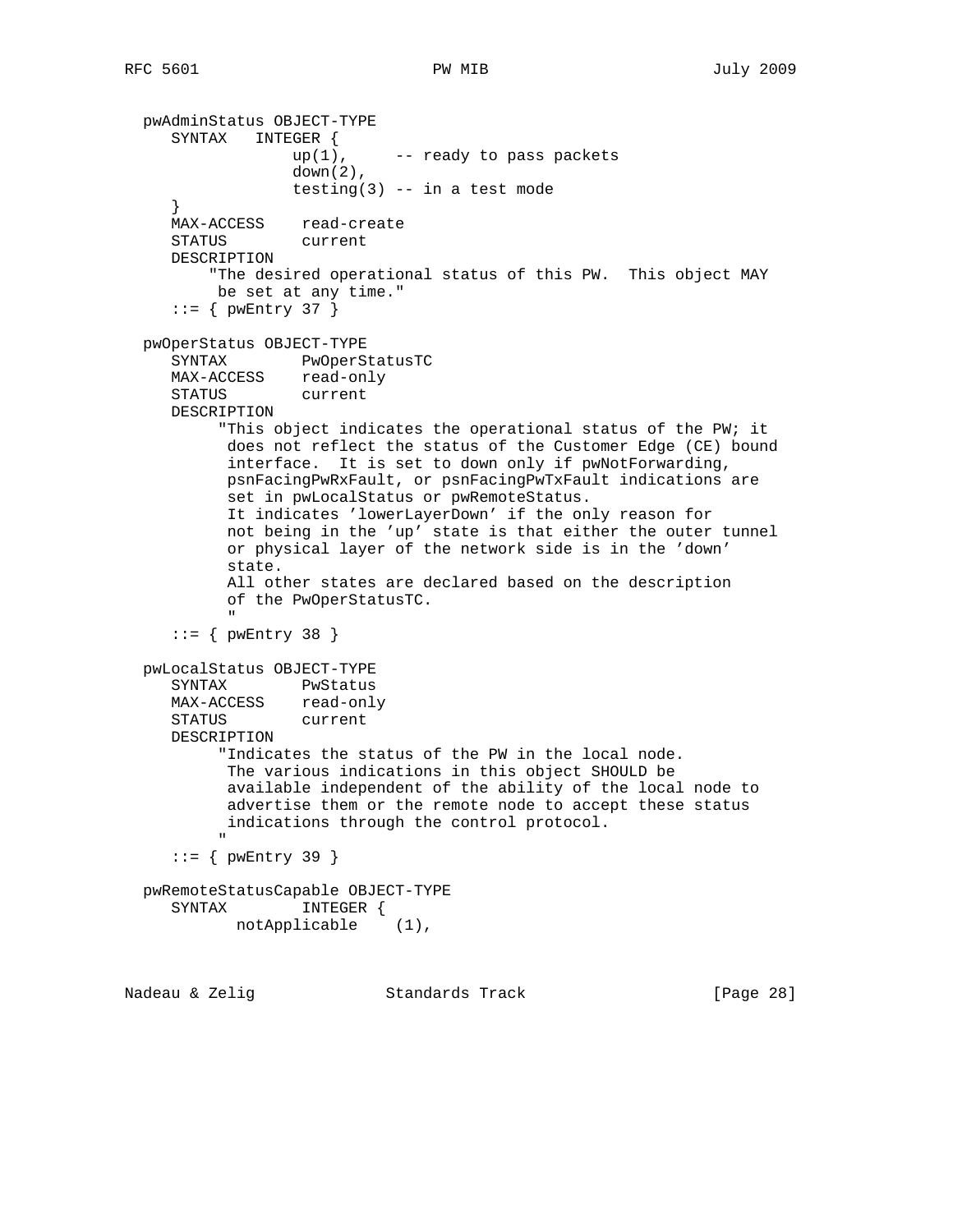```
notYetKnown (2),
remoteCapable (3),
              remoteNotCapable (4)
      }
      MAX-ACCESS read-only
      STATUS current
      DESCRIPTION
            "Indicates the remote node capability to advertise the
             PW status notification.
             notApplicable SHOULD be reported for a manually set PW, or
             if the local node is not capable of accepting the status
             notification object.
             notYetKnown SHOULD be reported if the signaling protocol
             has not yet finished the process of capability
             determination.
             remoteCapable and remoteNotcapable SHOULD be reported
             based on the initial signaling exchange that has
             determined the remote node capability.
 "
     ::= { pwEntry 40 }
   pwRemoteStatus OBJECT-TYPE
      SYNTAX PwStatus
     MAX-ACCESS read-only<br>STATUS current
     STATUS
      DESCRIPTION
            "Indicates the status of the PW as was advertised by the
             remote. If the remote is not capable of advertising the
             status object, or the local node is not able to accept
             the status object through signaling, then the applicable
             bit is 'pwNotForwarding', which is set if the remote has
            sent label release or label withdraw for this PW.
" "The Contract of the Contract of the Contract of the Contract of the Contract of the Contract of the Contract of the Contract of the Contract of the Contract of the Contract of the Contract of the Contract of the Contrac
     ::= { pwEntry 41 }
   pwTimeElapsed OBJECT-TYPE
       SYNTAX HCPerfTimeElapsed
       MAX-ACCESS read-only
       STATUS current
       DESCRIPTION
             "The number of seconds, including partial seconds,
              that have elapsed since the beginning of the current
              interval measurement period."
     ::= { pwEntry 42 }
   pwValidIntervals OBJECT-TYPE
       SYNTAX HCPerfValidIntervals
       MAX-ACCESS read-only
Nadeau & Zelig Standards Track [Page 29]
```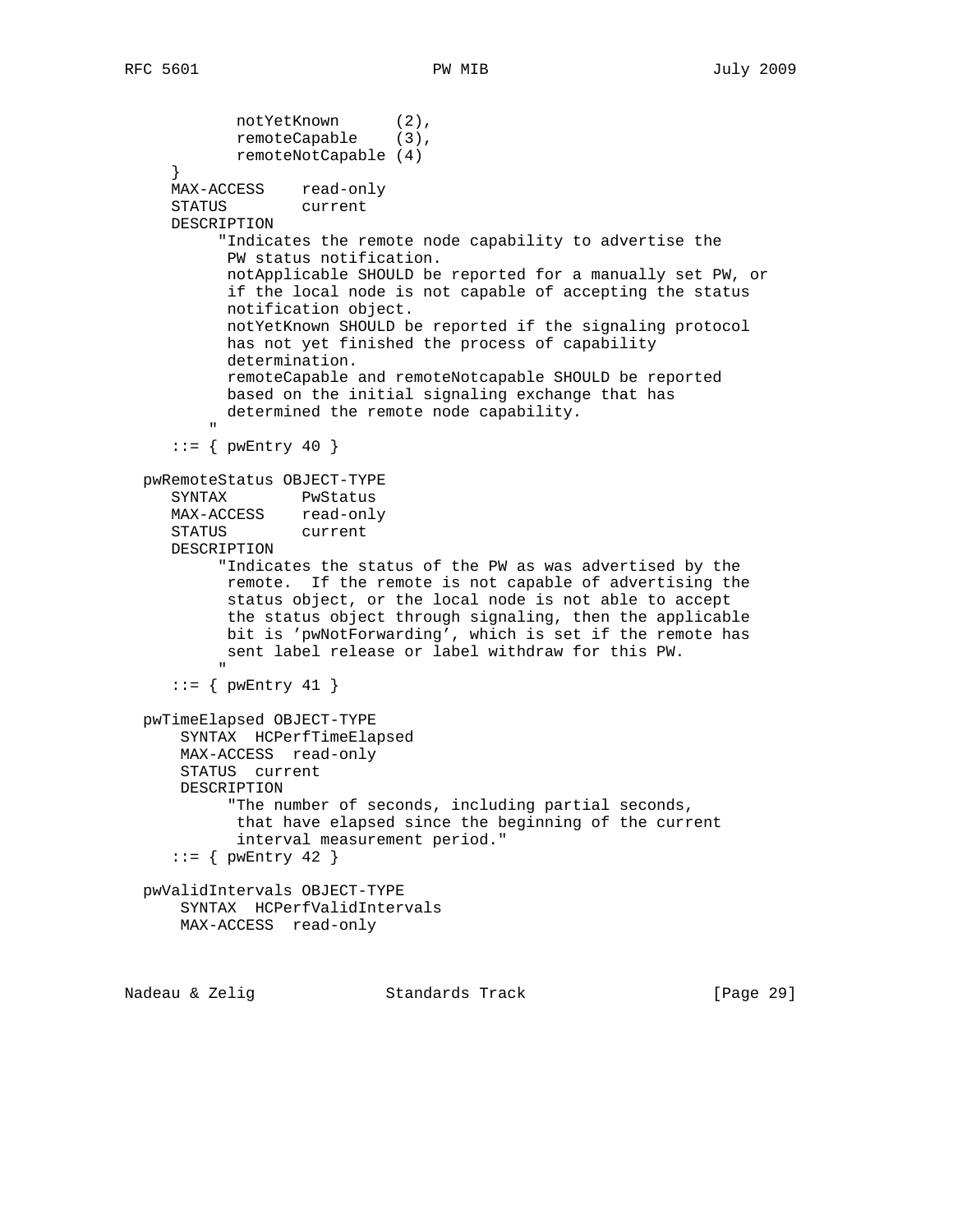```
 STATUS current
      DESCRIPTION
         "The number of previous 15-minute intervals
         for which data was collected."
    ::= { pwEntry 43 }
  pwRowStatus OBJECT-TYPE
     SYNTAX RowStatus
    MAX-ACCESS read-create
     STATUS current
     DESCRIPTION
         "For creating, modifying, and deleting this row.
         This object MAY be changed at any time."
    ::= { pwEntry 44 }
  pwStorageType OBJECT-TYPE
     SYNTAX StorageType
     MAX-ACCESS read-create
     STATUS current
     DESCRIPTION
         "This variable indicates the storage type for this
         object."
     DEFVAL { nonVolatile }
    ::= { pwEntry 45 }
  pwOamEnable OBJECT-TYPE
 SYNTAX TruthValue
 MAX-ACCESS read-create
     STATUS current
     DESCRIPTION
         "This variable indicates if OAM is enabled for this
         PW. It MAY be changed at any time."
     DEFVAL { true }
    ::= { pwEntry 46 }
  pwGenAGIType OBJECT-TYPE
     SYNTAX PwGenIdType
    MAX-ACCESS read-create
     STATUS current
     DESCRIPTION
         "This variable indicates the AGI type if generalized FEC
          (129) is used for PW signaling or configuration. It SHOULD
          return the value of zero otherwise."
    DEFVAL \{ 0 \}::= { pwEntry 47 }
  pwGenLocalAIIType OBJECT-TYPE
     SYNTAX PwGenIdType
```
Nadeau & Zelig Standards Track [Page 30]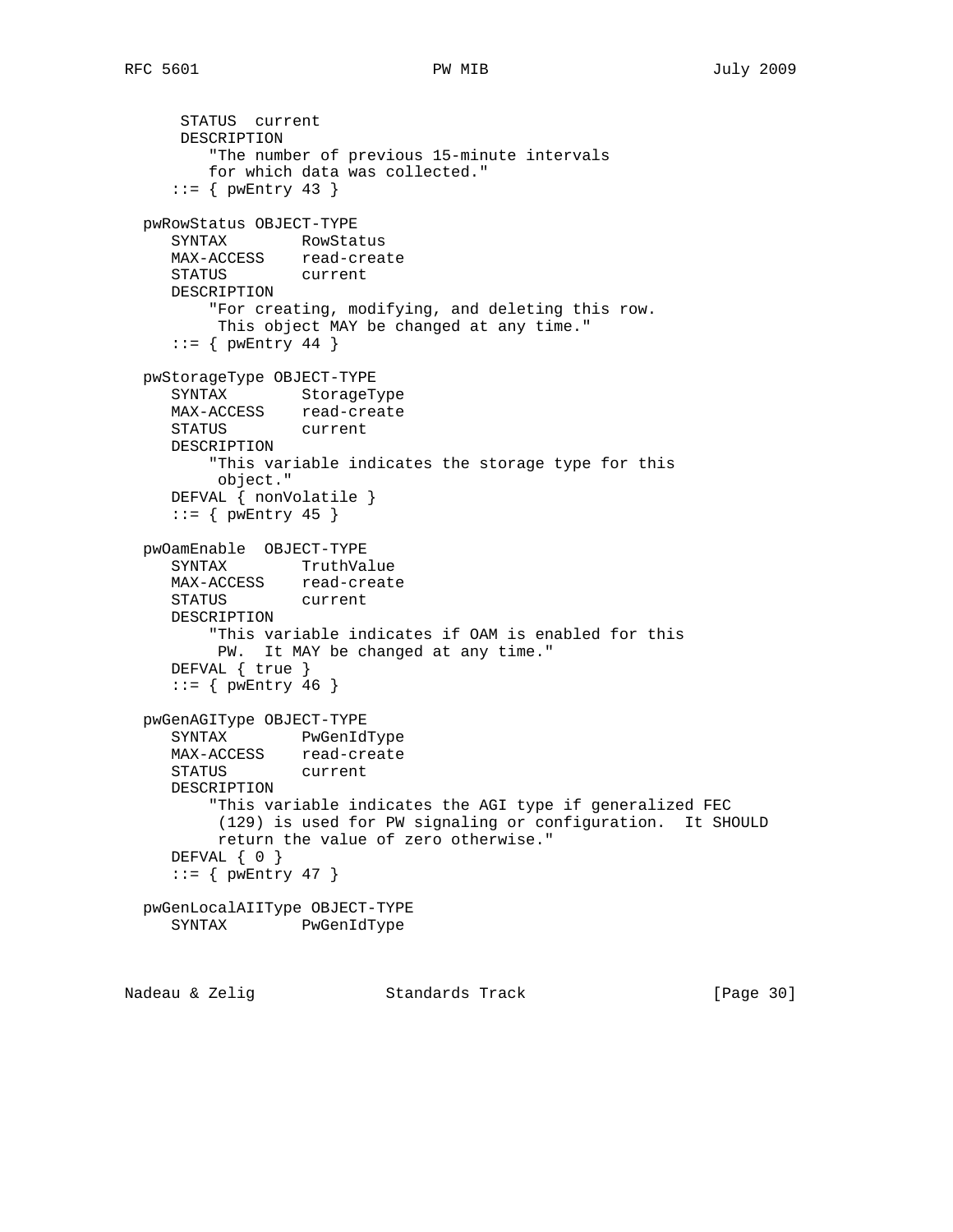```
 MAX-ACCESS read-create
     STATUS current
     DESCRIPTION
         "This object is the type of the local forwarder
          attachment individual identifier (AII) to be used
          by this PW if generalized FEC (129) is used for PW
          signaling or configuration."
    DEFVAL \{ 0 \}::= { pwEntry 48 }
  pwGenRemoteAIIType OBJECT-TYPE
     SYNTAX PwGenIdType
     MAX-ACCESS read-create
     STATUS current
     DESCRIPTION
         "This object is the type of the remote forwarder
          attachment individual identifier (AII) to be used
          by this PW if generalized FEC (129) is used for PW
          signaling or configuration."
    DEFVAL \{ 0 \}::= { pwEntry 49 }
  -- End of the PW Virtual Connection Table
  -- PW Performance Table
  pwPerfCurrentTable OBJECT-TYPE
    SYNTAX SEQUENCE OF PwPerfCurrentEntry
     MAX-ACCESS not-accessible
     STATUS current
     DESCRIPTION
          "This table provides per-PW performance information for
          the current interval."
    ::= { pwObjects 3 }
  pwPerfCurrentEntry OBJECT-TYPE
     SYNTAX PwPerfCurrentEntry
     MAX-ACCESS not-accessible
     STATUS current
     DESCRIPTION
          "An entry in this table is created by the agent for
          every PW."
     INDEX { pwIndex }
     ::= { pwPerfCurrentTable 1 }
  PwPerfCurrentEntry ::= SEQUENCE {
 pwPerfCurrentInHCPackets HCPerfCurrentCount,
 pwPerfCurrentInHCBytes HCPerfCurrentCount,
```
Nadeau & Zelig Standards Track [Page 31]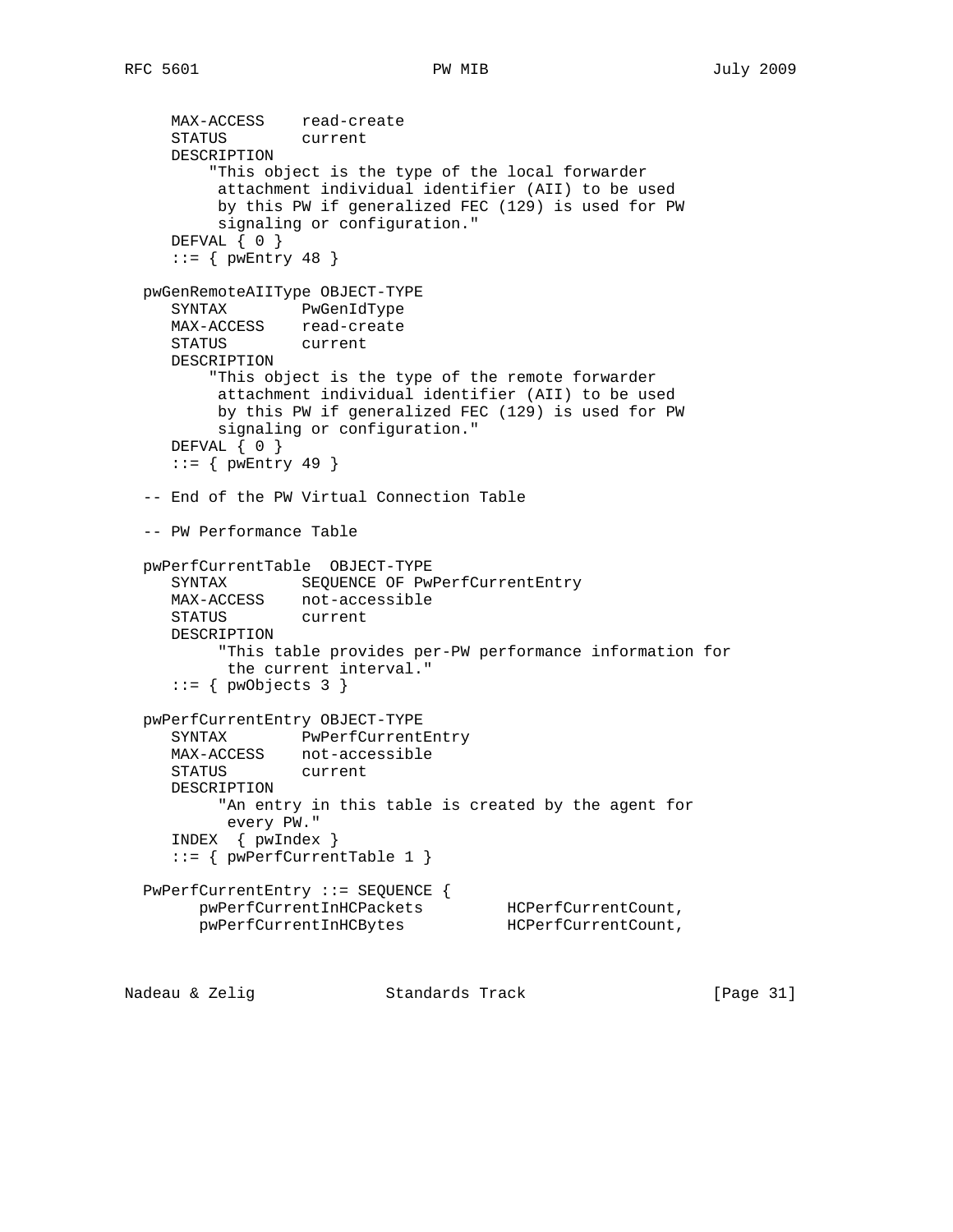pwPerfCurrentOutHCPackets HCPerfCurrentCount, pwPerfCurrentOutHCBytes HCPerfCurrentCount, pwPerfCurrentInPackets PerfCurrentCount, pwPerfCurrentInBytes PerfCurrentCount, pwPerfCurrentOutPackets PerfCurrentCount, pwPerfCurrentOutBytes PerfCurrentCount } pwPerfCurrentInHCPackets OBJECT-TYPE SYNTAX HCPerfCurrentCount MAX-ACCESS read-only STATUS current DESCRIPTION "High-capacity counter for number of packets received by the PW (from the PSN) in the current 15-minute interval. This is the 64-bit version of pwPerfCurrentInPackets, if pwPerfCurrentInHCPackets is supported according to the rules spelled out in RFC 2863." ::= { pwPerfCurrentEntry 1 } pwPerfCurrentInHCBytes OBJECT-TYPE SYNTAX HCPerfCurrentCount MAX-ACCESS read-only STATUS current DESCRIPTION "High-capacity counter for number of bytes received by the PW (from the PSN) in the current 15-minute interval. This is the 64-bit version of pwPerfCurrentInBytes, if pwPerfCurrentInHCBytes is supported according to the rules spelled out in RFC 2863." ::= { pwPerfCurrentEntry 2 } pwPerfCurrentOutHCPackets OBJECT-TYPE SYNTAX HCPerfCurrentCount MAX-ACCESS read-only STATUS current DESCRIPTION "High-capacity counter for number of packets forwarded by the PW (to the PSN) in the current 15-minute interval. This is the 64-bit version of pwPerfCurrentOutPackets, if pwPerfCurrentOutHCPackets is supported according to the rules spelled out in RFC 2863." ::= { pwPerfCurrentEntry 3 } pwPerfCurrentOutHCBytes OBJECT-TYPE SYNTAX HCPerfCurrentCount MAX-ACCESS read-only Nadeau & Zelig Standards Track (Page 32)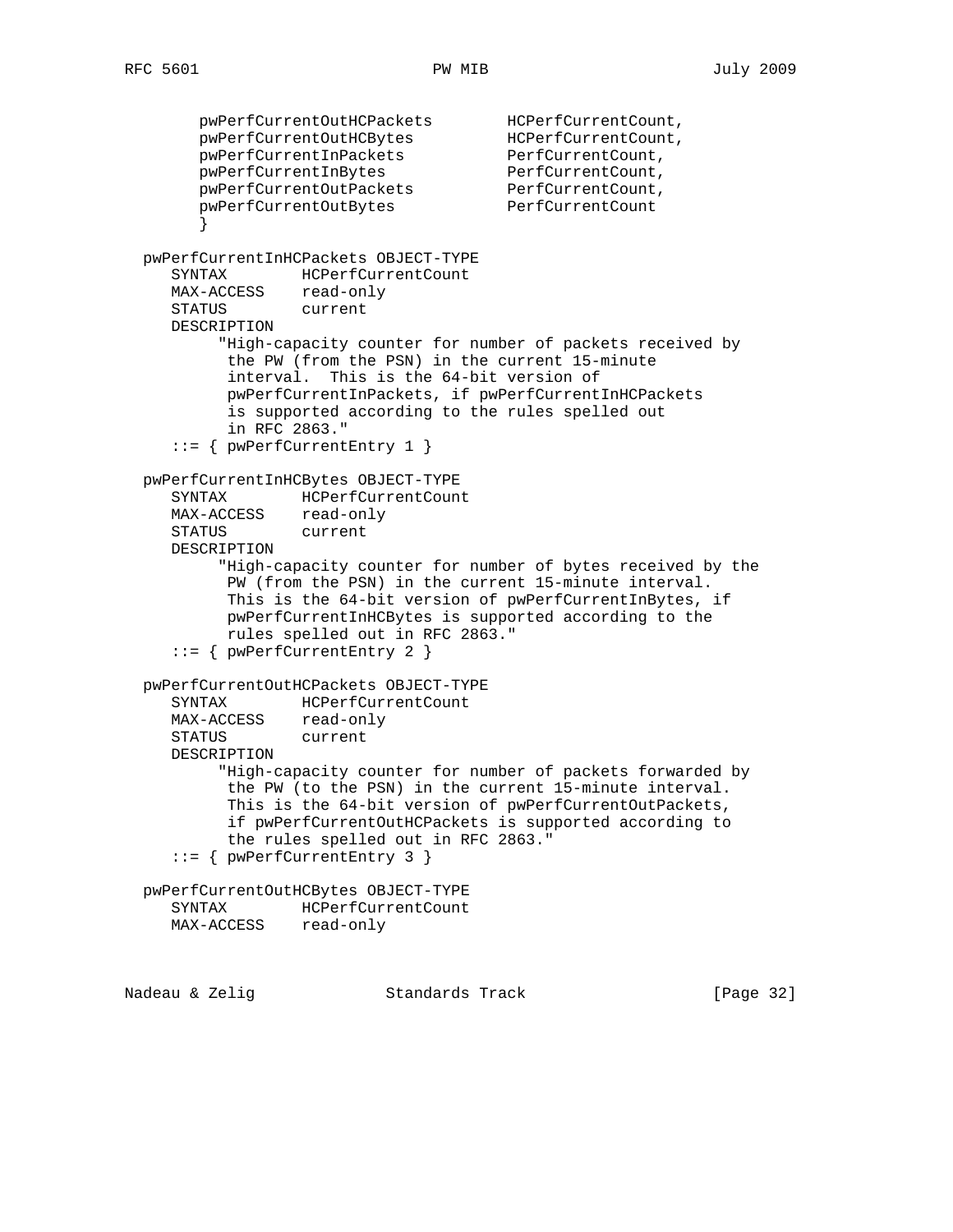STATUS current DESCRIPTION "High-capacity counter for number of bytes forwarded by the PW (to the PSN) in the current 15-minute interval. This is the 64-bit version of pwPerfCurrentOutBytes, if pwPerfCurrentOutHCBytes is supported according to the rules spelled out in RFC 2863." ::= { pwPerfCurrentEntry 4 } pwPerfCurrentInPackets OBJECT-TYPE SYNTAX PerfCurrentCount MAX-ACCESS read-only STATUS current DESCRIPTION "The counter for number of packets received by the PW (from the PSN) in the current 15-minute interval. This is the 32-bit version of pwPerfCurrentInHCPackets, if pwPerfCurrentInHCPackets is supported according to the rules spelled out in RFC 2863." ::= { pwPerfCurrentEntry 5 } pwPerfCurrentInBytes OBJECT-TYPE SYNTAX PerfCurrentCount MAX-ACCESS read-only STATUS current DESCRIPTION "The counter for number of bytes received by the PW (from the PSN) in the current 15-minute interval. It MUST be equal to the least significant 32 bits of pwPerfCurrentInHCBytes, if pwPerfCurrentInHCBytes is supported according to the rules spelled out in RFC 2863." ::= { pwPerfCurrentEntry 6 } pwPerfCurrentOutPackets OBJECT-TYPE SYNTAX PerfCurrentCount MAX-ACCESS read-only STATUS current DESCRIPTION "The counter for number of packets forwarded by the PW (to the PSN) in the current 15-minute interval. It MUST be equal to the least significant 32 bits of pwPerfCurrentOutHCPackets, if pwPerfCurrentOutHCPackets is supported according to the rules spelled out in RFC 2863." ::= { pwPerfCurrentEntry 7 } pwPerfCurrentOutBytes OBJECT-TYPE SYNTAX PerfCurrentCount

Nadeau & Zelig Standards Track [Page 33]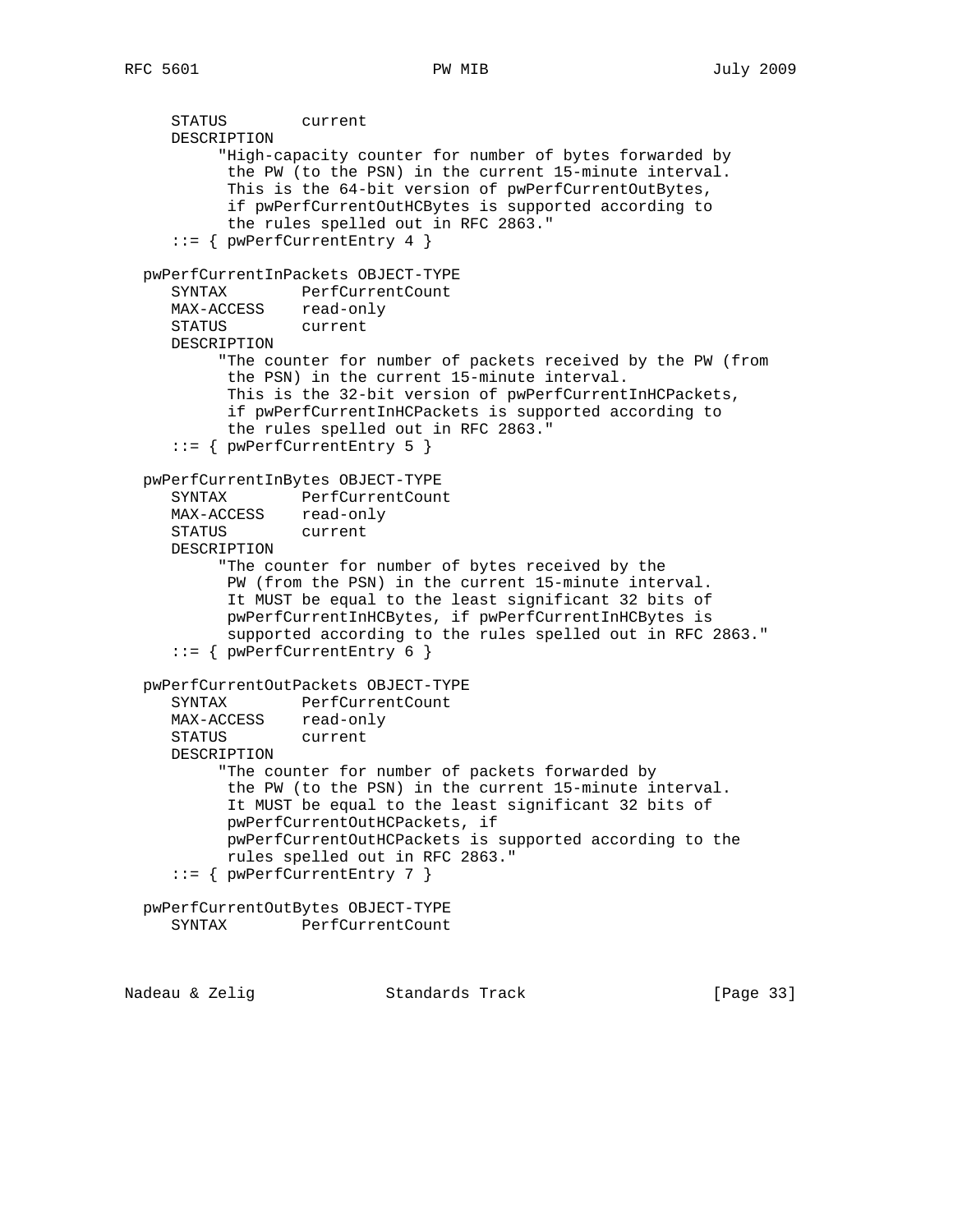```
MAX-ACCESS read-only
     STATUS current
     DESCRIPTION
          "The counter for number of bytes forwarded by
          the PW (to the PSN) in the current 15-minute interval.
          It MUST be equal to the least significant 32 bits of
          pwPerfCurrentOutHCBytes, if pwPerfCurrentOutHCBytes is
          supported according to the rules spelled out in RFC 2863."
     ::= { pwPerfCurrentEntry 8 }
  -- End of the PW Performance Current Table
  -- PW Performance Interval Table
  pwPerfIntervalTable OBJECT-TYPE
     SYNTAX SEQUENCE OF PwPerfIntervalEntry
     MAX-ACCESS not-accessible
     STATUS current
     DESCRIPTION
         "This table provides per-PW performance information for
          each interval."
    ::= { pwObjects 4 }
  pwPerfIntervalEntry OBJECT-TYPE
     SYNTAX PwPerfIntervalEntry
     MAX-ACCESS not-accessible
     STATUS current
     DESCRIPTION
          "An entry in this table is created by the agent for every
          PW."
     INDEX { pwIndex, pwPerfIntervalNumber }
    ::= { pwPerfIntervalTable 1 }
 PwPerfIntervalEntry ::= SEQUENCE {<br>pwPerfIntervalNumber<br>pwPerfIntervalValidData
pwPerfIntervalNumber 1nteger32,
pwPerfIntervalValidData TruthValue,
 pwPerfIntervalTimeElapsed HCPerfTimeElapsed,
 pwPerfIntervalInHCPackets HCPerfIntervalCount,
 pwPerfIntervalInHCBytes HCPerfIntervalCount,
 pwPerfIntervalOutHCPackets HCPerfIntervalCount,
 pwPerfIntervalOutHCBytes HCPerfIntervalCount,
 pwPerfIntervalInPackets PerfIntervalCount,
pwPerfIntervalInBytes PerfIntervalCount,
 pwPerfIntervalOutPackets PerfIntervalCount,
 pwPerfIntervalOutBytes PerfIntervalCount
 }
```
pwPerfIntervalNumber OBJECT-TYPE

Nadeau & Zelig Standards Track [Page 34]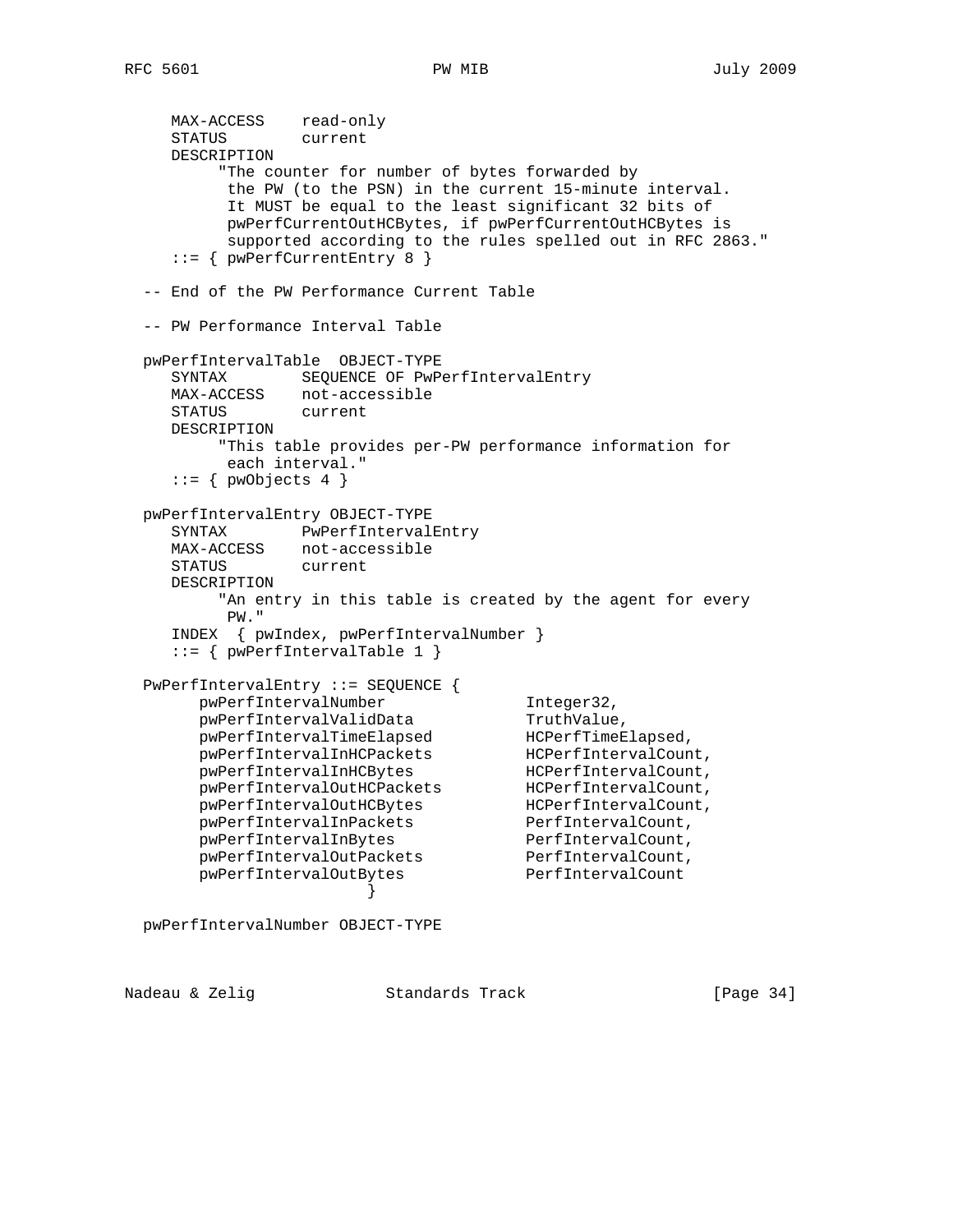```
 SYNTAX Integer32 (1..96)
     MAX-ACCESS not-accessible
     STATUS current
     DESCRIPTION
           "A number N, between 1 and 96, which identifies the
           interval for which the set of statistics is available.
           The interval identified by 1 is the most recently
           completed 15-minute interval, and the interval identified
           by N is the interval immediately preceding the one
           identified by N-1.
           The minimum range of N is 1 through 4. The default range
           is 1 to 32. The maximum range of N is 1 through 96."
     REFERENCE
         "Tesink, K. 'Definitions of Managed Objects for the
          SONET/SDH Interface Type', RFC 2558"
     ::= { pwPerfIntervalEntry 1 }
  pwPerfIntervalValidData OBJECT-TYPE
     SYNTAX TruthValue
     MAX-ACCESS read-only
     STATUS current
     DESCRIPTION
         "This variable indicates if the data for this interval
          is valid."
     ::= { pwPerfIntervalEntry 2 }
  pwPerfIntervalTimeElapsed OBJECT-TYPE
     SYNTAX HCPerfTimeElapsed
     MAX-ACCESS read-only
     STATUS current
     DESCRIPTION
        "The duration of this interval in seconds."
     ::= { pwPerfIntervalEntry 3 }
  pwPerfIntervalInHCPackets OBJECT-TYPE
     SYNTAX HCPerfIntervalCount
 MAX-ACCESS read-only
 STATUS current
     DESCRIPTION
          "High-capacity counter for number of packets received by
           the PW (from the PSN) during the interval. This is the
           64-bit version of pwPerfIntervalInPackets, if
           pwPerfIntervalInHCPackets is supported according to the
           rules spelled out in RFC 2863."
     ::= { pwPerfIntervalEntry 4 }
  pwPerfIntervalInHCBytes OBJECT-TYPE
     SYNTAX HCPerfIntervalCount
```
Nadeau & Zelig Standards Track [Page 35]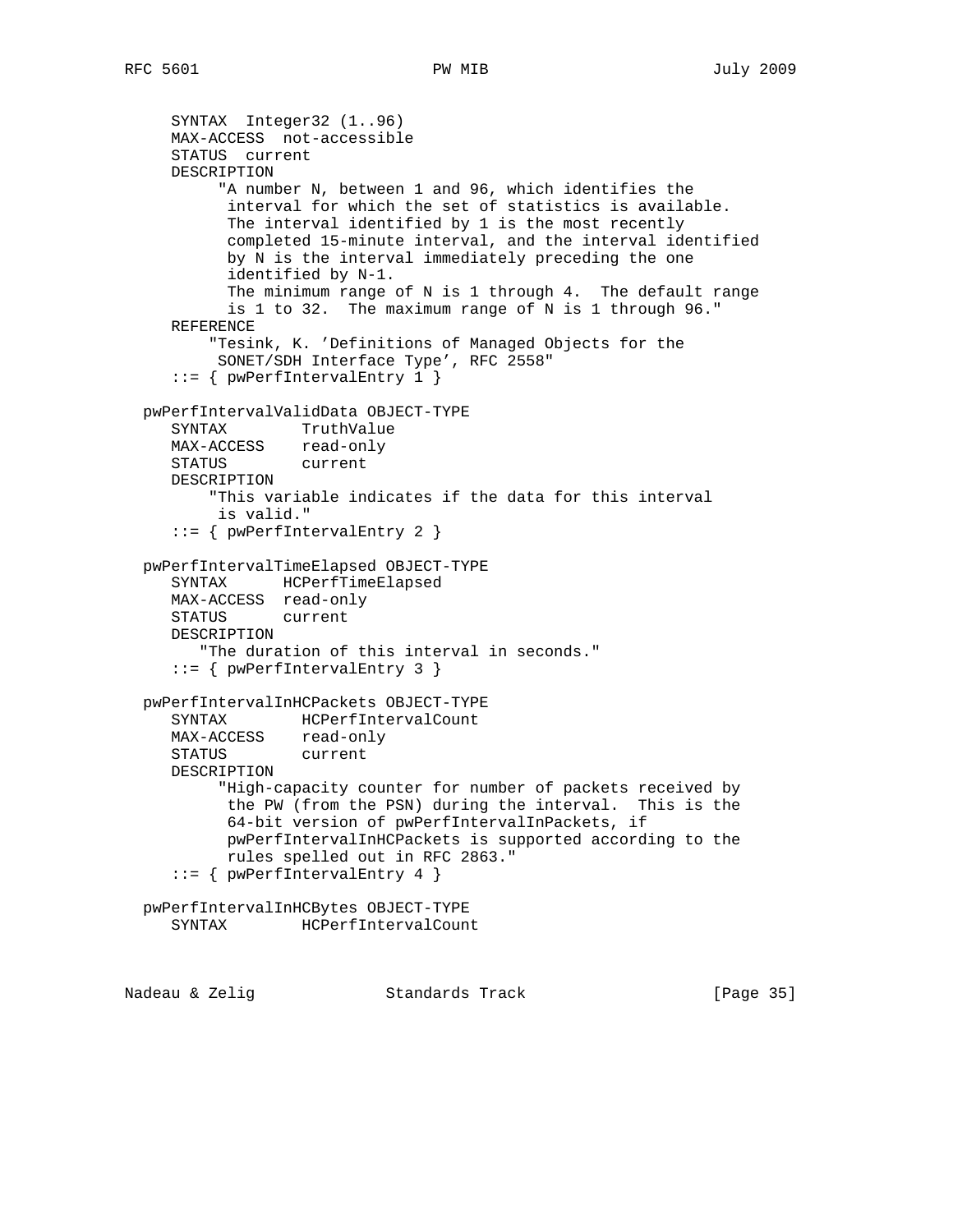MAX-ACCESS read-only STATUS current DESCRIPTION "High-capacity counter for number of bytes received by the PW (from the PSN) during the interval. This is the 64-bit version of pwPerfIntervalInBytes, if pwPerfIntervalInHCBytes is supported according to the rules spelled out in RFC 2863." ::= { pwPerfIntervalEntry 5 } pwPerfIntervalOutHCPackets OBJECT-TYPE SYNTAX HCPerfIntervalCount MAX-ACCESS read-only STATUS current DESCRIPTION "High-capacity counter for number of packets forwarded by the PW (to the PSN) during the interval. This is the 64-bit version of pwPerfIntervalOutPackets, if pwPerfIntervalOutHCPackets is supported according to the rules spelled out in RFC 2863." ::= { pwPerfIntervalEntry 6 } pwPerfIntervalOutHCBytes OBJECT-TYPE SYNTAX HCPerfIntervalCount MAX-ACCESS read-only STATUS current DESCRIPTION "High-capacity counter for number of bytes forwarded by the PW (to the PSN) during the interval. This is the 64-bit version of pwPerfIntervalOutBytes, if pwPerfIntervalOutHCBytes is supported according to the rules spelled out in RFC 2863." ::= { pwPerfIntervalEntry 7 } pwPerfIntervalInPackets OBJECT-TYPE SYNTAX PerfIntervalCount MAX-ACCESS read-only STATUS current DESCRIPTION "This value represents the number of packets received by this PW during the interval. It MUST be equal to the least significant 32 bits of pwPerfIntervalInHCPackets, if pwPerfIntervalInHCPackets is supported according to the rules spelled out in RFC 2863." ::= { pwPerfIntervalEntry 8 } pwPerfIntervalInBytes OBJECT-TYPE

Nadeau & Zelig Standards Track [Page 36]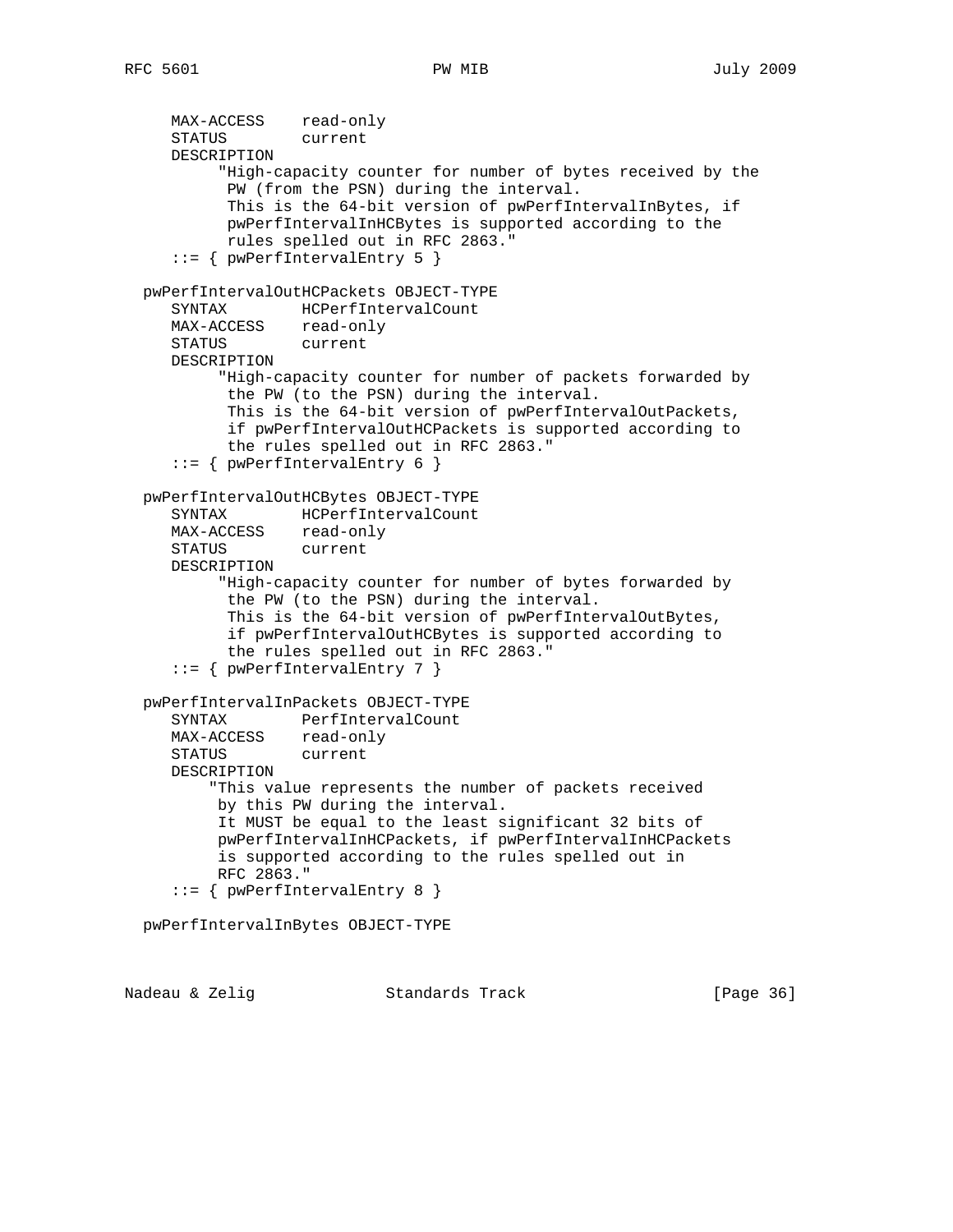SYNTAX PerfIntervalCount MAX-ACCESS read-only STATUS current DESCRIPTION "This value represents the number of bytes received by this PW during the interval. It MUST be equal to the least significant 32 bits of pwPerfIntervalInHCBytes, if pwPerfIntervalInHCBytes is supported according to the rules spelled out in RFC 2863." ::= { pwPerfIntervalEntry 9 } pwPerfIntervalOutPackets OBJECT-TYPE SYNTAX PerfIntervalCount MAX-ACCESS read-only STATUS current DESCRIPTION "This value represents the number of packets sent by this PW during the interval. It MUST be equal to the least significant 32 bits of pwPerfIntervalOutHCPackets, if pwPerfIntervalOutHCPackets is supported according to the rules spelled out in RFC 2863." ::= { pwPerfIntervalEntry 10 } pwPerfIntervalOutBytes OBJECT-TYPE SYNTAX PerfIntervalCount MAX-ACCESS read-only STATUS current DESCRIPTION "This value represents the number of bytes sent by this PW during the interval. It MUST be equal to the least significant 32 bits of pwPerfIntervalOutHCBytes, if pwPerfIntervalOutHCBytes is supported according to the rules spelled out in RFC 2863." ::= { pwPerfIntervalEntry 11 } -- End of the PW Performance Interval Table -- PW Performance 1-day Interval Table pwPerf1DayIntervalTable OBJECT-TYPE SYNTAX SEQUENCE OF PwPerf1DayIntervalEntry MAX-ACCESS not-accessible STATUS current DESCRIPTION "This table provides per-PW performance information for the current day's measurement and the previous day's

Nadeau & Zelig Standards Track [Page 37]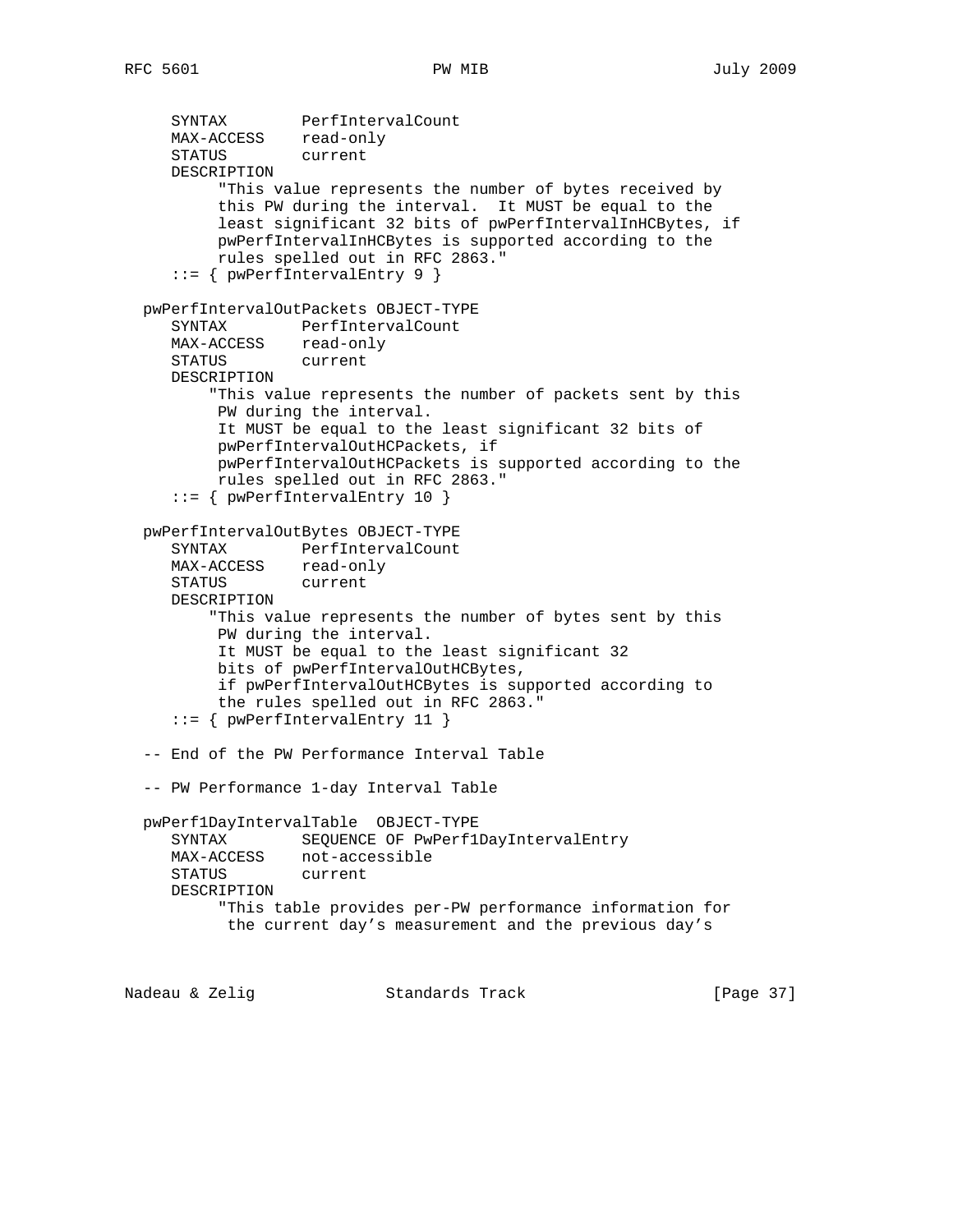```
 interval."
    ::= { pwObjects 5 }
  pwPerf1DayIntervalEntry OBJECT-TYPE
     SYNTAX PwPerf1DayIntervalEntry
     MAX-ACCESS not-accessible
     STATUS current
     DESCRIPTION
         "An entry in this table is created by the agent for every
          PW."
     INDEX { pwIndex, pwPerf1DayIntervalNumber }
     ::= { pwPerf1DayIntervalTable 1 }
  PwPerf1DayIntervalEntry ::= SEQUENCE {
       pwPerf1DayIntervalNumber Unsigned32,<br>pwPerf1DayIntervalValidData TruthValue,
pwPerf1DayIntervalValidData TruthValue,
 pwPerf1DayIntervalTimeElapsed HCPerfTimeElapsed,
pwPerf1DayIntervalInHCPackets Counter64,
pwPerf1DayIntervalInHCBytes Counter64,
pwPerf1DayIntervalOutHCPackets Counter64,
pwPerf1DayIntervalOutHCBytes Counter64
 }
  pwPerf1DayIntervalNumber OBJECT-TYPE
    SYNTAX Unsigned32(1..31)
     MAX-ACCESS not-accessible
     STATUS current
     DESCRIPTION
       "History Data Interval number. Interval 1 is the current day's
        measurement period, interval 2 is the most recent previous
        day, and interval 30 is 31 days ago. Intervals 3..31 are
        optional."
     ::= { pwPerf1DayIntervalEntry 1 }
  pwPerf1DayIntervalValidData OBJECT-TYPE
     SYNTAX TruthValue
     MAX-ACCESS read-only
     STATUS current
     DESCRIPTION
         "This variable indicates if the data for this interval
         is valid."
     ::= { pwPerf1DayIntervalEntry 2 }
  pwPerf1DayIntervalTimeElapsed OBJECT-TYPE
     SYNTAX HCPerfTimeElapsed
     UNITS "seconds"
     MAX-ACCESS read-only
Nadeau & Zelig Standards Track [Page 38]
```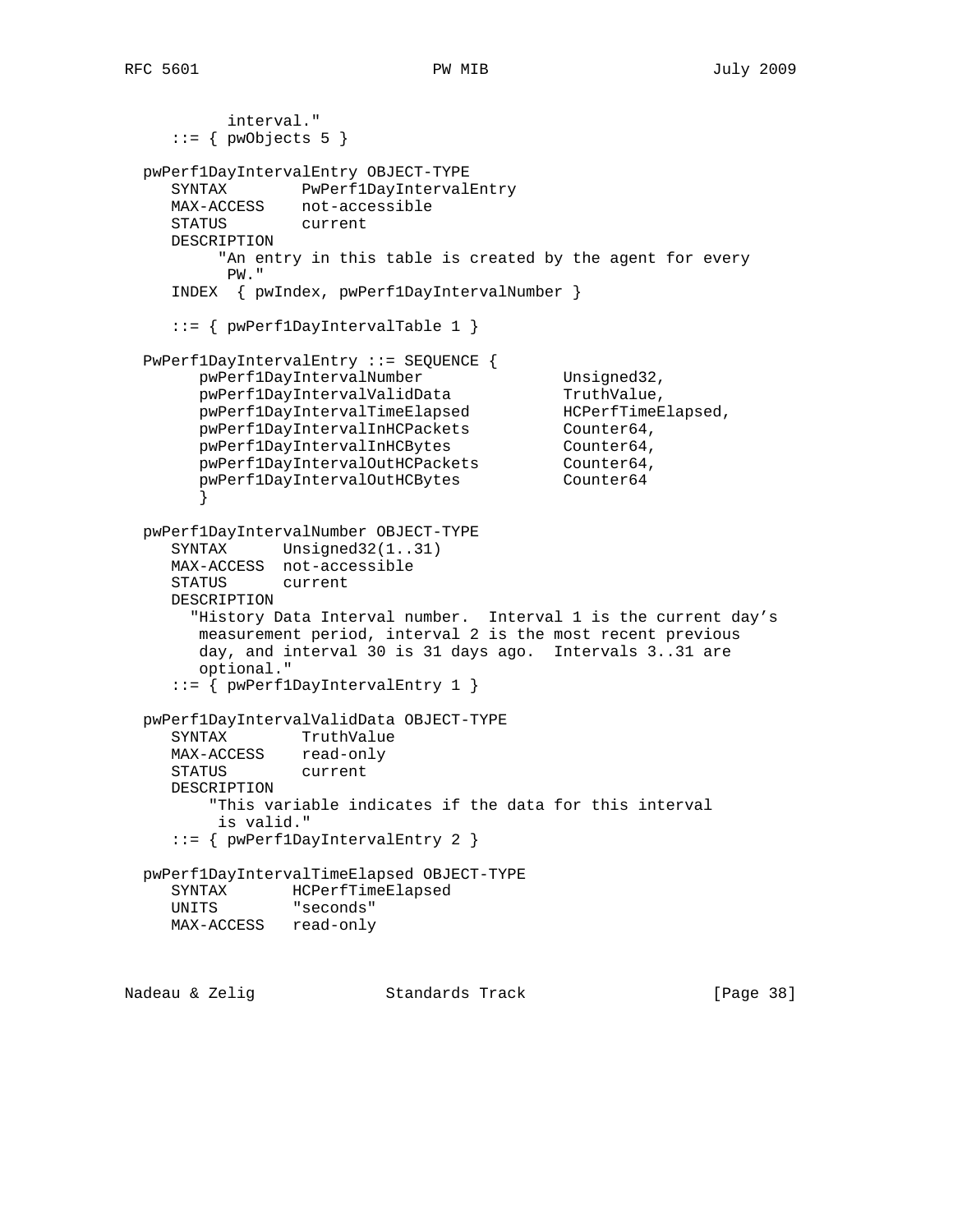```
 STATUS current
   DESCRIPTION
      "The number of seconds in the 1-day interval over which the
      performance monitoring information is actually counted.
      This value will be the same as the interval duration except
      in a situation where performance monitoring data could not
      be collected for any reason or where agent clock adjustments
      have been made."
    ::= { pwPerf1DayIntervalEntry 3 }
 pwPerf1DayIntervalInHCPackets OBJECT-TYPE
   SYNTAX Counter64
   MAX-ACCESS read-only
   STATUS current
   DESCRIPTION
        "High-capacity counter for the total number of packets
         received by the PW (from the PSN)."
    ::= { pwPerf1DayIntervalEntry 4 }
 pwPerf1DayIntervalInHCBytes OBJECT-TYPE
   SYNTAX Counter64
   MAX-ACCESS read-only
   STATUS current
   DESCRIPTION
         "High-capacity counter for the total number of bytes
         received by the PW (from the PSN)."
    ::= { pwPerf1DayIntervalEntry 5 }
 pwPerf1DayIntervalOutHCPackets OBJECT-TYPE
   SYNTAX Counter64
   MAX-ACCESS read-only
   STATUS current
   DESCRIPTION
         "High-capacity counter for the total number of packets
         forwarded by the PW (to the PSN)."
    ::= { pwPerf1DayIntervalEntry 6 }
 pwPerf1DayIntervalOutHCBytes OBJECT-TYPE
   SYNTAX Counter64
   MAX-ACCESS read-only
   STATUS current
   DESCRIPTION
        "High-capacity counter for the total number of bytes
         forwarded by the PW (to the PSN)."
    ::= { pwPerf1DayIntervalEntry 7 }
 -- End of the PW Performance 1-day Interval Table
```
Nadeau & Zelig Standards Track [Page 39]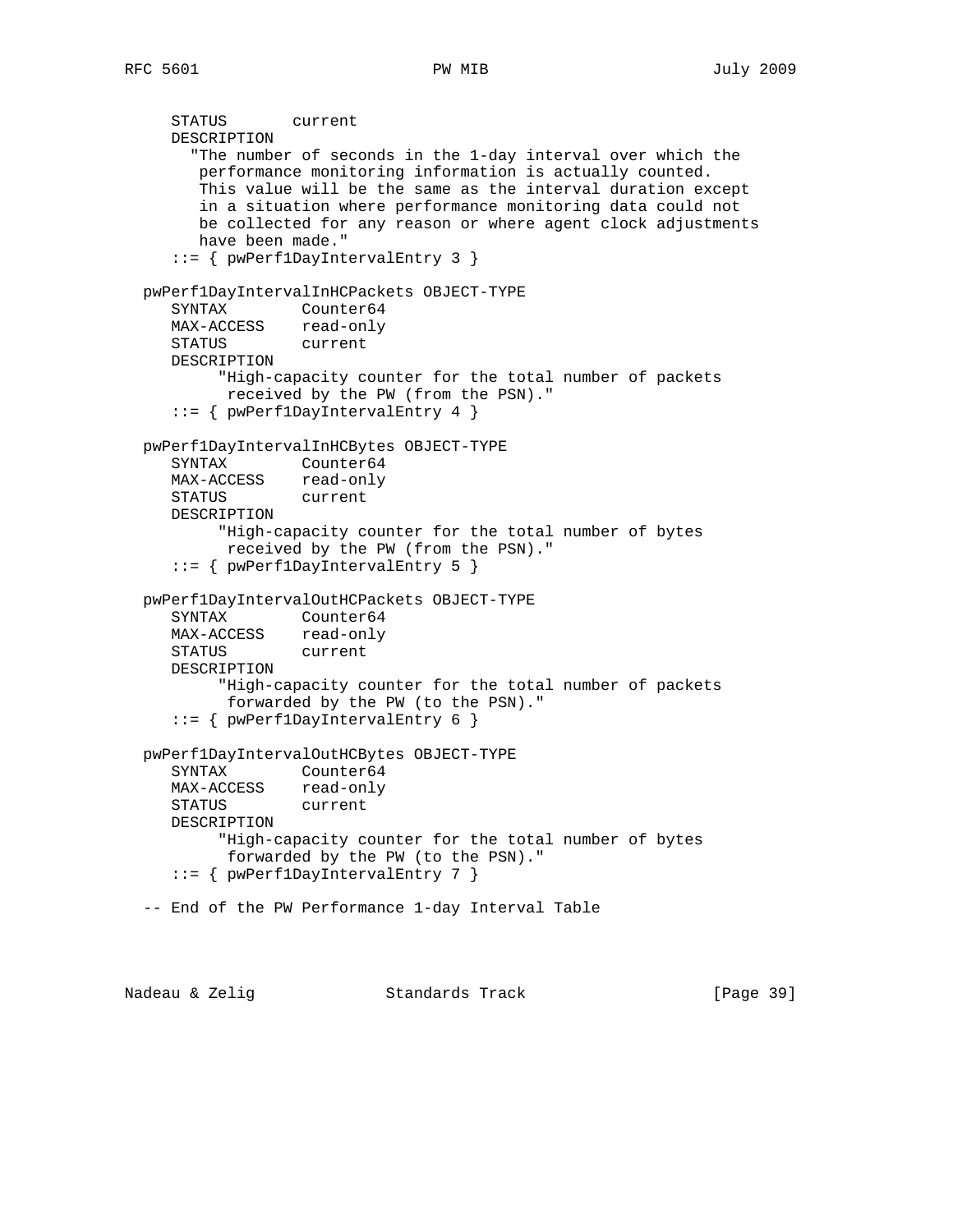```
 -- Error counter scalar
   pwPerfTotalErrorPackets OBJECT-TYPE
     SYNTAX Counter32
    MAX-ACCESS read-only<br>STATUS current
    STATUS
     DESCRIPTION
           "Counter for number of errors at the PW processing level,
           for example, packets received with unknown PW label."
     ::= { pwObjects 6 }
   -- Reverse mapping tables
   -- The PW ID mapping table
   pwIndexMappingTable OBJECT-TYPE
      SYNTAX SEQUENCE OF PwIndexMappingEntry
     MAX-ACCESS not-accessible
     STATUS current
     DESCRIPTION
          "This table enables the reverse mapping of the unique
           PWid parameters [peer IP, PW type, and PW ID] and the
           pwIndex. The table is not applicable for PWs created
           manually or by using the generalized FEC."
     ::= { pwObjects 7 }
   pwIndexMappingEntry OBJECT-TYPE
      SYNTAX PwIndexMappingEntry
    MAX-ACCESS not-accessible<br>STATUS current
     STATUS
     DESCRIPTION
           "An entry in this table MUST be created by the agent for
           every PW created by the pwTable for which pwOwner
           equals pwIdFecSignaling and pwID is not zero.
           Implementers need to be aware that if the value of
           the pwIndexMappingPeerAddr (an OID) has more than
           113 sub-identifiers, then OIDs of column instances
           in this table will have more than 128 sub-identifiers
           and cannot be accessed using SNMPv1, SNMPv2c, or SNMPv3."
      INDEX { pwIndexMappingPwType, pwIndexMappingPwID,
              pwIndexMappingPeerAddrType, pwIndexMappingPeerAddr
 }
      ::= { pwIndexMappingTable 1 }
   PwIndexMappingEntry ::= SEQUENCE {
        pwIndexMappingPwType IANAPwTypeTC,
       pwIndexMappingPwID PwIDType,
        pwIndexMappingPeerAddrType InetAddressType,
Nadeau & Zelig Standards Track [Page 40]
```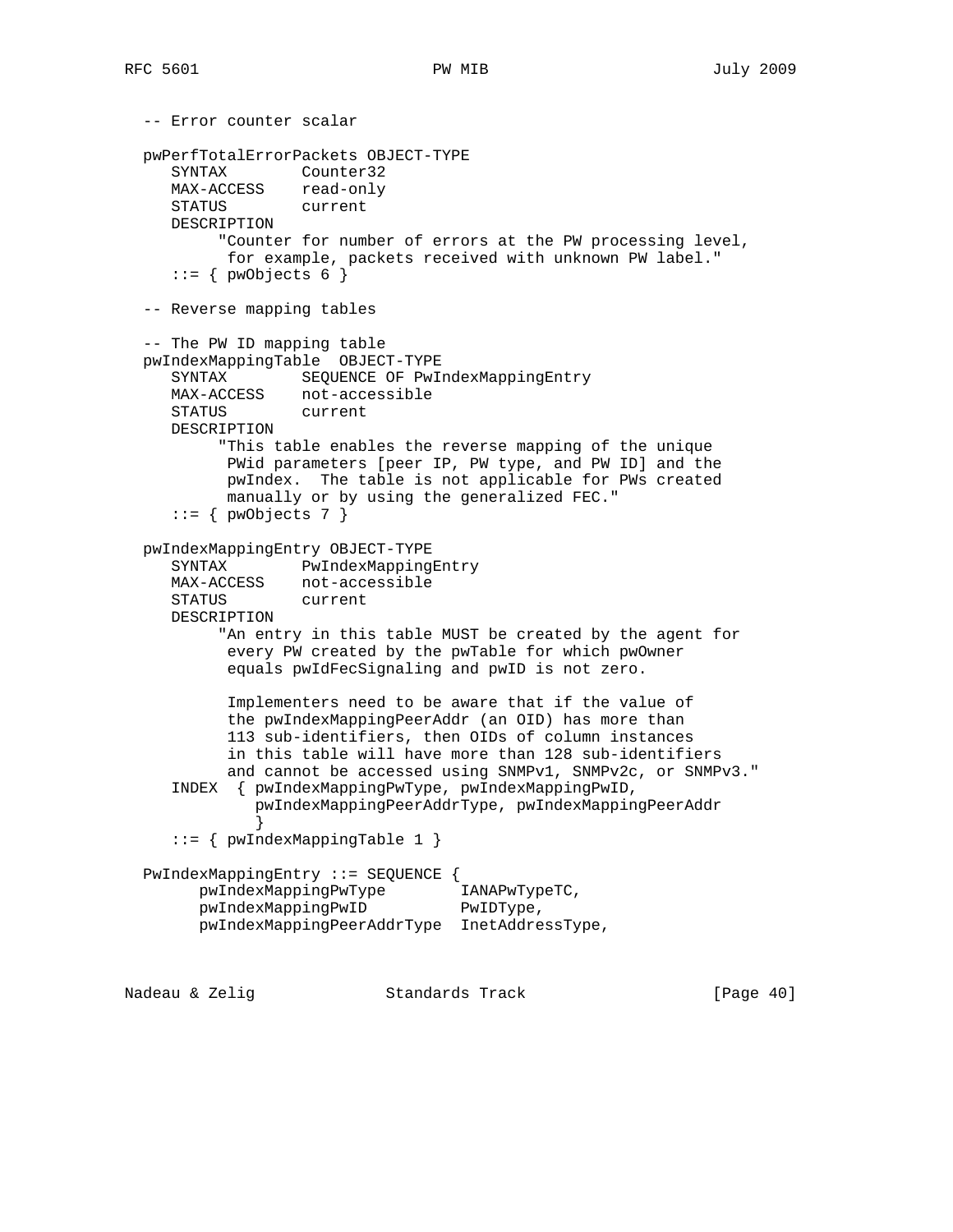pwIndexMappingPeerAddr InetAddress, pwIndexMappingPwIndex PwIndexType } pwIndexMappingPwType OBJECT-TYPE SYNTAX IANAPwTypeTC MAX-ACCESS not-accessible STATUS current DESCRIPTION "The PW type (indicates the service) of this PW." ::= { pwIndexMappingEntry 1 } pwIndexMappingPwID OBJECT-TYPE SYNTAX PwIDType MAX-ACCESS not-accessible STATUS current DESCRIPTION "The PW ID of this PW. Zero if the PW is configured manually." ::= { pwIndexMappingEntry 2 } pwIndexMappingPeerAddrType OBJECT-TYPE SYNTAX InetAddressType MAX-ACCESS not-accessible STATUS current DESCRIPTION "IP address type of the peer node." ::= { pwIndexMappingEntry 3 } pwIndexMappingPeerAddr OBJECT-TYPE SYNTAX InetAddress MAX-ACCESS not-accessible STATUS current DESCRIPTION "IP address of the peer node." ::= { pwIndexMappingEntry 4 } pwIndexMappingPwIndex OBJECT-TYPE SYNTAX PwIndexType MAX-ACCESS read-only STATUS current DESCRIPTION "The value that represents the PW in the pwTable." ::= { pwIndexMappingEntry 5 } -- End of the PW ID mapping table -- The peer mapping table

Nadeau & Zelig Standards Track [Page 41]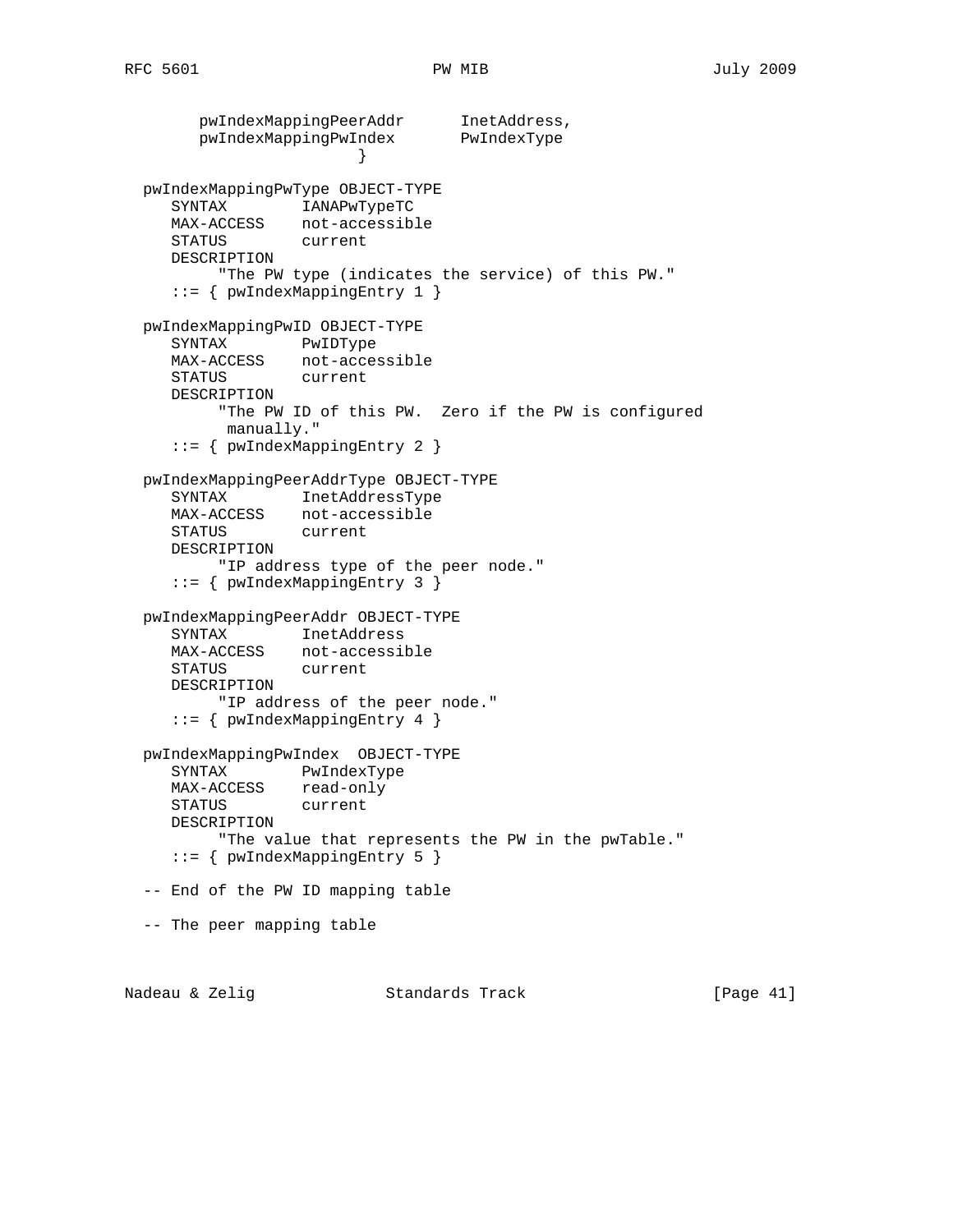```
 pwPeerMappingTable OBJECT-TYPE
     SYNTAX SEQUENCE OF PwPeerMappingEntry
     MAX-ACCESS not-accessible
     STATUS current
     DESCRIPTION
           "This table provides reverse mapping of the existing PW
           based on PW type and PW ID ordering. This table is
           typically useful for the element management system (EMS)
           ordered query of existing PWs."
     ::= \{ \text{pwObjects } 8 \} pwPeerMappingEntry OBJECT-TYPE
     SYNTAX PwPeerMappingEntry
     MAX-ACCESS not-accessible
     STATUS current
     DESCRIPTION
          "An entry in this table is created by the agent for every
           PW entry in the pwTable.
          Implementers need to be aware that if the value of the
          pwPeerMappingPeerAddr (an OID) has more than 113
          sub-identifiers, then OIDs of column instances in this
          table will have more than 128 sub-identifiers and cannot
          be accessed using SNMPv1, SNMPv2c, or SNMPv3."
     INDEX { pwPeerMappingPeerAddrType, pwPeerMappingPeerAddr,
              pwPeerMappingPwType, pwPeerMappingPwID }
      ::= { pwPeerMappingTable 1 }
  PwPeerMappingEntry ::= SEQUENCE {
       pwPeerMappingPeerAddrType InetAddressType,
       pwPeerMappingPeerAddr InetAddress,
       pwPeerMappingPwType IANAPwTypeTC,<br>pwPeerMappingPwID PwIDType,<br>pwPeerMappingPwIndex PwIndexType
       pwPeerMappingPwID
       pwPeerMappingPwIndex
 }
  pwPeerMappingPeerAddrType OBJECT-TYPE
     SYNTAX InetAddressType
     MAX-ACCESS not-accessible
     STATUS current
     DESCRIPTION
          "IP address type of the peer node."
     ::= { pwPeerMappingEntry 1 }
  pwPeerMappingPeerAddr OBJECT-TYPE
     SYNTAX InetAddress
     MAX-ACCESS not-accessible
```
Nadeau & Zelig Standards Track (Page 42)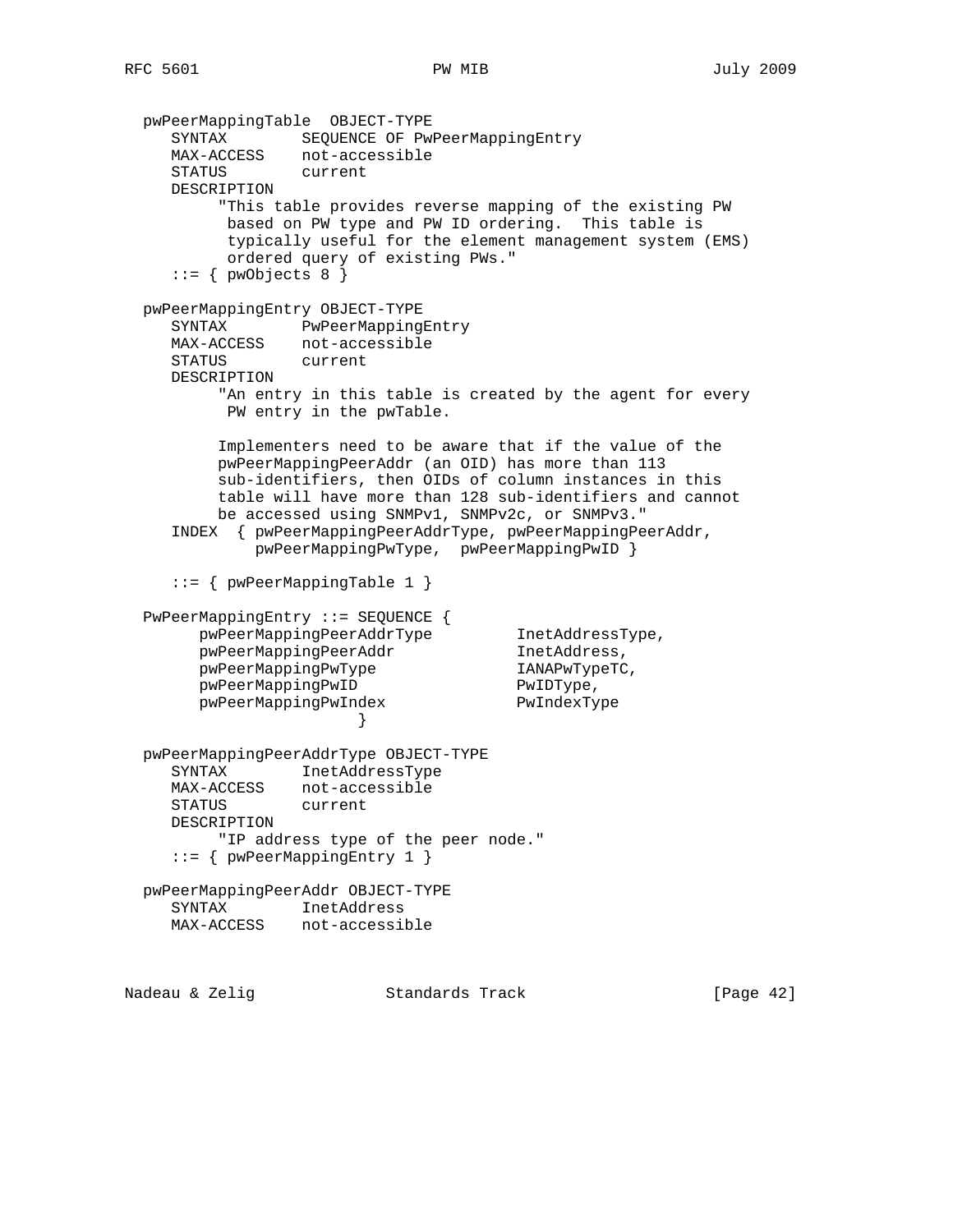STATUS current DESCRIPTION "IP address of the peer node." ::= { pwPeerMappingEntry 2 } pwPeerMappingPwType OBJECT-TYPE SYNTAX IANAPwTypeTC MAX-ACCESS not-accessible STATUS current DESCRIPTION "The PW type (indicates the emulated service) of this PW." ::= { pwPeerMappingEntry 3 } pwPeerMappingPwID OBJECT-TYPE SYNTAX PwIDType MAX-ACCESS not-accessible STATUS current DESCRIPTION "The PW ID of this PW. Zero if the PW is configured manually." ::= { pwPeerMappingEntry 4 } pwPeerMappingPwIndex OBJECT-TYPE SYNTAX PwIndexType MAX-ACCESS read-only STATUS current DESCRIPTION "The value that represents the PW in the pwTable." ::= { pwPeerMappingEntry 5 } -- End of the peer mapping table -- End of the reverse mapping tables pwUpDownNotifEnable OBJECT-TYPE SYNTAX TruthValue MAX-ACCESS read-write STATUS current DESCRIPTION "If this object is set to true(1), then it enables the emission of pwUp and pwDown notifications; otherwise, these notifications are not emitted." REFERENCE "See also [RFC3413] for explanation that notifications are under the ultimate control of the MIB module in this document." DEFVAL { false }

Nadeau & Zelig Standards Track [Page 43]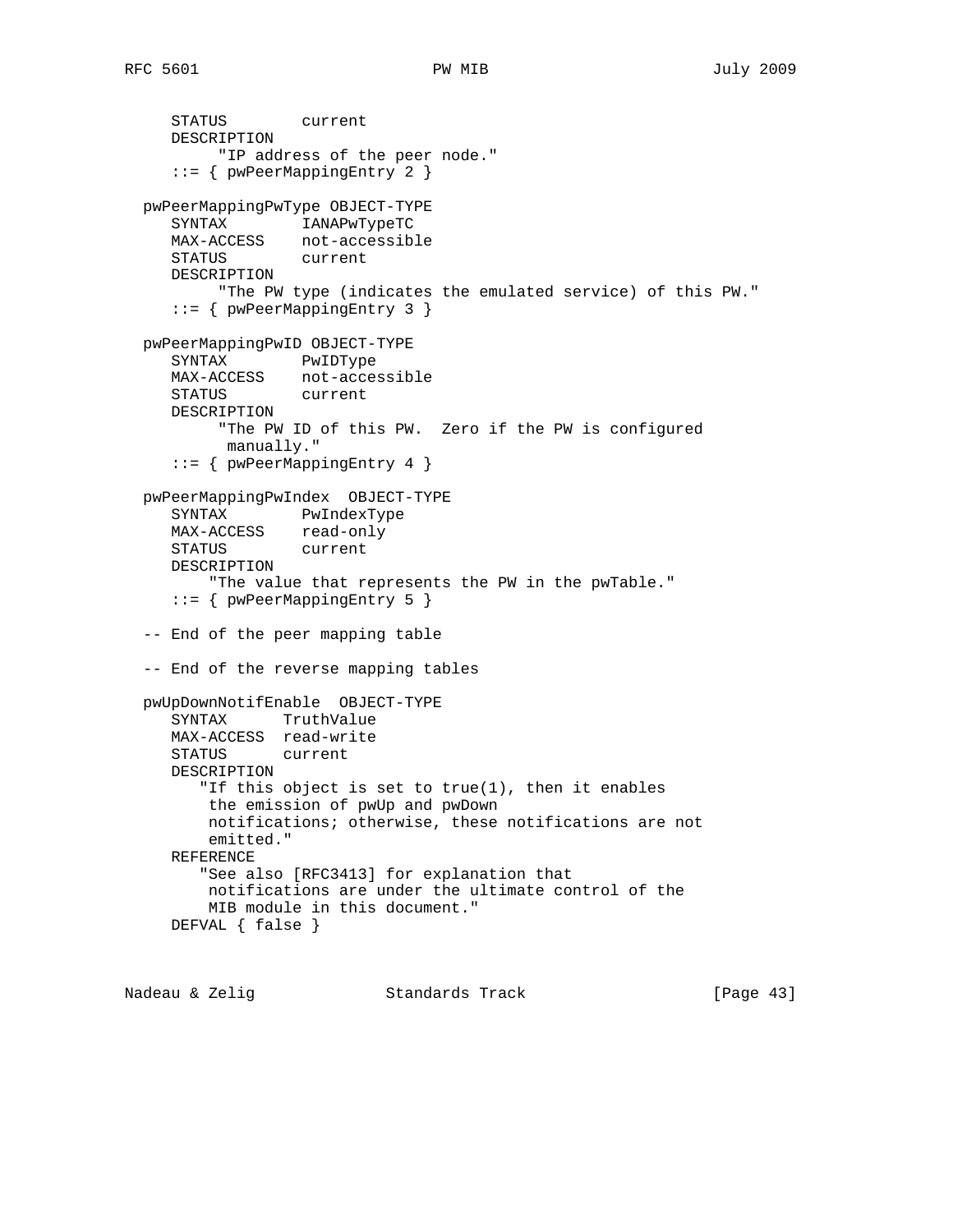```
::= { pwObjects 9 }
 pwDeletedNotifEnable OBJECT-TYPE
   SYNTAX TruthValue
   MAX-ACCESS read-write
   STATUS current
   DESCRIPTION
       "If this object is set to true(1), then it enables the
       emission of pwDeleted notification; otherwise, this
       notification is not emitted."
   REFERENCE
       "See also [RFC3413] for explanation that
       notifications are under the ultimate control of the
       MIB module in this document."
   DEFVAL { false }
   ::= { pwObjects 10 }
 pwNotifRate OBJECT-TYPE
   SYNTAX Unsigned32
   MAX-ACCESS read-write
   STATUS current
   DESCRIPTION
       "This object defines the maximum number of PW notifications
       that can be emitted from the device per second."
   ::= { pwObjects 11 }
 -- The Gen Fec PW ID mapping table
 pwGenFecIndexMappingTable OBJECT-TYPE
   SYNTAX SEQUENCE OF PwGenFecIndexMappingEntry
   MAX-ACCESS not-accessible
   STATUS current
   DESCRIPTION
         "This table enables the reverse mapping of the unique
         PWid parameters [GroupAttachmentID, LocalAttachmentID,
         and PeerAttachmentID] and the pwIndex. The table is
         only applicable for PW using the generalized FEC."
   ::= { pwObjects 12 }
 pwGenFecIndexMappingEntry OBJECT-TYPE
   SYNTAX PwGenFecIndexMappingEntry
   MAX-ACCESS not-accessible
   STATUS current
   DESCRIPTION
        "An entry in this table MUST be created by the agent for
         every PW created by the pwTable for which pwOwner
         equals genFecSignaling.
```
Nadeau & Zelig Standards Track (Page 44)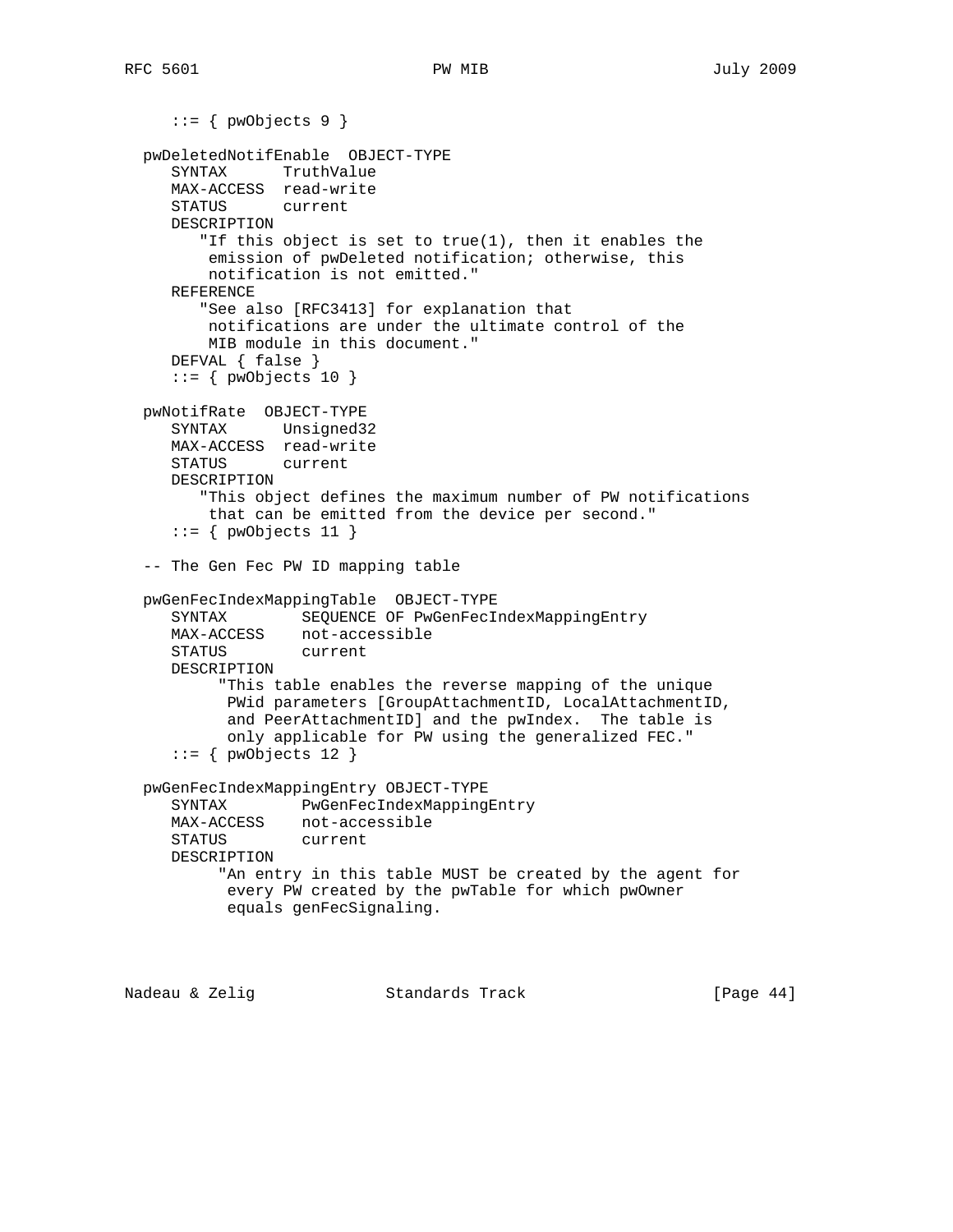Implementers need to be aware that if the combined value of pwGenFecIndexMappingAGI, pwGenFecIndexMappingLocalAII, and pwGenFecIndexMappingRemoteAII (OIDs) has more than 113 sub-identifiers, then OIDs of column instances in this table will have more than 128 sub-identifiers and cannot be accessed using SNMPv1, SNMPv2c, or SNMPv3." INDEX { pwGenFecIndexMappingAGIType, pwGenFecIndexMappingAGI, pwGenFecIndexMappingLocalAIIType, pwGenFecIndexMappingLocalAII, pwGenFecIndexMappingRemoteAIIType, pwGenFecIndexMappingRemoteAII } ::= { pwGenFecIndexMappingTable 1 } PwGenFecIndexMappingEntry ::= SEQUENCE { pwGenFecIndexMappingAGIType PwGenIdType, pwGenFecIndexMappingAGI PwAttachmentIdentifierType, pwGenFecIndexMappingLocalAIIType PwGenIdType, pwGenFecIndexMappingLocalAII PwAttachmentIdentifierType, pwGenFecIndexMappingRemoteAIIType PwGenIdType, pwGenFecIndexMappingRemoteAII PwAttachmentIdentifierType, pwGenFecIndexMappingPwIndex PwIndexType } pwGenFecIndexMappingAGIType OBJECT-TYPE SYNTAX PwGenIdType MAX-ACCESS not-accessible STATUS current DESCRIPTION "This object is the type of the attachment group identifier (AGI) that this PW belongs to." ::= { pwGenFecIndexMappingEntry 1 } pwGenFecIndexMappingAGI OBJECT-TYPE SYNTAX PwAttachmentIdentifierType MAX-ACCESS not-accessible STATUS current DESCRIPTION "This object is an octet string representing the attachment group identifier (AGI) that this PW belongs to, which typically identifies the VPN ID." ::= { pwGenFecIndexMappingEntry 2 } pwGenFecIndexMappingLocalAIIType OBJECT-TYPE SYNTAX PwGenIdType MAX-ACCESS not-accessible STATUS current

Nadeau & Zelig Standards Track [Page 45]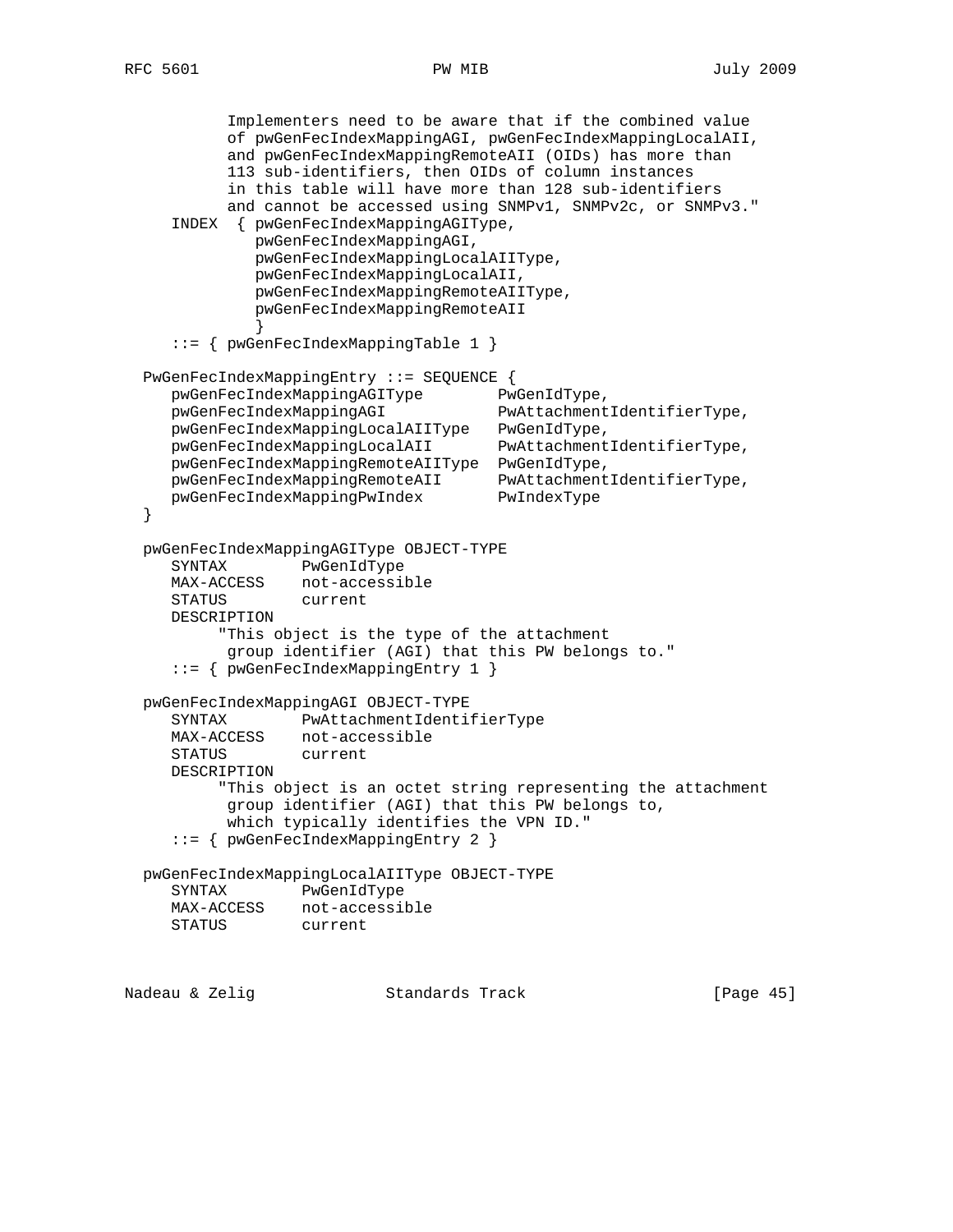```
 DESCRIPTION
         "This object is the type of the local forwarder
         attachment individual identifier (AII) to be used
         by this PW."
    ::= { pwGenFecIndexMappingEntry 3 }
 pwGenFecIndexMappingLocalAII OBJECT-TYPE
   SYNTAX PwAttachmentIdentifierType
   MAX-ACCESS not-accessible
   STATUS current
   DESCRIPTION
         "This object is an octet string representing the local
         forwarder attachment individual identifier (AII) to be used
         by this PW. It is used as the SAII for outgoing signaling
         messages and the TAII in the incoming messages from the
         peer."
    ::= { pwGenFecIndexMappingEntry 4 }
 pwGenFecIndexMappingRemoteAIIType OBJECT-TYPE
   SYNTAX PwGenIdType
   MAX-ACCESS not-accessible
   STATUS current
   DESCRIPTION
         "This object is the type of the remote forwarder
         attachment individual identifier (AII) to be used
         by this PW."
    ::= { pwGenFecIndexMappingEntry 5 }
 pwGenFecIndexMappingRemoteAII OBJECT-TYPE
   SYNTAX PwAttachmentIdentifierType
   MAX-ACCESS not-accessible
   STATUS current
   DESCRIPTION
         "This object is an octet string representing the peer
         forwarder attachment individual identifier (AII) to be used
         by this PW. It is used as the TAII for outgoing signaling
         messages and the SAII in the incoming messages from the
         peer."
    ::= { pwGenFecIndexMappingEntry 6 }
 pwGenFecIndexMappingPwIndex OBJECT-TYPE
   SYNTAX PwIndexType
   MAX-ACCESS read-only
   STATUS current
   DESCRIPTION
         "The value that represents the PW in the pwTable."
    ::= { pwGenFecIndexMappingEntry 7 }
```
Nadeau & Zelig Standards Track [Page 46]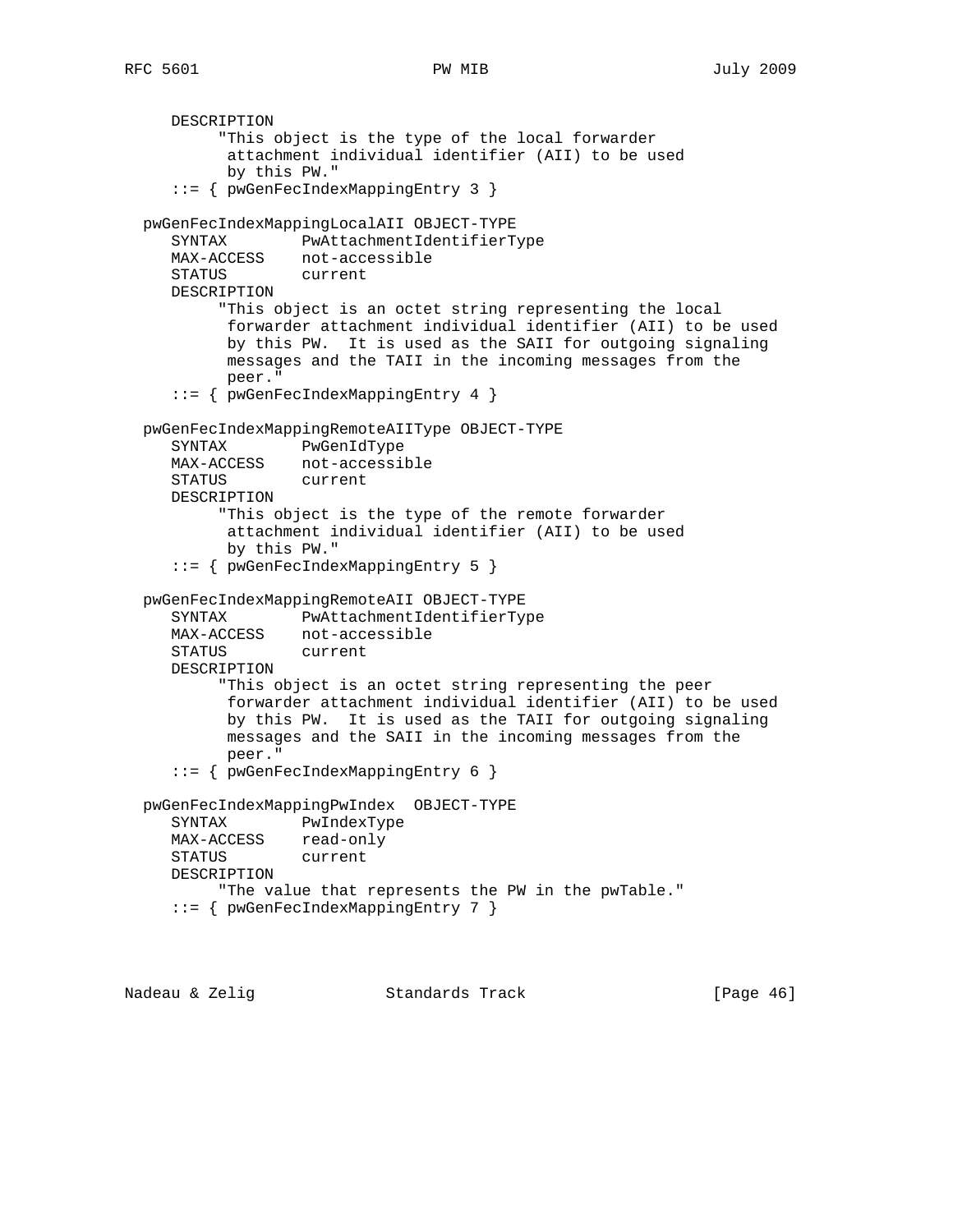-- End of the Gen Fec PW ID mapping table -- Notifications - PW pwDown NOTIFICATION-TYPE OBJECTS { pwOperStatus, --start of range pwOperStatus --end of range } STATUS current DESCRIPTION "This notification is generated when the pwOperStatus object for one or more contiguous entries in the pwTable are about to enter the down(2) or lowerLayerDown(6) state from any other state, except for transition from the notPresent(5) state. For the purpose of deciding when these notifications occur, the lowerLayerDown(6) state and the down(2) state are considered to be equivalent; i.e., there is no notification on transition from lowerLayerDown(6) into down(2), and there is a trap on transition from any other state except down(2) (and notPresent) into lowerLayerDown(6). The included values of pwOperStatus MUST each be equal to down(2) or lowerLayerDown(6). The two instances of pwOperStatus in this notification indicate the range of indexes that are affected. Note that all the indexes of the two ends of the range can be derived from the instance identifiers of these two objects. For cases where a contiguous range of cross-connects have transitioned into the down(2) and lowerLayerDown(6) states at roughly the same time, the device SHOULD issue a single notification for each range of contiguous indexes in an effort to minimize the emission of a large number of notifications. If a notification has to be issued for just a single cross-connect entry, then the instance identifier (and values) of the two pwOperStatus objects MUST be identical."  $::= \{ \text{pwNotifications} \quad 1 \}$  pwUp NOTIFICATION-TYPE OBJECTS { pwOperStatus, --start of range pwOperStatus --end of range } STATUS current DESCRIPTION "This notification is generated when the pwOperStatus object for one or more contiguous entries in the pwTable are about to enter the  $up(1)$  state from some other state

Nadeau & Zelig Standards Track [Page 47]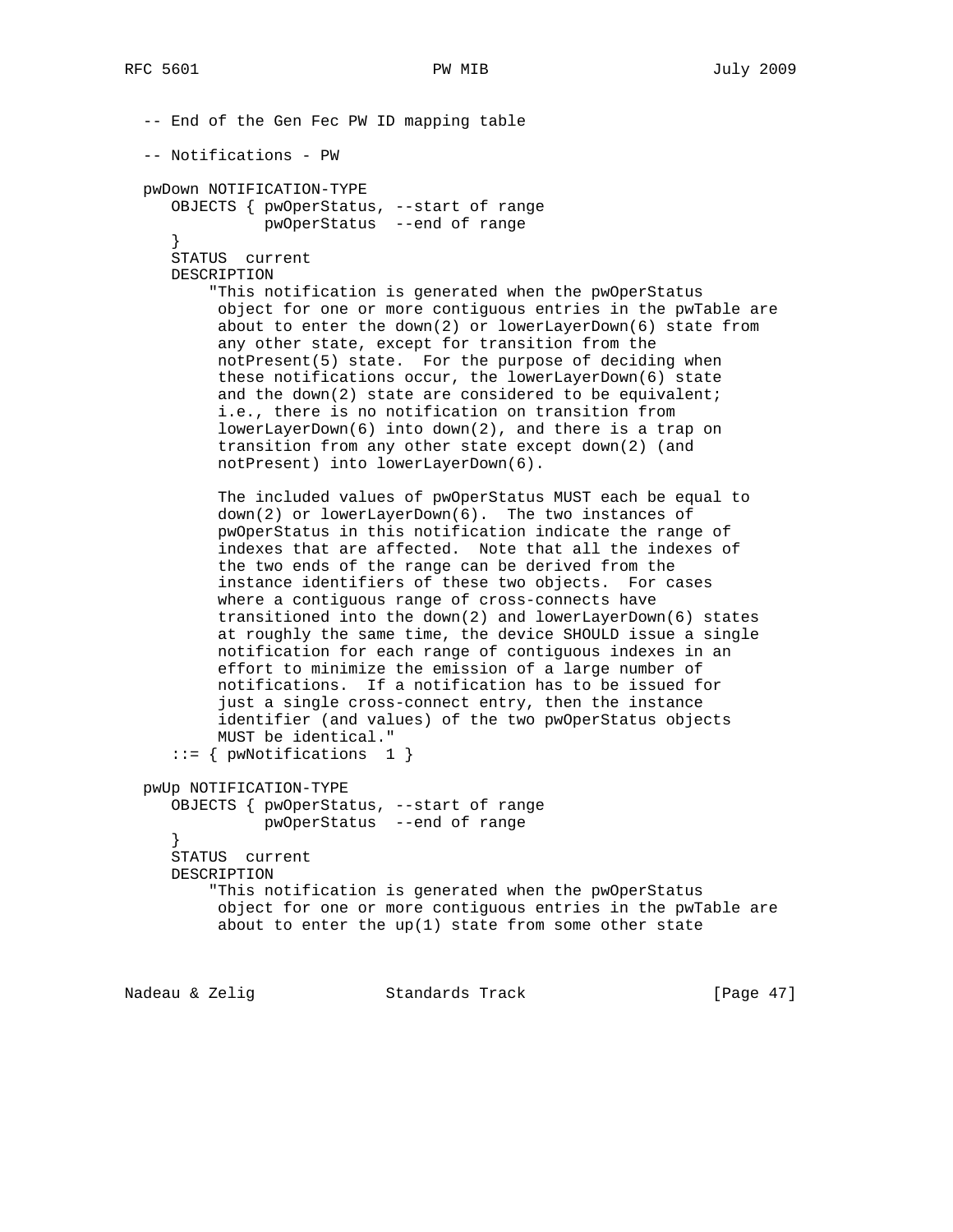```
 except the notPresent(5) state and given that the pwDown
          notification been issued for these entries. The included
          values of pwOperStatus MUST both be set equal to this
         new state (i.e., up(1)). The two instances of pwOperStatus
          in this notification indicate the range of indexes that
          are affected. Note that all the indexes of the two ends
          of the range can be derived from the instance identifiers
          of these two objects. For cases where a contiguous range
          of cross-connects have transitioned into the up(1) state
          at roughly the same time, the device SHOULD issue a single
          notification for each range of contiguous indexes in an
          effort to minimize the emission of a large number of
          notifications. If a notification has to be issued for
           just a single cross-connect entry, then the instance
          identifier (and values) of the two pwOperStatus objects
          MUST be identical."
     ::= { pwNotifications 2 }
  pwDeleted NOTIFICATION-TYPE
     OBJECTS { pwType,
               pwID,
               pwPeerAddrType,
               pwPeerAddr
 }
     STATUS current
     DESCRIPTION
          "This notification is generated when the PW has been
          deleted, i.e., when the pwRowStatus has been set to
          destroy(6) or the PW has been deleted by a non-MIB
          application or due to an auto-discovery process.
 "
     ::= { pwNotifications 3 }
  -- End of notifications.
  -- Conformance information
 pwGroups OBJECT IDENTIFIER ::= { pwConformance 1 }
 pwCompliances OBJECT IDENTIFIER ::= { pwConformance 2 }
  -- Compliance requirement for fully compliant implementations
  pwModuleFullCompliance MODULE-COMPLIANCE
      STATUS current
      DESCRIPTION
               "The compliance statement for agents that provide full
               support for the PW MIB module. Such devices can
               then be monitored and configured using
```
Nadeau & Zelig Standards Track [Page 48]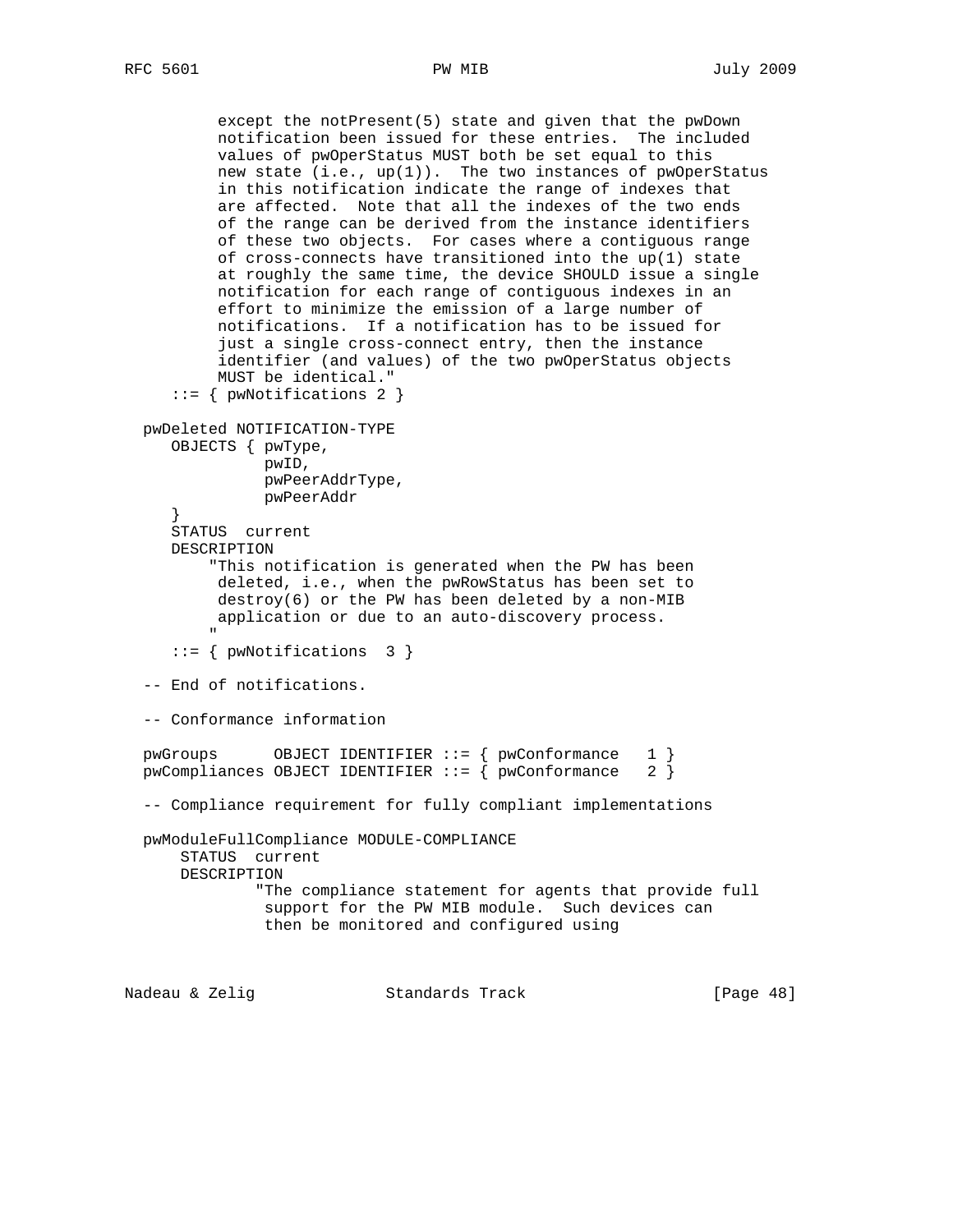this MIB module." MODULE -- this module MANDATORY-GROUPS { pwBasicGroup, pwPerformanceGeneralGroup } GROUP pwNotificationGroup DESCRIPTION "This group is only mandatory for implementations that can efficiently implement the notifications contained in this group. " GROUP pwPwIdGroup DESCRIPTION "This group is only mandatory for implementations that support the PW ID FEC. " GROUP pwGeneralizedFecGroup DESCRIPTION "This group is only mandatory for implementations that support the generalized PW FEC. " GROUP pwFcsGroup DESCRIPTION "This group is only mandatory for implementations that support FCS retention." GROUP pwFragGroup DESCRIPTION "This group is only mandatory for implementations that support PW fragmentation. " GROUP pwPwStatusGroup DESCRIPTION "This group is only mandatory for implementations that support PW status notification. " GROUP pwGetNextGroup DESCRIPTION "This group is only mandatory for implementations where the pwIndex may be any arbitrary value and the EMS would require retrieval of the next free index." GROUP pwPriorityGroup DESCRIPTION "This group is only mandatory for implementations that support the controlling the PW setup and holding priority."

Nadeau & Zelig Standards Track [Page 49]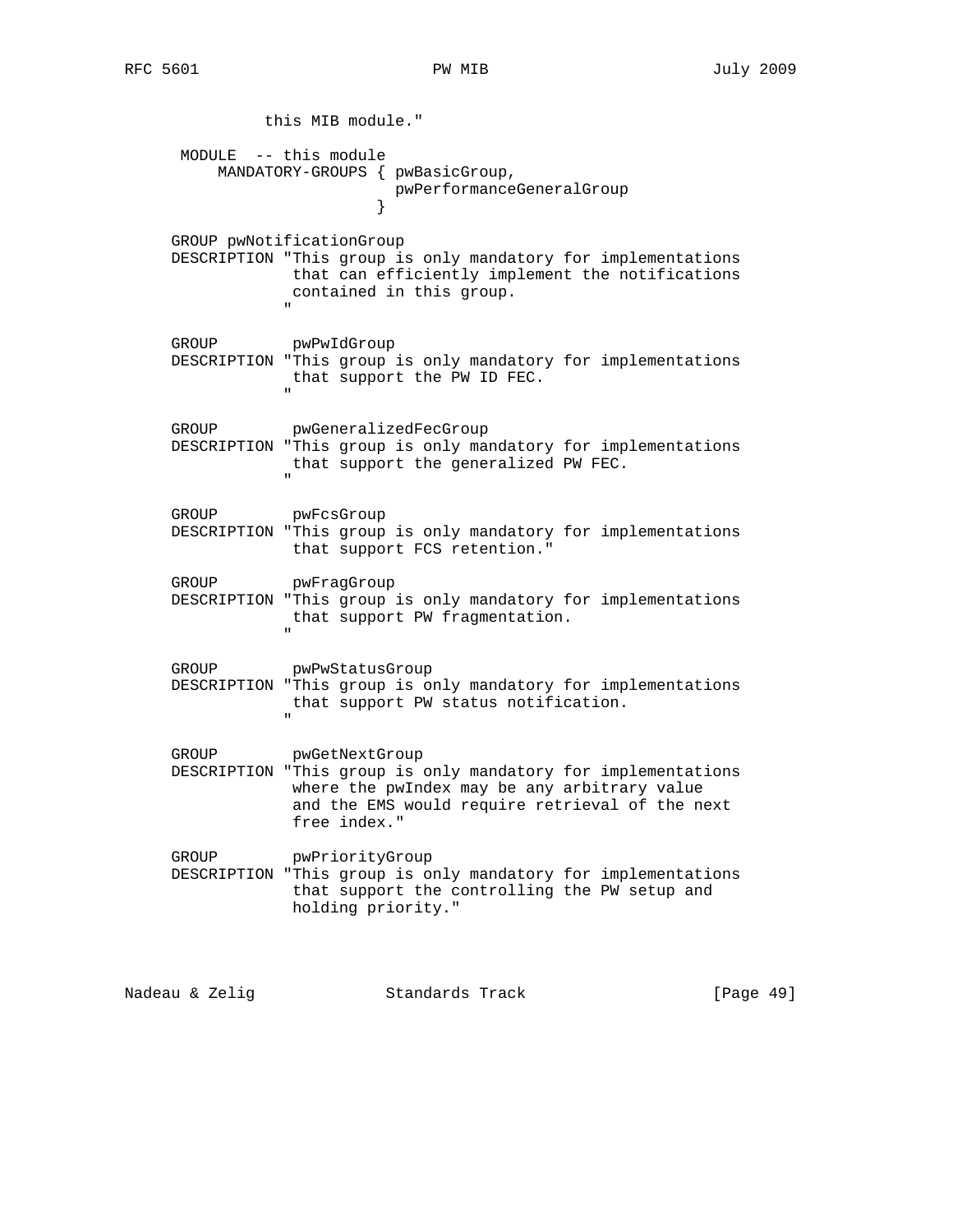| GROUP                | pwAttachmentGroup<br>DESCRIPTION "This group is only mandatory for implementations<br>that support attachment of two PWs (PW stitching)."                                                                                                              |
|----------------------|--------------------------------------------------------------------------------------------------------------------------------------------------------------------------------------------------------------------------------------------------------|
| GROUP                | pwPeformancelDayIntervalGroup<br>DESCRIPTION "This group is only mandatory for implementations<br>that support PW performance gathering in 1-day<br>intervals."                                                                                        |
| GROUP                | pwPerformanceIntervalGeneralGroup<br>DESCRIPTION "This group is only mandatory for implementations<br>that support PW performance gathering in 15-<br>minute intervals."                                                                               |
| GROUP                | pwPeformanceIntervalGroup<br>DESCRIPTION "This group is only mandatory for implementations<br>that support PW performance gathering in 15-<br>minute intervals."                                                                                       |
| GROUP<br>DESCRIPTION | pwHCPeformanceIntervalGroup<br>"This group is only mandatory for implementations<br>where at least one of the interval performance<br>counters wraps around too quickly based on the<br>criteria specified in RFC 2863 for high-capacity<br>counters." |
| GROUP                | pwMappingTablesGroup<br>DESCRIPTION "This group is only mandatory for implementations<br>that support reverse mapping of PW indexes to<br>the pwIndex and the peer mapping table."                                                                     |
| GROUP                | pwSignalingGroup<br>DESCRIPTION "This group is only mandatory for implementations<br>that support the PW signaling."                                                                                                                                   |
| GROUP                | pwNotificationControlGroup<br>DESCRIPTION "This group is only mandatory for implementations<br>that support the PW notifications."                                                                                                                     |
| OBJECT<br>SYNTAX     | pwAdminStatus<br>INTEGER $\{ up(1), down(2) \}$<br>DESCRIPTION "Support of the value testing(3) is not<br>required."                                                                                                                                   |
| OBJECT<br>SYNTAX     | pwOperStatus<br>INTEGER $\{ up(1), down(2), notPresent(5), \}$<br>$lowerLayerDown(6)$ }                                                                                                                                                                |
|                      |                                                                                                                                                                                                                                                        |

Nadeau & Zelig Standards Track (Page 50)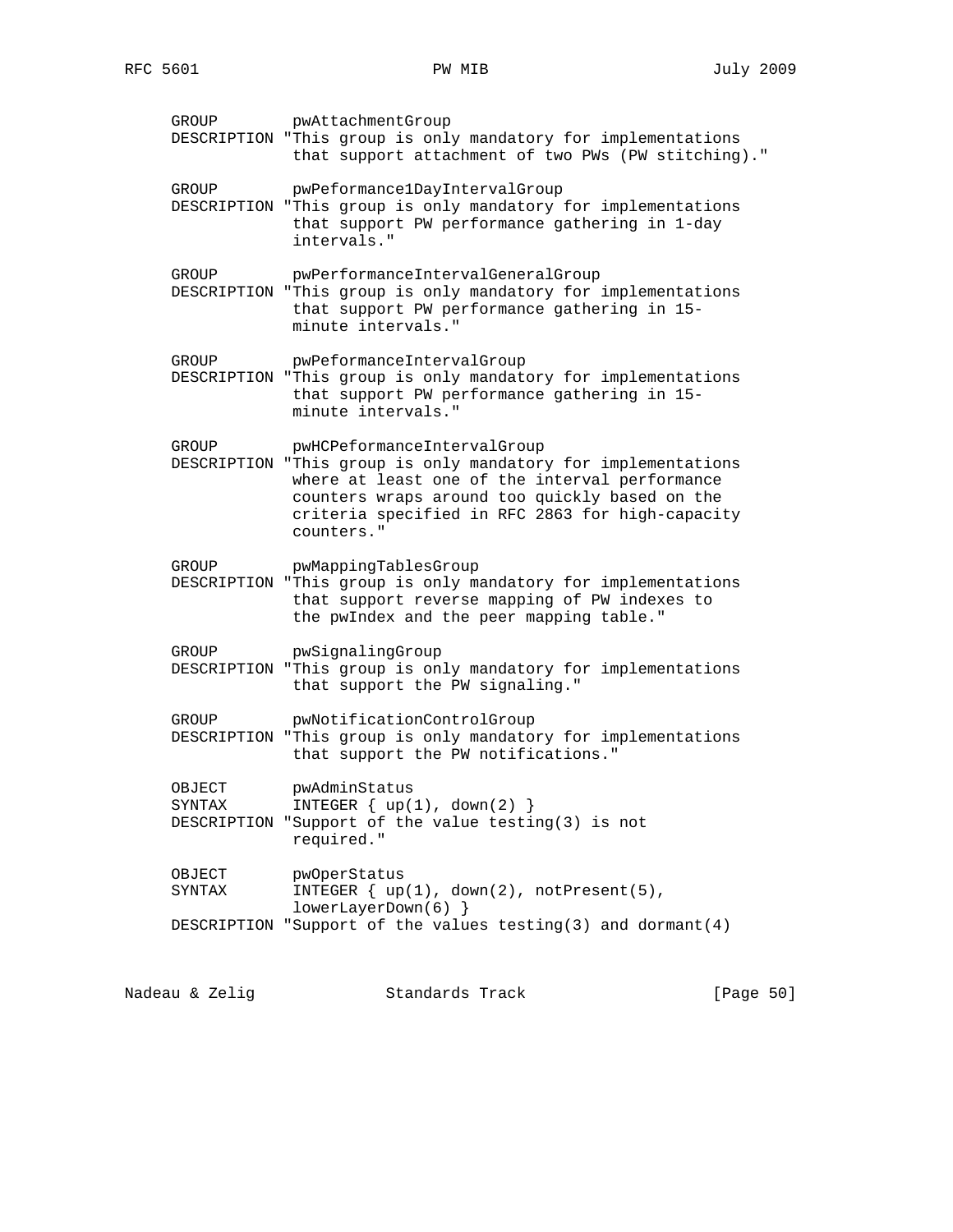is not required." OBJECT pwRowStatus SYNTAX RowStatus {  $active(1)$ ,  $notInService(2)$ , notReady(3) } WRITE-SYNTAX RowStatus { active(1), notInService(2), createAndGo(4), destroy(6) } DESCRIPTION "Support for createAndWait is not required. Support of notReady is not required for implementations that do not support signaling, or if it is guaranteed that the conceptual row has all the required information to create the PW when the row has been created by the agent or written by the operator." OBJECT pwPeerAddrType SYNTAX InetAddressType { unknown(0), ipv4(1) } MIN-ACCESS read-only DESCRIPTION "Only unknown(0) and ipv4(1) are required. Implementations that support only IPv4 MAY support read-only access." OBJECT pwPeerAddr SYNTAX InetAddress (SIZE(0|4)) DESCRIPTION "An implementation is only required to support 0, 4 address sizes." OBJECT pwStorageType MIN-ACCESS read-only DESCRIPTION "Write access is not required." OBJECT pwNotifRate MIN-ACCESS read-only DESCRIPTION "Write access is not required." ::= { pwCompliances 1 } -- Compliance requirement for read-only compliant implementations pwModuleReadOnlyCompliance MODULE-COMPLIANCE STATUS current DESCRIPTION "The compliance statement for agents that provide read only support for the PW MIB module. Such devices can then be monitored but cannot be configured using this MIB module."

Nadeau & Zelig Standards Track [Page 51]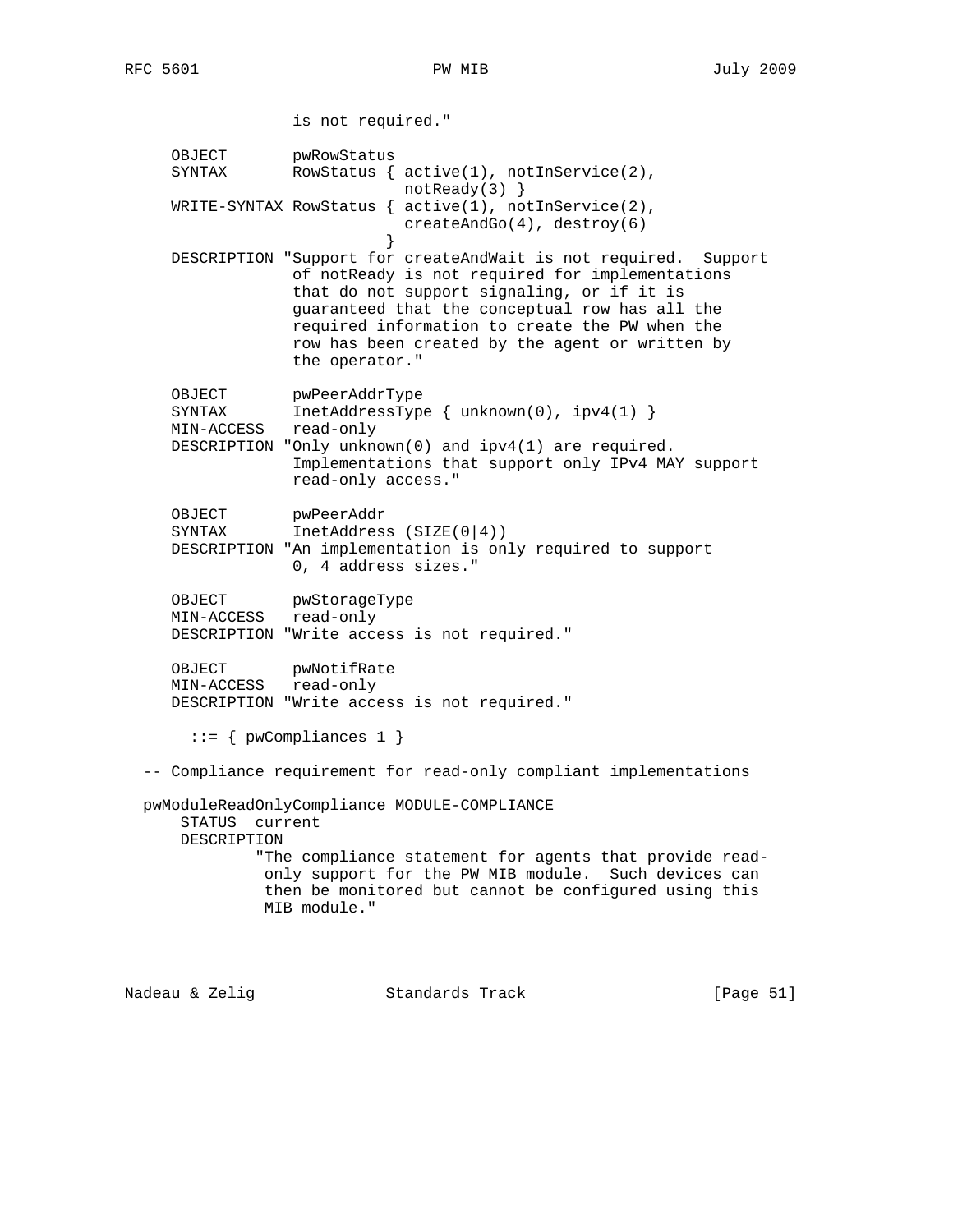|       | MODULE -- this module<br>MANDATORY-GROUPS { pwBasicGroup                                                                                                                                           |
|-------|----------------------------------------------------------------------------------------------------------------------------------------------------------------------------------------------------|
| GROUP | pwNotificationGroup<br>DESCRIPTION "This group is only mandatory for implementations<br>that can efficiently implement the notifications<br>contained in this group."                              |
| GROUP | pwPwIdGroup<br>DESCRIPTION "This group is only mandatory for implementations<br>that support the PW ID FEC.<br>$\mathbf{u}$                                                                        |
| GROUP | pwGeneralizedFecGroup<br>DESCRIPTION "This group is only mandatory for implementations<br>that support the generalized PW FEC.                                                                     |
| GROUP | pwFcsGroup<br>DESCRIPTION "This group is only mandatory for implementations<br>that support FCS retention."                                                                                        |
| GROUP | pwFragGroup<br>DESCRIPTION "This group is only mandatory for implementations<br>that support PW fragmentation.<br>$\mathbf{u}$                                                                     |
| GROUP | pwPwStatusGroup<br>DESCRIPTION "This group is only mandatory for implementations<br>that support PW status notification.                                                                           |
| GROUP | pwGetNextGroup<br>DESCRIPTION "This group is only mandatory for implementations<br>where the pwIndex may be any arbitrary value<br>and the EMS would require retrieval of the next<br>free index." |
| GROUP | pwPriorityGroup<br>DESCRIPTION "This group is only mandatory for implementations<br>that support the controlling the PW setup and<br>holding priority."                                            |
| GROUP | pwAttachmentGroup<br>DESCRIPTION "This group is only mandatory for implementations<br>that support attachment of two PWs (PW stitching)."                                                          |

Nadeau & Zelig Standards Track [Page 52]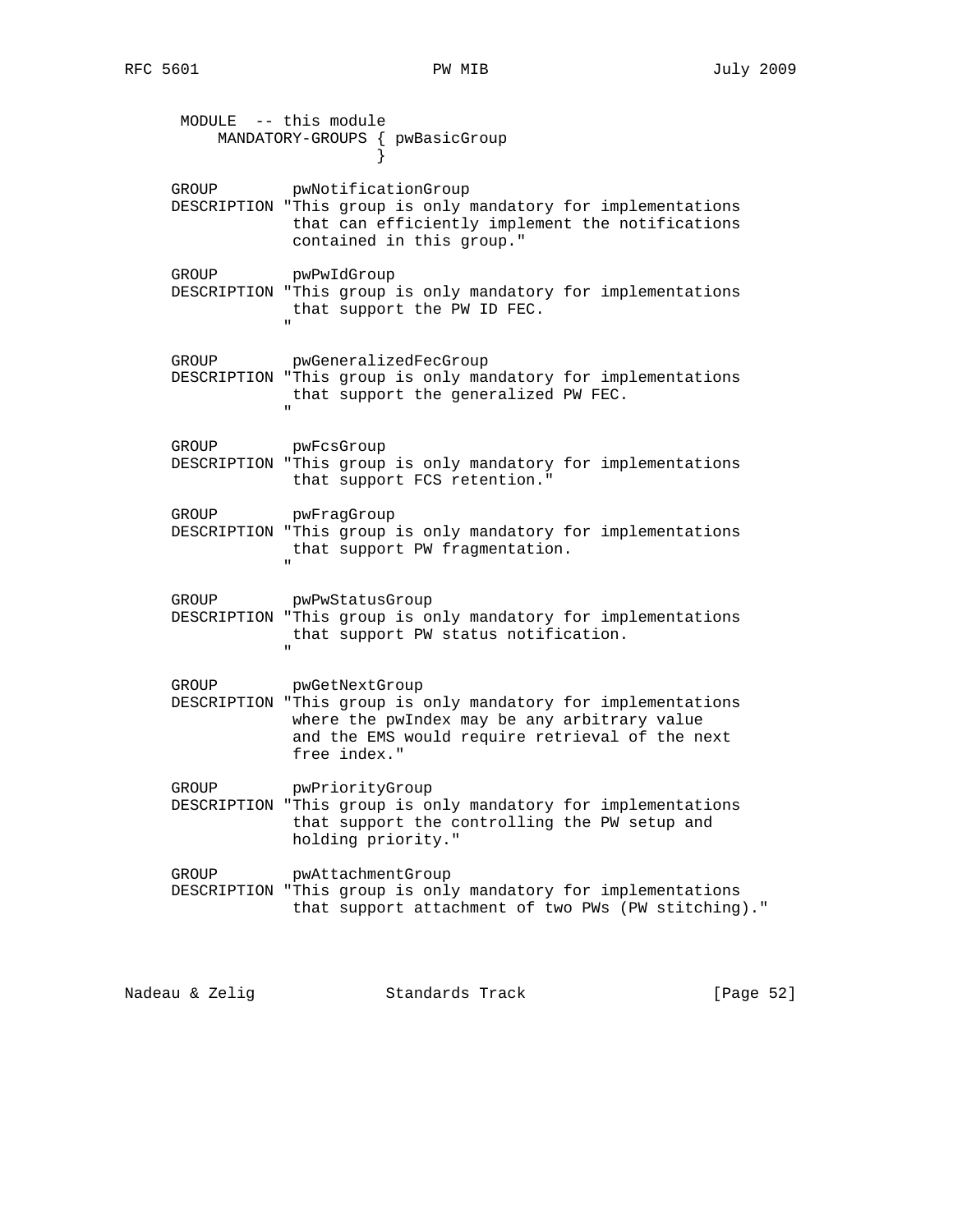GROUP pwPeformance1DayIntervalGroup DESCRIPTION "This group is only mandatory for implementations that support PW performance gathering in 1-day intervals." GROUP pwPerformanceIntervalGeneralGroup DESCRIPTION "This group is only mandatory for implementations that support PW performance gathering in 15 minute intervals." GROUP pwPeformanceIntervalGroup DESCRIPTION "This group is only mandatory for implementations that support PW performance gathering in 15 minute intervals." GROUP pwHCPeformanceIntervalGroup DESCRIPTION "This group is only mandatory for implementations where at least one of the interval performance counters wraps around too quickly based on the criteria specified in RFC 2863 for high-capacity counters." GROUP pwMappingTablesGroup DESCRIPTION "This group is only mandatory for implementations that support reverse mapping of PW indexes to the pwIndex and the peer mapping table." GROUP pwSignalingGroup DESCRIPTION "This group is only mandatory for implementations that support the PW signaling." GROUP pwNotificationControlGroup DESCRIPTION "This group is only mandatory for implementations that support the PW notifications." OBJECT pwType MIN-ACCESS read-only DESCRIPTION "Write access is not required." OBJECT pwOwner MIN-ACCESS read-only DESCRIPTION "Write access is not required." OBJECT pwPsnType MIN-ACCESS read-only DESCRIPTION "Write access is not required." OBJECT pwSetUpPriority

Nadeau & Zelig Standards Track [Page 53]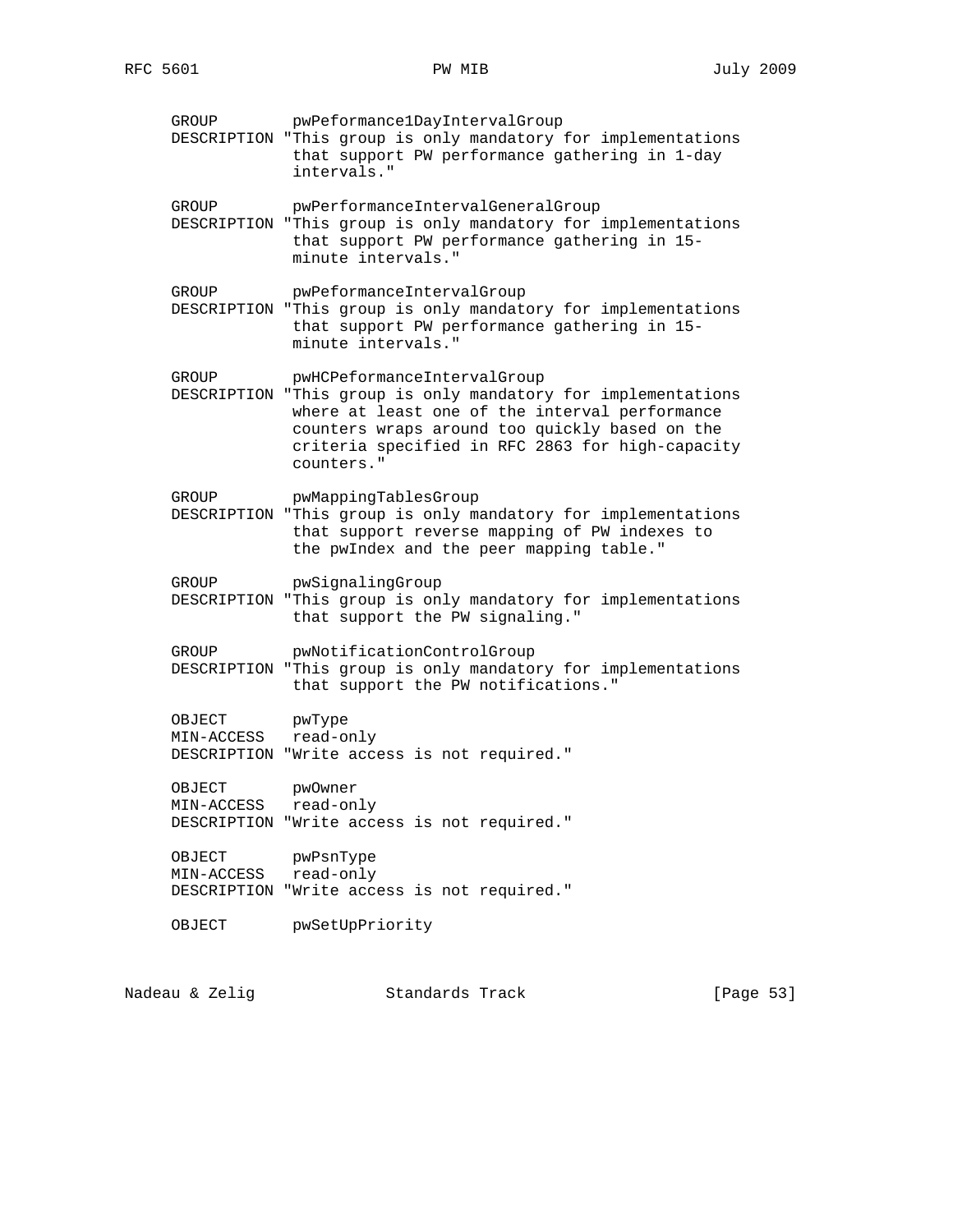MIN-ACCESS read-only DESCRIPTION "Write access is not required." OBJECT pwHoldingPriority MIN-ACCESS read-only DESCRIPTION "Write access is not required." OBJECT pwPeerAddrType<br>SYNTAX InetAddressType  $IntAddressType { unknown(0), ipv4(1)}$  MIN-ACCESS read-only DESCRIPTION "Write access is not required. Only unknown(0) and ipv4(1) are required." OBJECT pwPeerAddr SYNTAX InetAddress (SIZE(0|4)) MIN-ACCESS read-only DESCRIPTION "Write access is not required. An implementation is only required to support 0, 4 address sizes." OBJECT pwAttachedPwIndex MIN-ACCESS read-only DESCRIPTION "Write access is not required." OBJECT pwIfIndex MIN-ACCESS read-only DESCRIPTION "Write access is not required." OBJECT pwID MIN-ACCESS read-only DESCRIPTION "Write access is not required." OBJECT pwLocalGroupID MIN-ACCESS read-only DESCRIPTION "Write access is not required." OBJECT pwGroupAttachmentID MIN-ACCESS read-only DESCRIPTION "Write access is not required." OBJECT pwLocalAttachmentID MIN-ACCESS read-only DESCRIPTION "Write access is not required." OBJECT pwRemoteAttachmentID MIN-ACCESS read-only DESCRIPTION "Write access is not required." OBJECT pwCwPreference

Nadeau & Zelig Standards Track [Page 54]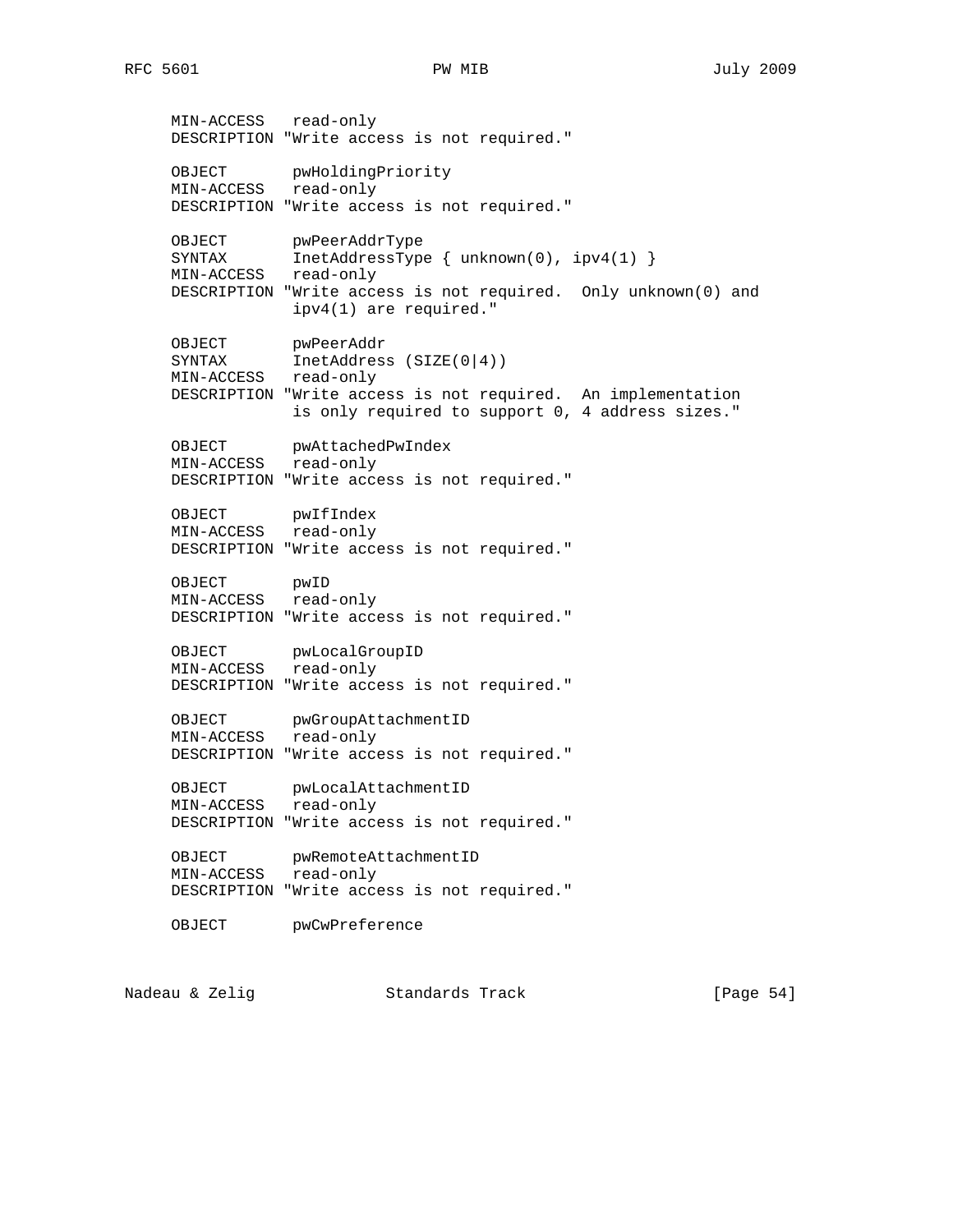MIN-ACCESS read-only DESCRIPTION "Write access is not required." OBJECT pwLocalIfMtu MIN-ACCESS read-only DESCRIPTION "Write access is not required." OBJECT pwLocalIfString MIN-ACCESS read-only DESCRIPTION "Write access is not required." OBJECT pwLocalCapabAdvert MIN-ACCESS read-only DESCRIPTION "Write access is not required." OBJECT pwFragmentCfgSize MIN-ACCESS read-only DESCRIPTION "Write access is not required." OBJECT pwFcsRetentionCfg MIN-ACCESS read-only DESCRIPTION "Write access is not required." OBJECT pwOutboundLabel MIN-ACCESS read-only DESCRIPTION "Write access is not required." OBJECT pwInboundLabel MIN-ACCESS read-only DESCRIPTION "Write access is not required." OBJECT pwName MIN-ACCESS read-only DESCRIPTION "Write access is not required." OBJECT pwDescr MIN-ACCESS read-only DESCRIPTION "Write access is not required." OBJECT pwAdminStatus<br>SYNTAX INTEGER { up(1 SYNTAX INTEGER { up(1), down(2) } MIN-ACCESS read-only DESCRIPTION "Write access is not required. The support of value testing(3) is not required." OBJECT pwOperStatus SYNTAX INTEGER { up(1), down(2), notPresent(5), lowerLayerDown(6) }

Nadeau & Zelig Standards Track [Page 55]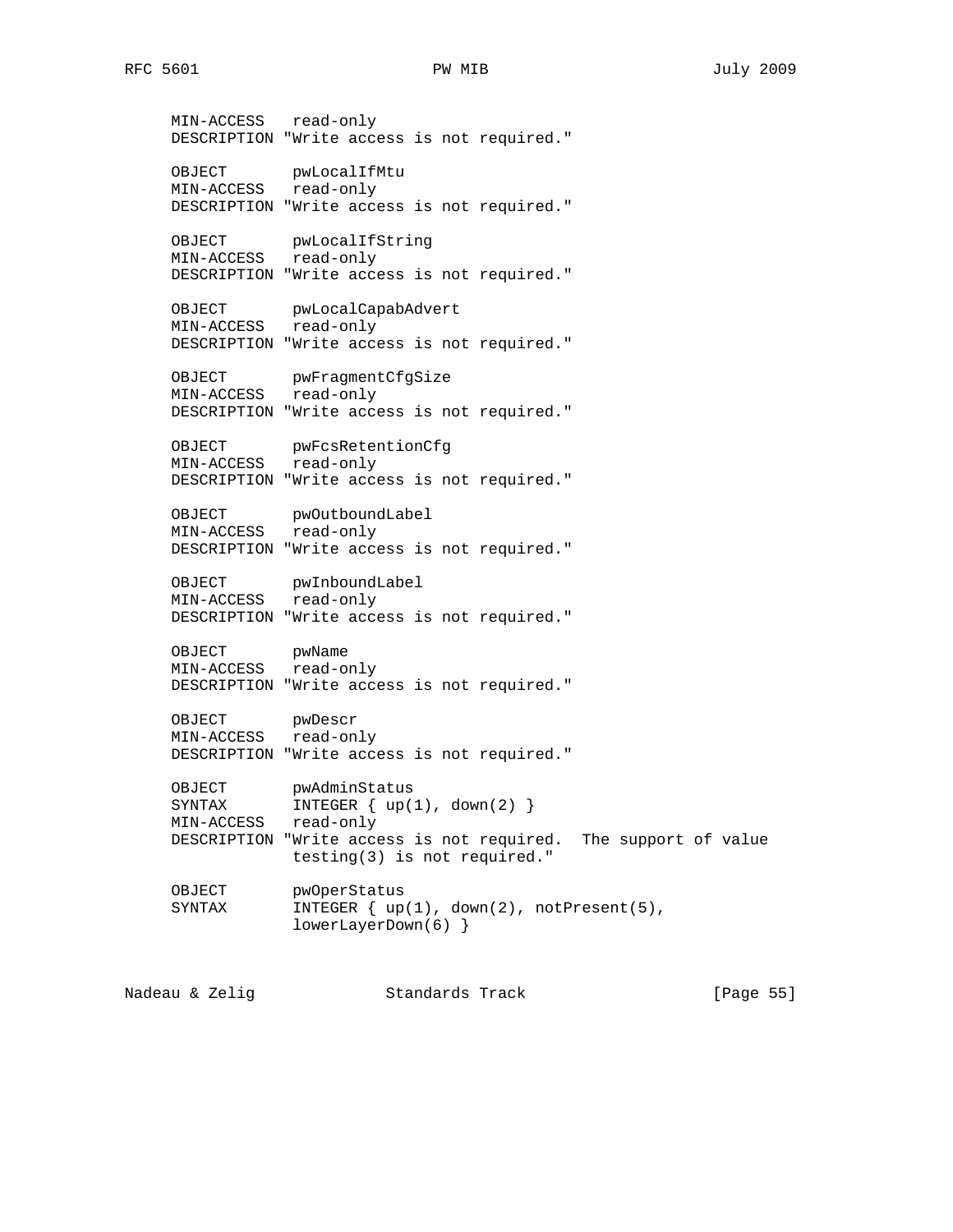DESCRIPTION "The support of the values testing(3) and dormant(4) is not required." OBJECT pwRowStatus SYNTAX RowStatus { active(1) } MIN-ACCESS read-only DESCRIPTION "Write access is not required." OBJECT pwStorageType MIN-ACCESS read-only DESCRIPTION "Write access is not required." OBJECT pwOamEnable MIN-ACCESS read-only DESCRIPTION "Write access is not required." OBJECT pwGenAGIType MIN-ACCESS read-only DESCRIPTION "Write access is not required." OBJECT pwGenLocalAIIType MIN-ACCESS read-only DESCRIPTION "Write access is not required." OBJECT pwGenRemoteAIIType MIN-ACCESS read-only DESCRIPTION "Write access is not required." OBJECT pwUpDownNotifEnable MIN-ACCESS read-only DESCRIPTION "Write access is not required." OBJECT pwDeletedNotifEnable MIN-ACCESS read-only DESCRIPTION "Write access is not required." OBJECT pwNotifRate MIN-ACCESS read-only DESCRIPTION "Write access is not required." ::= { pwCompliances 2 } -- Units of conformance. pwBasicGroup OBJECT-GROUP OBJECTS { pwType, pwOwner,

Nadeau & Zelig Standards Track [Page 56]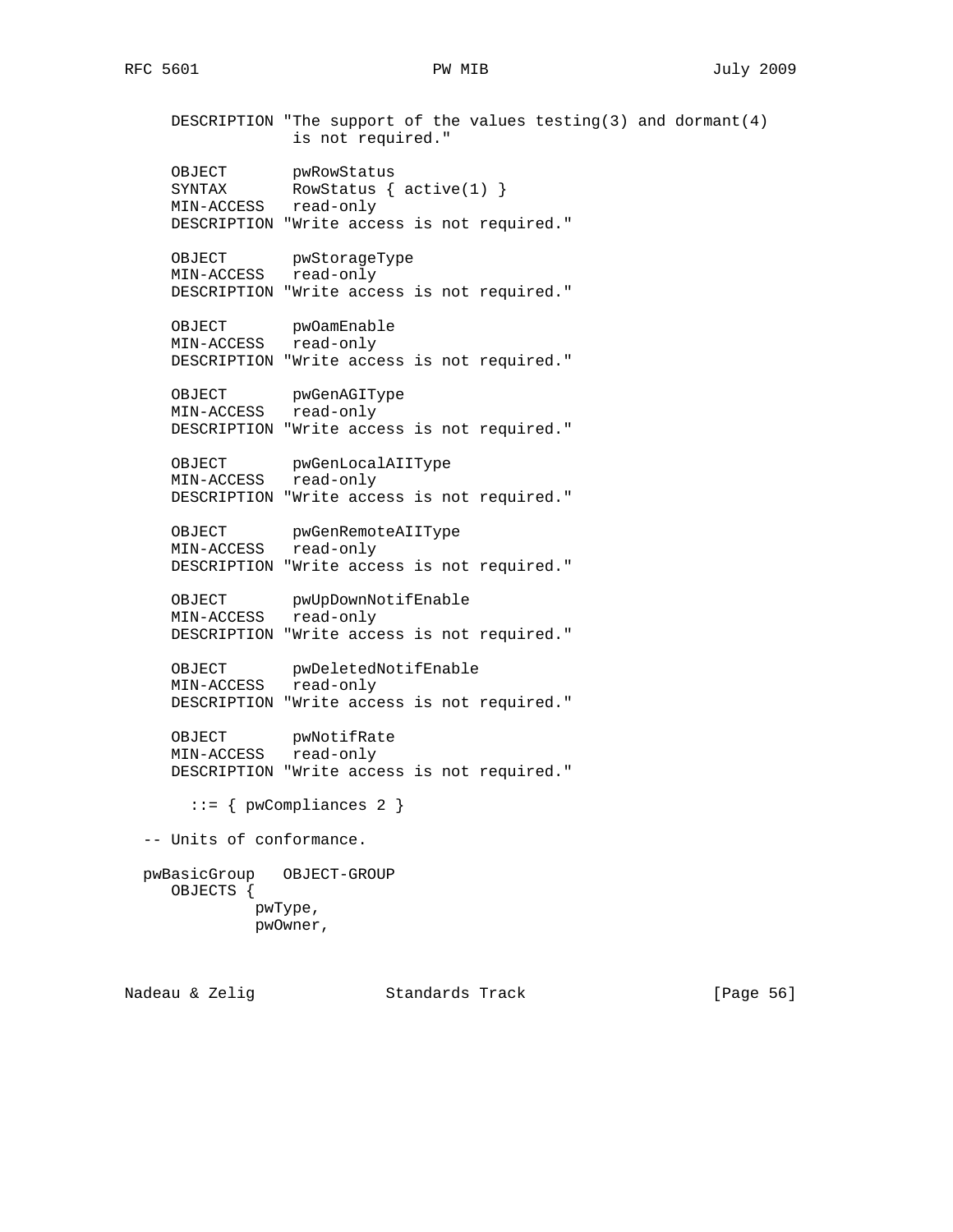pwPsnType, pwIfIndex, pwCwPreference, pwLocalIfMtu, pwOutboundLabel, pwInboundLabel, pwName, pwDescr, pwCreateTime, pwUpTime, pwLastChange, pwAdminStatus, pwOperStatus, pwLocalStatus, pwRowStatus, pwStorageType, pwOamEnable<br>} } STATUS current DESCRIPTION "Collection of objects that are required in all implementations that support the PW MIB module."  $::=$  { pwGroups 1 } pwPwIdGroup OBJECT-GROUP OBJECTS { pwID<br>} } STATUS current DESCRIPTION "Collection of objects required for PW ID configuration and signaling."  $::=$  { pwGroups 2 } pwGeneralizedFecGroup OBJECT-GROUP OBJECTS { pwGroupAttachmentID, pwLocalAttachmentID, pwRemoteAttachmentID, pwGenAGIType, pwGenLocalAIIType, pwGenRemoteAIIType<br>} } STATUS current DESCRIPTION "Collection of objects required for generalized FEC

Nadeau & Zelig Standards Track [Page 57]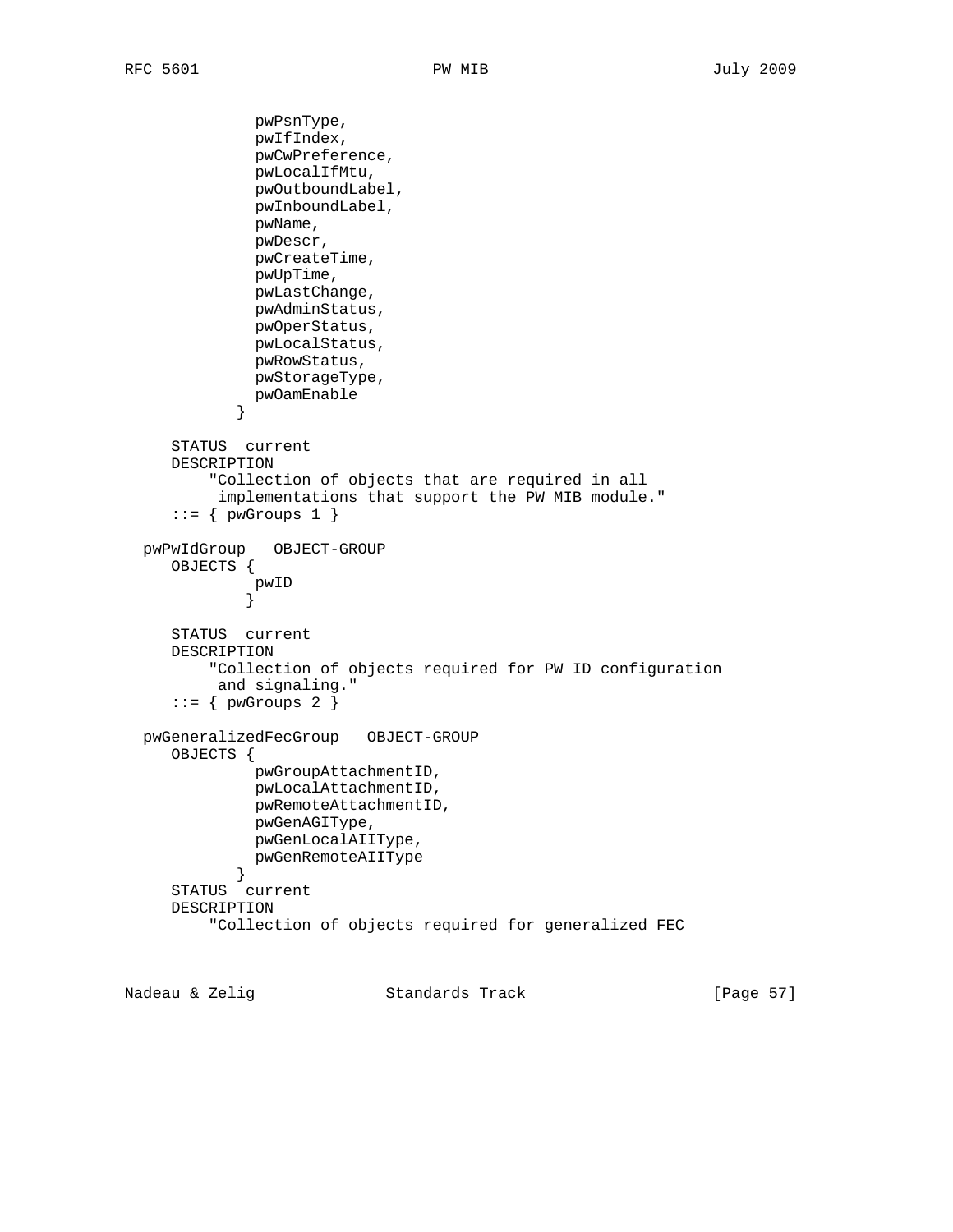```
 configuration and signaling."
     ::= { pwGroups 3 }
  pwFcsGroup OBJECT-GROUP
     OBJECTS {
              pwFcsRetentionCfg,
           pwFcsRetentionStatus<br>}
 }
     STATUS current
     DESCRIPTION
         "Collection of objects required for FCS retention
          configuration and signaling."
    ::= \{ pwGroups 4 \} pwFragGroup OBJECT-GROUP
     OBJECTS {
              pwFragmentCfgSize,
           pwRmtFragCapability<br>}
 }
     STATUS current
     DESCRIPTION
         "Collection of objects required for fragmentation
          configuration and signaling."
    ::= \{ pwGroups 5 \} pwPwStatusGroup OBJECT-GROUP
     OBJECTS {
              pwRemoteCapabilities,
              pwRemoteStatusCapable,
           pwRemoteStatus<br>}
 }
     STATUS current
     DESCRIPTION
         "Collection of objects required for PW status configuration
          and signaling."
    ::= { pwGroups 6 }
  pwGetNextGroup OBJECT-GROUP
     OBJECTS {
              pwIndexNext
 }
     STATUS current
     DESCRIPTION
         "Collection of objects for getting the next available
```
Nadeau & Zelig Standards Track [Page 58]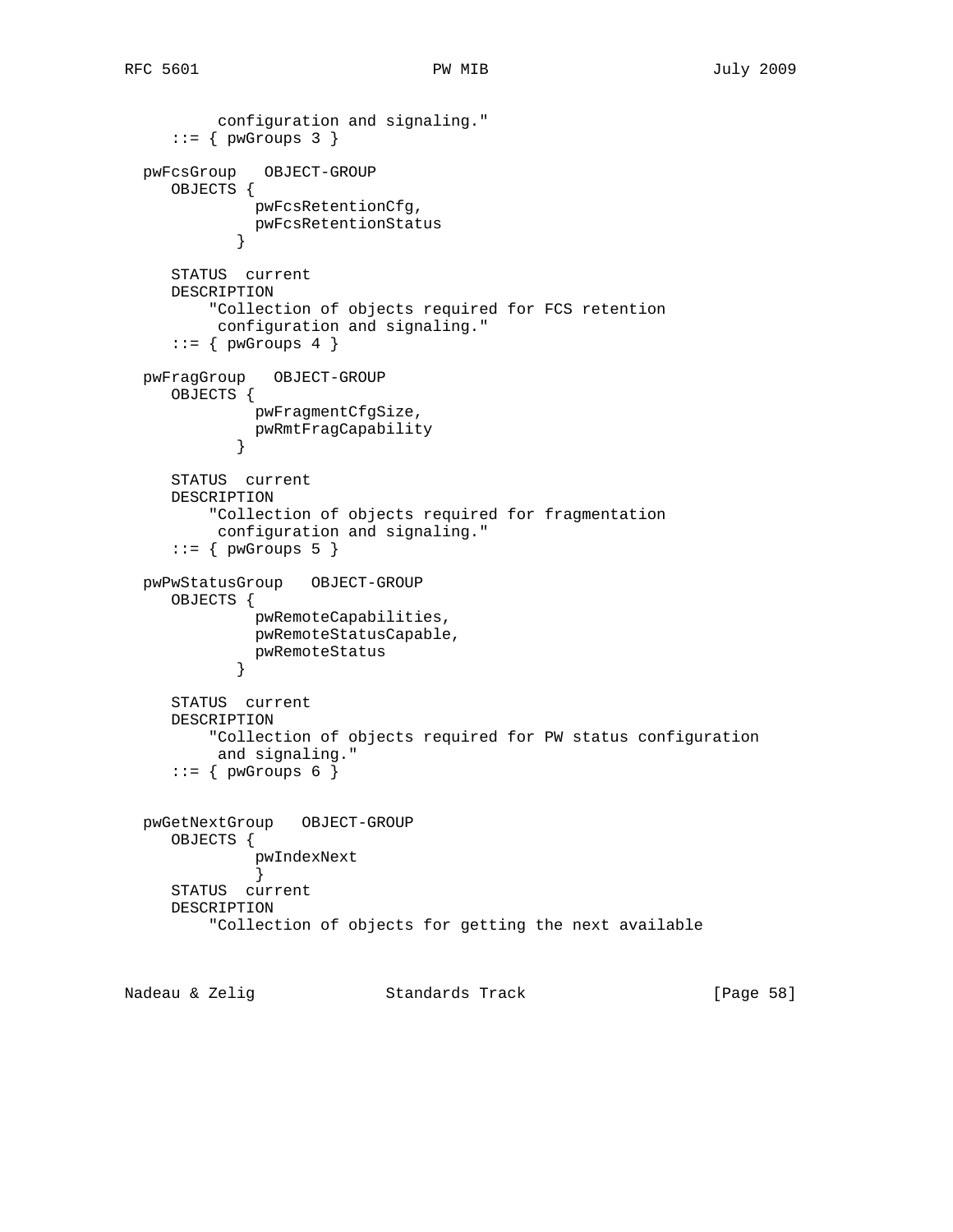```
 index."
     ::= \{ p w G r \text{oup} s 7 \} pwPriorityGroup OBJECT-GROUP
     OBJECTS {
              pwSetUpPriority,
              pwHoldingPriority
 }
     STATUS current
     DESCRIPTION
          "Collection of objects for controlling the PW setup and
          holding priority."
     ::= \{ pwGroups 8 } \} pwAttachmentGroup OBJECT-GROUP
     OBJECTS {
              pwAttachedPwIndex
 }
     STATUS current
     DESCRIPTION
          "Collection of objects for PW configuration as ifIndex."
     ::= { pwGroups 9 }
  pwPerformanceGeneralGroup OBJECT-GROUP
     OBJECTS {
             pwPerfTotalErrorPackets
 }
     STATUS current
     DESCRIPTION
          "Collection of general objects needed for managing the
          total running performance parameters."
     ::= { pwGroups 10 }
  pwPeformance1DayIntervalGroup OBJECT-GROUP
     OBJECTS {
              pwPerf1DayIntervalValidData,
              pwPerf1DayIntervalTimeElapsed,
              pwPerf1DayIntervalInHCPackets,
              pwPerf1DayIntervalInHCBytes,
              pwPerf1DayIntervalOutHCPackets,
           pwPerf1DayIntervalOutHCBytes<br>}
 }
     STATUS current
     DESCRIPTION
          "Collection of objects needed for a PW running 1-day
```
Nadeau & Zelig Standards Track [Page 59]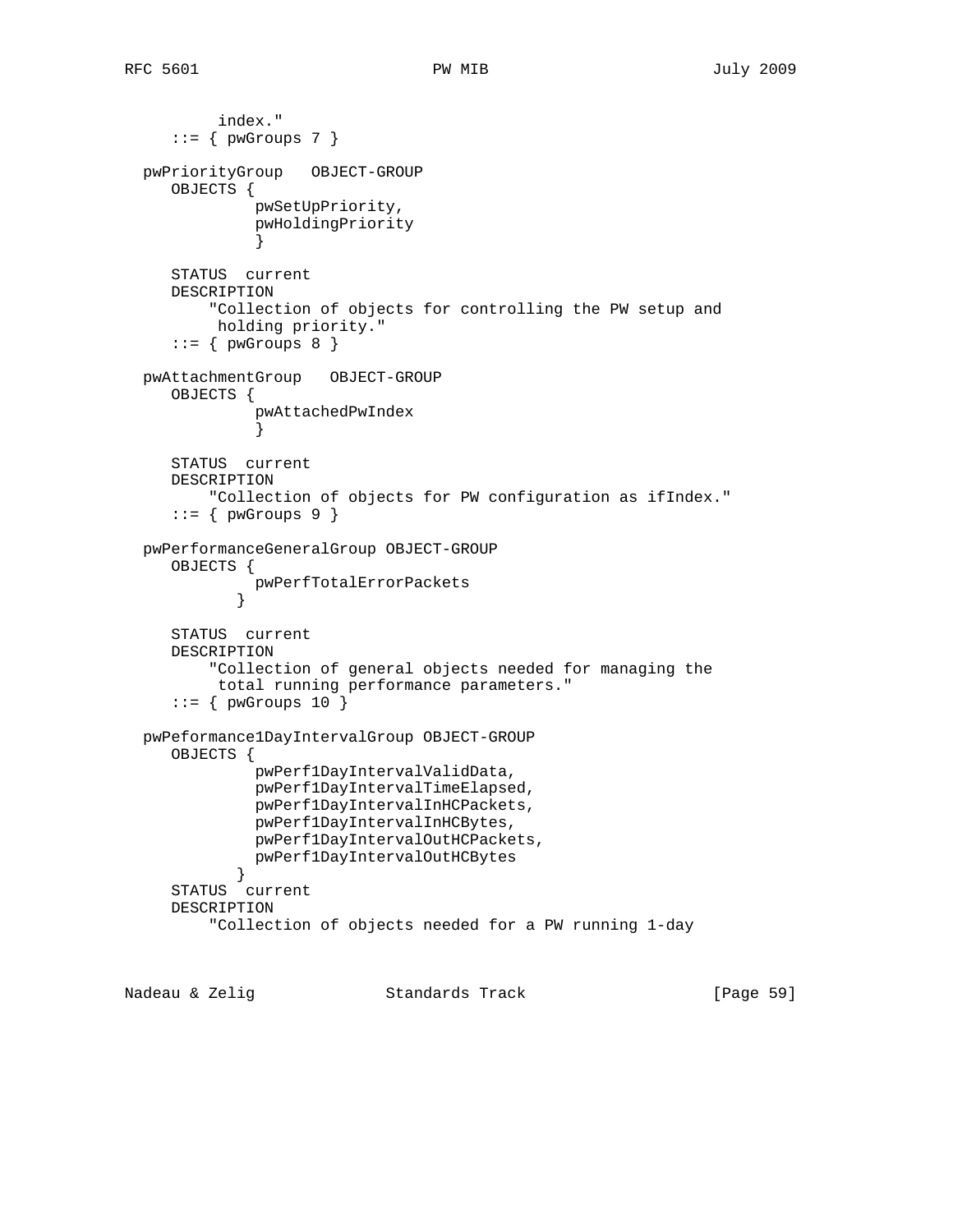```
 interval performance collection."
     ::= { pwGroups 11 }
  pwPerformanceIntervalGeneralGroup OBJECT-GROUP
     OBJECTS {
              pwTimeElapsed,
              pwValidIntervals,
              pwPerfIntervalValidData,
              pwPerfIntervalTimeElapsed
 }
     STATUS current
     DESCRIPTION
          "Collection of general objects needed for managing the
          interval performance parameters."
     ::= { pwGroups 12 }
  pwPeformanceIntervalGroup OBJECT-GROUP
     OBJECTS {
              pwPerfCurrentInPackets,
              pwPerfCurrentInBytes,
              pwPerfCurrentOutPackets,
              pwPerfCurrentOutBytes,
               pwPerfIntervalInPackets,
               pwPerfIntervalInBytes,
              pwPerfIntervalOutPackets,
            pwPerfIntervalOutBytes<br>}
 }
     STATUS current
     DESCRIPTION
          "Collection of 32-bit objects needed for PW performance
          collection in 15-minute intervals."
     ::= { pwGroups 13 }
  pwHCPeformanceIntervalGroup OBJECT-GROUP
     OBJECTS {
               pwPerfCurrentInHCPackets,
               pwPerfCurrentInHCBytes,
               pwPerfCurrentOutHCPackets,
               pwPerfCurrentOutHCBytes,
               pwPerfIntervalInHCPackets,
              pwPerfIntervalInHCBytes,
              pwPerfIntervalOutHCPackets,
            pwPerfIntervalOutHCBytes<br>}
 }
```
Nadeau & Zelig Standards Track [Page 60]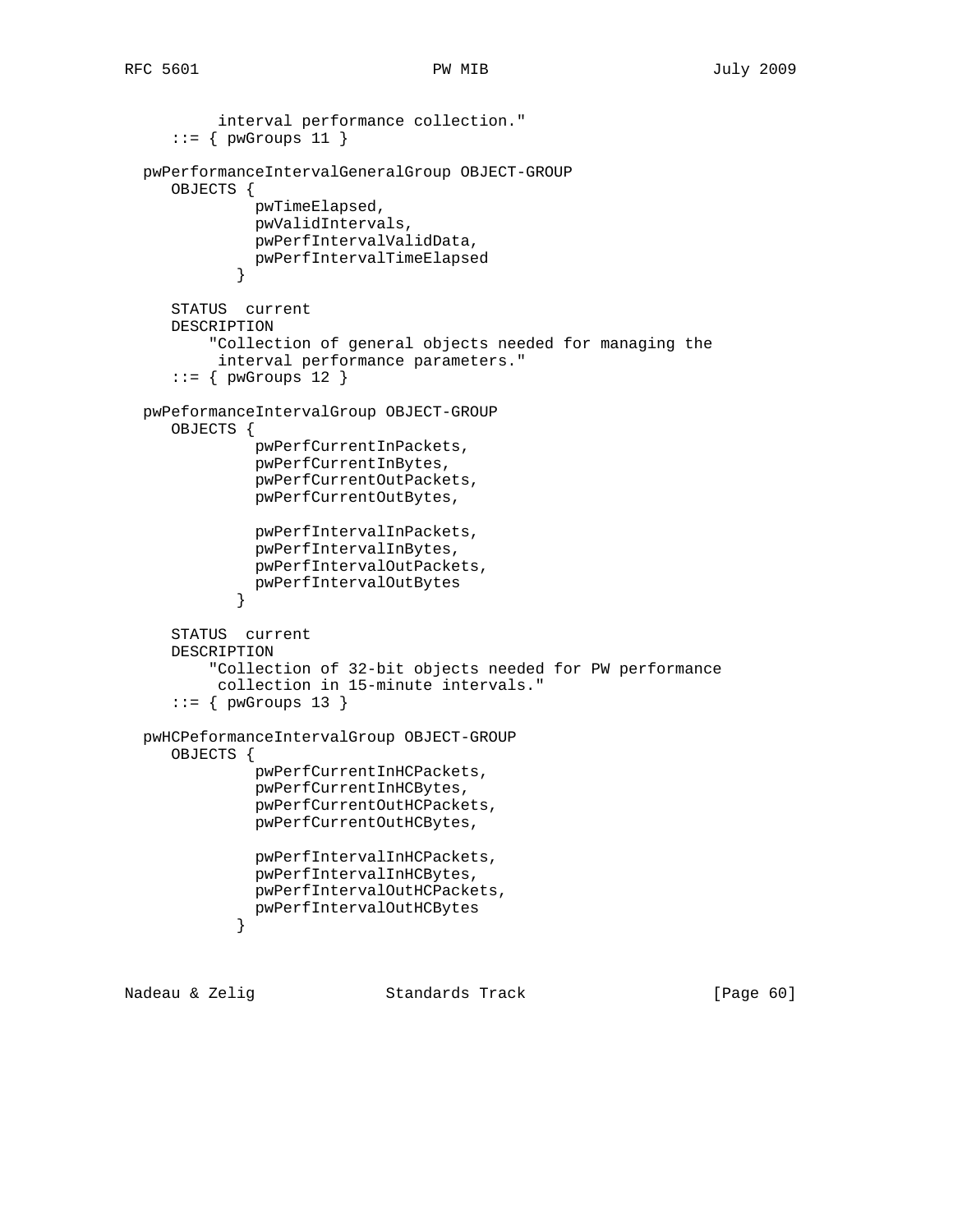```
 STATUS current
     DESCRIPTION
          "Collection of HC objects needed for PW performance
          collection in 15-minute intervals."
     ::= { pwGroups 14 }
  pwMappingTablesGroup OBJECT-GROUP
     OBJECTS {
              pwIndexMappingPwIndex,
              pwPeerMappingPwIndex,
            pwGenFecIndexMappingPwIndex<br>}
 }
     STATUS current
     DESCRIPTION
          "Collection of objects contained in the reverse
          mapping tables."
     ::= { pwGroups 15 }
  pwNotificationControlGroup OBJECT-GROUP
     OBJECTS {
              pwUpDownNotifEnable,
              pwDeletedNotifEnable,
            pwNotifRate<br>}
 }
     STATUS current
     DESCRIPTION
          "Collection of objects for controlling the PW
          notifications."
     ::= { pwGroups 16 }
  pwNotificationGroup NOTIFICATION-GROUP
     NOTIFICATIONS {
              pwUp,
              pwDown,
            pwDeleted<br>}
 }
     STATUS current
     DESCRIPTION
          "Collection of PW notifications objects."
     ::= { pwGroups 17 }
  pwSignalingGroup OBJECT-GROUP
     OBJECTS {
              pwPeerAddrType,
              pwPeerAddr,
```
Nadeau & Zelig Standards Track [Page 61]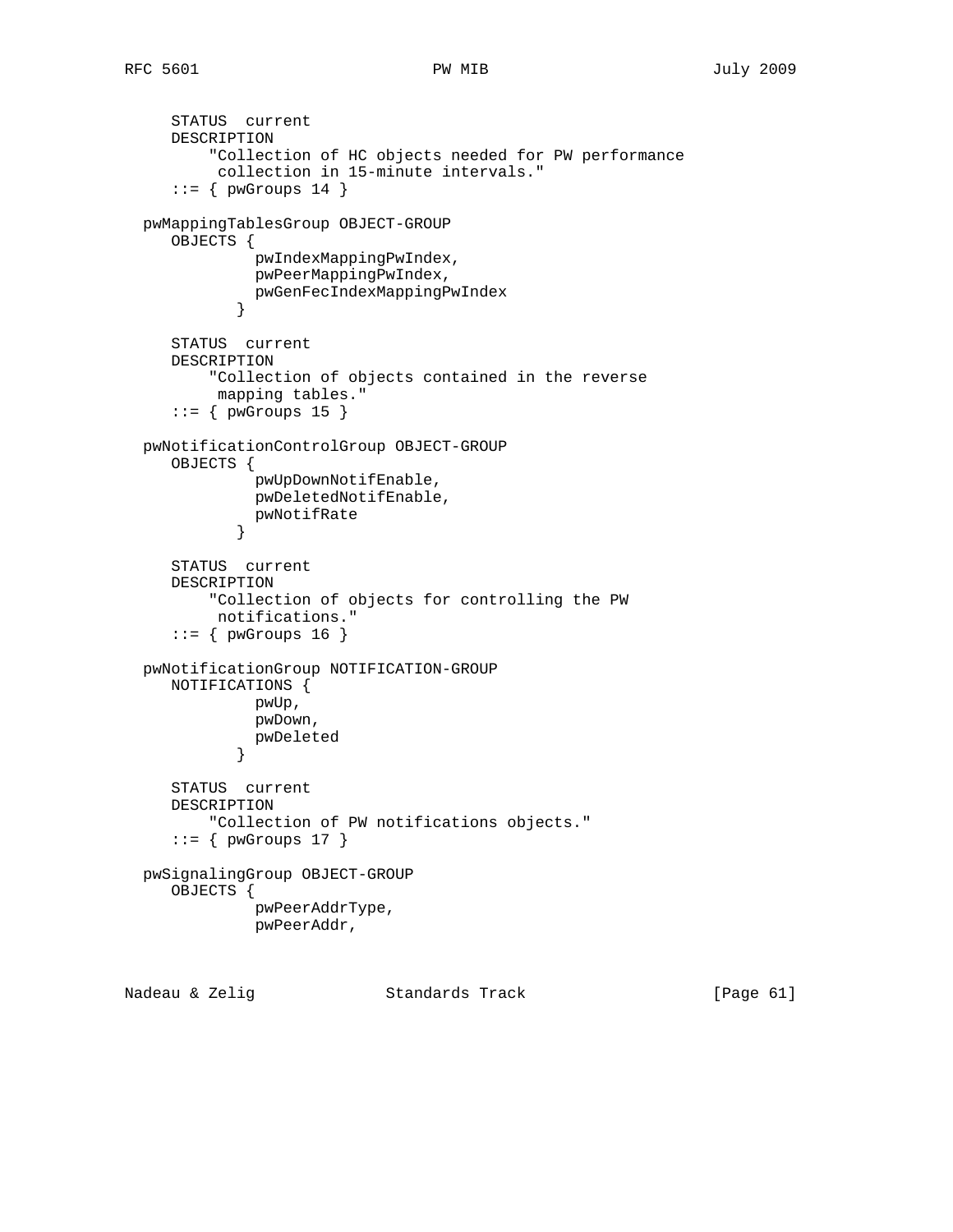```
 pwLocalGroupID,
               pwLocalIfString,
               pwLocalCapabAdvert,
               pwRemoteGroupID,
               pwCwStatus,
              pwRemoteIfMtu,
            pwRemoteIfString<br>}
 }
     STATUS current
     DESCRIPTION
          "Collection of objects for use in implementations that
          support the PW signaling."
     ::= { pwGroups 18 }
```
END

13. Security Considerations

 It is clear that this MIB module is potentially useful for monitoring PW-capable PEs. This MIB module can also be used for configuration of certain objects, and anything that can be configured can be incorrectly configured, with potentially disastrous results.

 There are a number of management objects defined in this MIB module with a MAX-ACCESS clause of read-write and/or read-create. Such objects may be considered sensitive or vulnerable in some network environments. The support for SET operations in a non-secure environment without proper protection can have a negative effect on network operations. These are the tables and objects and their sensitivity/vulnerability:

 o the pwTable contains objects to configure PW parameters on a Provider Edge (PE) device. Unauthorized access to objects in this table could result in disruption of traffic on the network. The objects pwUpDownNotifEnable and pwNotifRate control the reports from the network element to the EMS. Unauthorized access to these objects could result in disruption of configuration and status change reporting, resulting mis-view of the network conditions. The use of stronger mechanisms such as SNMPv3 security should be considered where possible. Specifically, SNMPv3 VACM and USM MUST be used with any v3 agent that implements this MIB module. Administrators should consider whether read access to these objects should be allowed, since read access may be undesirable under certain circumstances.

Nadeau & Zelig Standards Track [Page 62]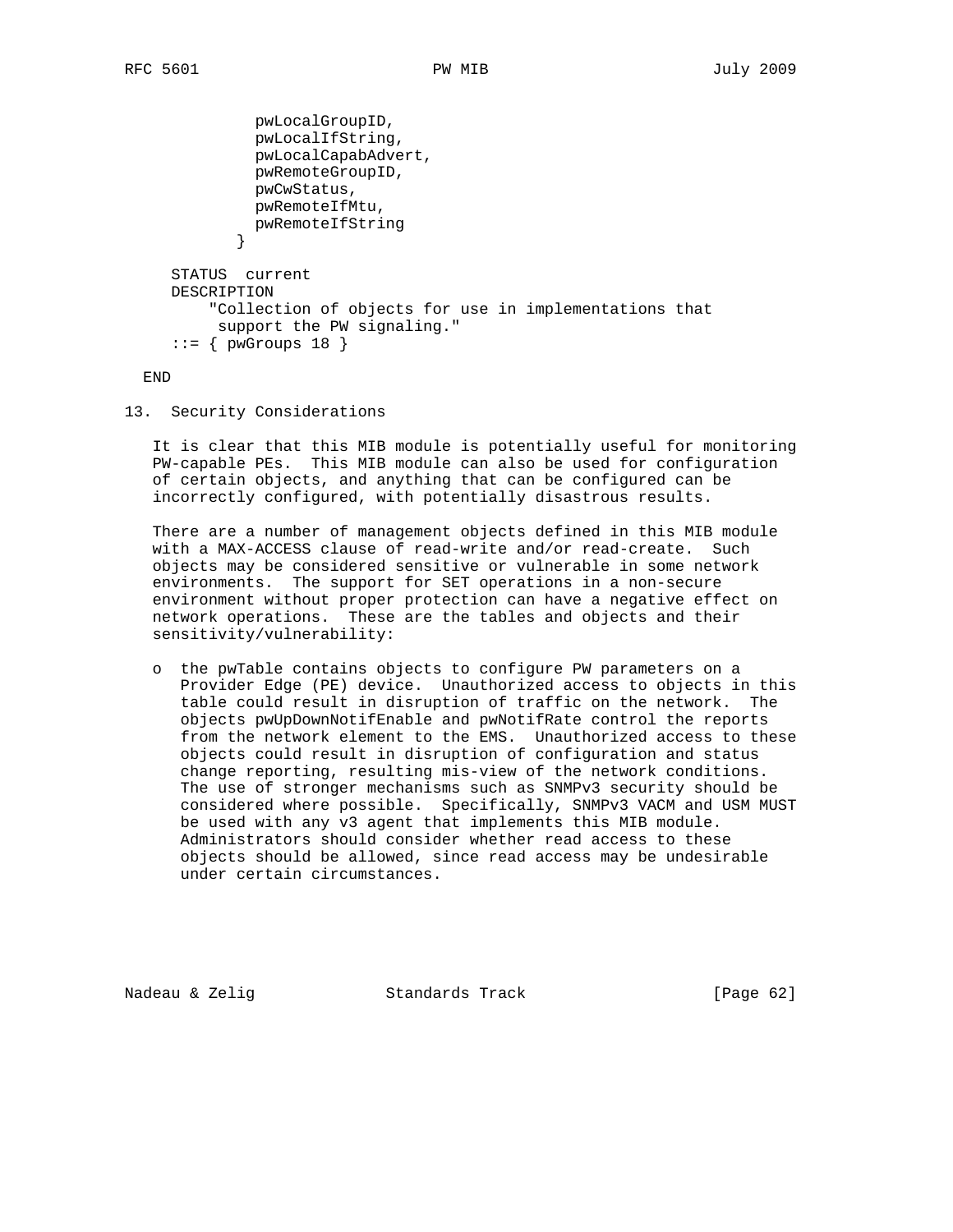Some of the readable objects in this MIB module (i.e., objects with a MAX-ACCESS other than not-accessible) may be considered sensitive or vulnerable in some network environments. It is thus important to control even GET and/or NOTIFY access to these objects and possibly to even encrypt the values of these objects when sending them over the network via SNMP. These are the tables and objects and their sensitivity/vulnerability:

 o the pwTable, pwPerfCurrentTable, pwPerfIntervalTable, pwPerf1DayIntervalTable, pwIndexMappingTable, pwPeerMappingTable, and pwGenFecIndexMappingTable collectively show the pseudowire connectivity topology and its performance characteristics. If an administrator does not want to reveal this information, then these tables should be considered sensitive/vulnerable.

 SNMP versions prior to SNMPv3 did not include adequate security. Even if the network itself is secure (for example by using IPsec), even then, there is no control as to who on the secure network is allowed to access and GET/SET (read/change/create/delete) the objects in this MIB module.

 It is RECOMMENDED that implementers consider the security features as provided by the SNMPv3 framework (see [RFC3410], section 8), including full support for the SNMPv3 cryptographic mechanisms (for authentication and privacy).

 Further, deployment of SNMP versions prior to SNMPv3 is NOT RECOMMENDED. Instead, it is RECOMMENDED to deploy SNMPv3 and to enable cryptographic security. It is then a customer/operator responsibility to ensure that the SNMP entity giving access to an instance of this MIB module is properly configured to give access to the objects only to those principals (users) that have legitimate rights to indeed GET or SET (change/create/delete) them.

- 14. IANA Considerations
- 14.1. ifType for PW

 IANA has assigned a value (246) for PW in the IANAifType-MIB called ifPwType.

14.2. PW MIB Modules OBJECT IDENTIFIER Values

 A PW may appear as ifIndex in the ifTable, and therefore the pwStdMIB OBJECT IDENTIFIER has been assigned under the 'transmission' subtree, as the common practice in assigning OBJECT IDENTIFIERs for MIB modules representing entities in the ifTable.

Nadeau & Zelig Standards Track (Page 63)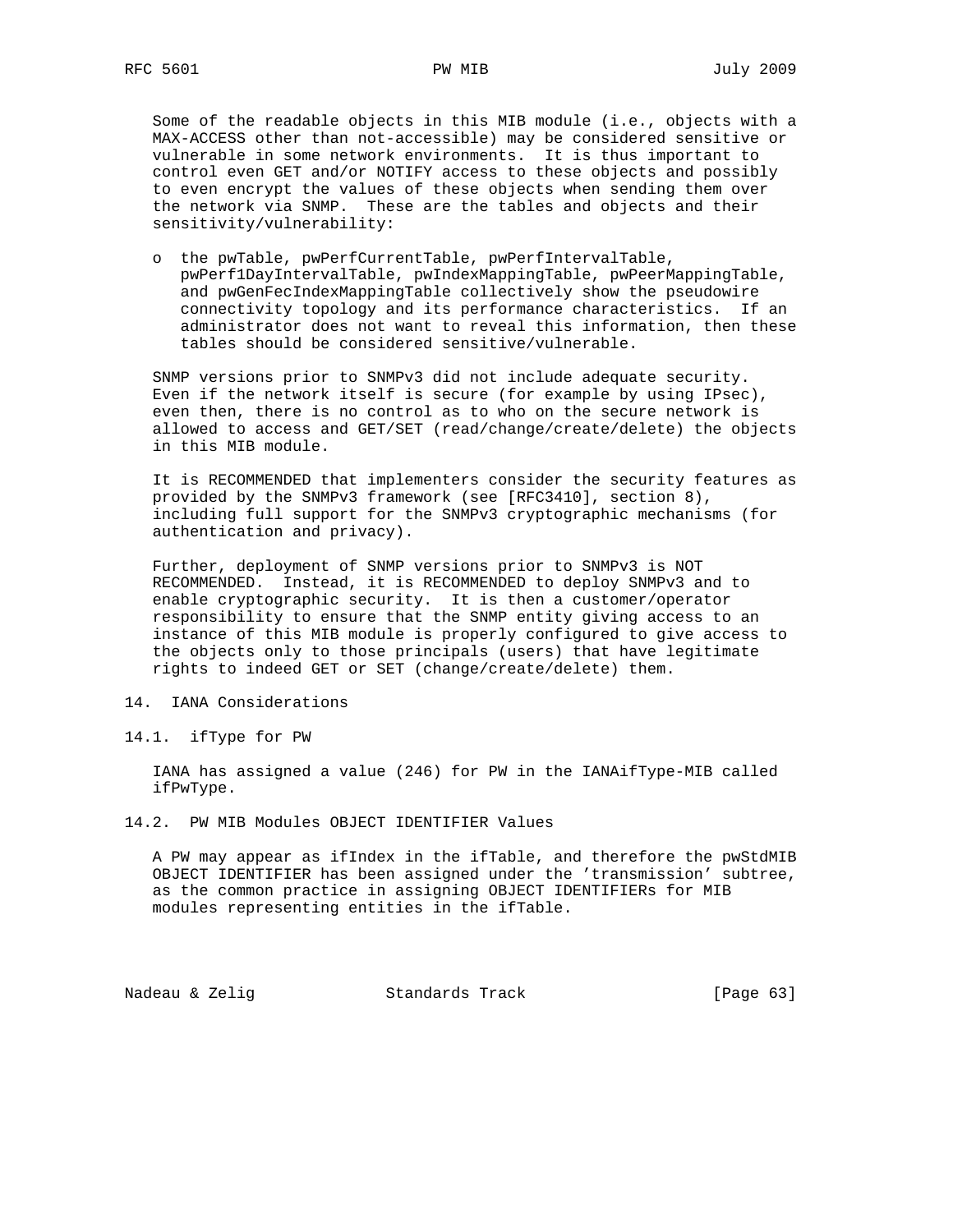All other MIB modules related to PW management SHOULD be assigned under the 'mib-2' subtree; individual requests will appear in the MIB module memo's IANA Considerations section.

14.3. IANA Considerations for PW-STD-MIB

 The MIB module in this document uses the following IANA-assigned OBJECT IDENTIFIER values recorded in the SMI Numbers registry:

| Descriptor | OBJECT IDENTIFIER value |  |
|------------|-------------------------|--|
|            |                         |  |
|            |                         |  |

pwStdMIB { transmission 246 }

14.4. IANA Considerations for IANA-PWE3-MIB

 The MIB module in this document uses the following IANA-assigned OBJECT IDENTIFIER values recorded in the SMI Numbers registry:

| Descriptor  | OBJECT IDENTIFIER value |
|-------------|-------------------------|
|             |                         |
| ianaPwe3MIB | $\{$ mib-2 174 $\}$     |

15. Acknowledgments

 We thank Orly Nicklass for her dedicated review and significant edit in various sections of the document, and Kiran Koushik for his contribution.

 The individuals listed below contributed significantly to this document:

 Dave Danenberg - Litchfield Communications Sharon Mantin - Corrigent Systems

- 16. References
- 16.1. Normative References
	- [BCP14] Bradner, S., "Key words for use in RFCs to Indicate requirement Levels", BCP 14, RFC 2119, March 1997.
	- [RFC2578] McCloghrie, K., Ed., Perkins, D., Ed., and J. Schoenwaelder, Ed., "Structure of Management Information Version 2 (SMIv2)", STD 58, RFC 2578, April 1999.

Nadeau & Zelig Standards Track [Page 64]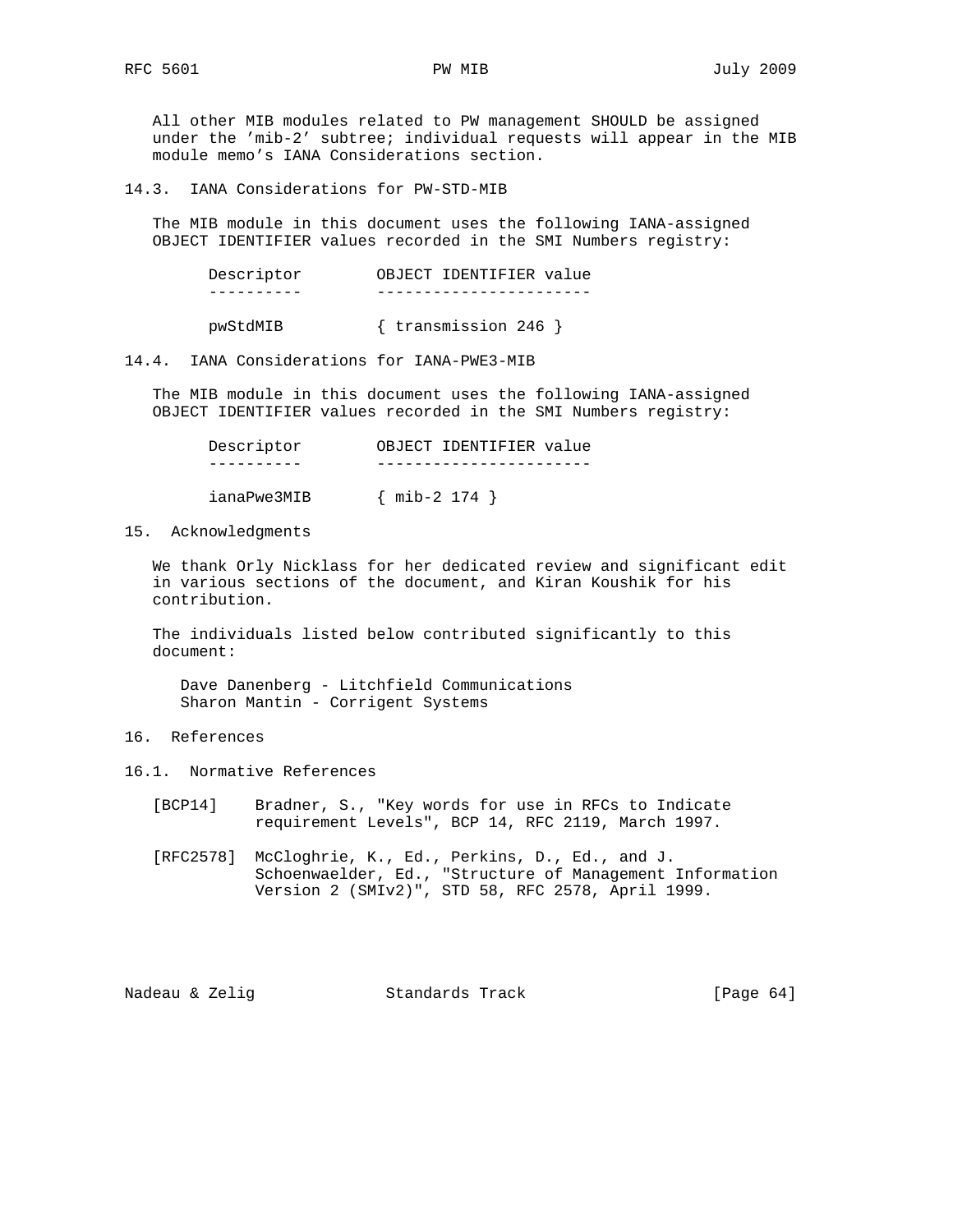- [RFC2579] McCloghrie, K., Ed., Perkins, D., Ed., and J. Schoenwaelder, Ed., "Textual Conventions for SMIv2", STD 58, RFC 2579, April 1999.
- [RFC2580] McCloghrie, K., Perkins, D., and J. Schoenwaelder, "Conformance Statements for SMIv2", STD 58, RFC 2580, April 1999.
- [RFC2863] McCloghrie, K. and F. Kastenholz, "The Interfaces Group MIB", RFC 2863, June 2000.
- [RFC3411] Harrington, D., Presuhn, R., and B. Wijnen, "An Architecture for Describing Simple Network Management Protocol (SNMP) Management Frameworks", STD 62, RFC 3411, December 2002.
- [RFC3413] Levi, D., Meyer, P., and B. Stewart, "Simple Network Management Protocol (SNMP) Applications", STD 62, RFC 3413, December 2002.
- [RFC3593] Tesink, K., Ed., "Textual Conventions for MIB Modules Using Performance History Based on 15 Minute Intervals", RFC 3593, September 2003.
- [RFC3705] Ray, B. and R. Abbi, "High Capacity Textual Conventions for MIB Modules Using Performance History Based on 15 Minute Intervals", RFC 3705, February 2004.
- [RFC3931] Lau, J., Townsley, M., and I. Goyret, "Layer Two Tunneling Protocol - Version 3 (L2TPv3)", RFC 3931, March 2005.
- [RFC4001] Daniele, M., Haberman, B., Routhier, S., and J. Schoenwaelder, "Textual Conventions for Internet Network Addresses", RFC 4001, February 2005.
- [RFC4446] Martini, L., "IANA Allocations for Pseudowire Edge to Edge Emulation (PWE3)", BCP 116, RFC 4446, April 2006.
- [RFC4447] Martini, L., Rosen, E., El-Aawar, N., Smith, T., and G. Heron, "Pseudowire Setup and Maintenance Using the Label Distribution Protocol (LDP)", RFC 4447, April 2006.
- [RFC4623] Malis, A. and M. Townsley, "Pseudowire Emulation Edge-to- Edge (PWE3) Fragmentation and Reassembly", RFC 4623, August 2006.

Nadeau & Zelig Standards Track [Page 65]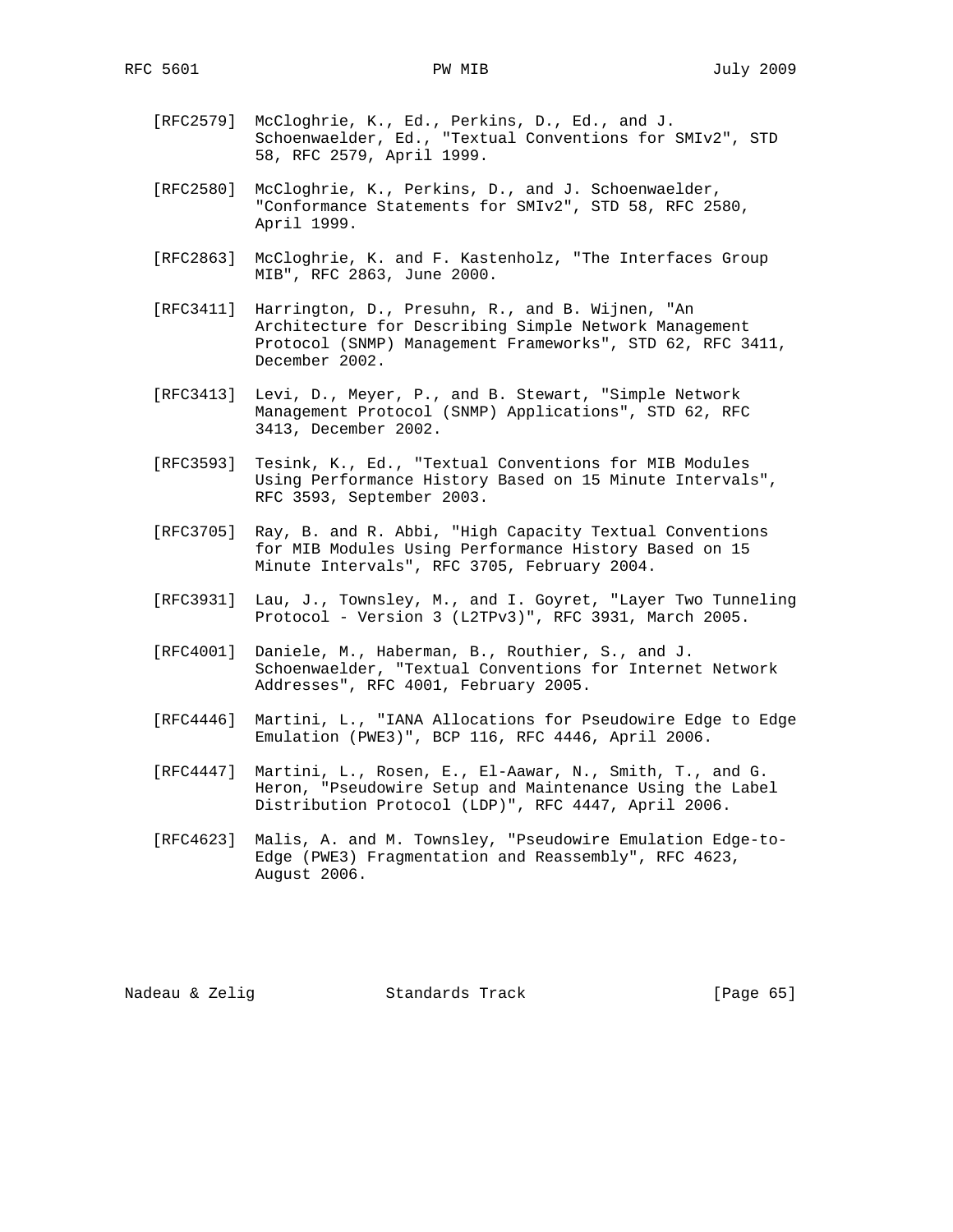- [RFC4720] Malis, A., Allan, D., and N. Del Regno, "Pseudowire Emulation Edge-to-Edge (PWE3) Frame Check Sequence Retention", RFC 4720, November 2006.
- [RFC4863] Martini, L. and G. Swallow, "Wildcard Pseudowire Type", RFC 4863, May 2007.
- [RFC5542] Nadeau, T., Ed., Zelig, D., Ed., and O. Nicklass, Ed., "Definitions of Textual Conventions for Pseudowires (PW) Management", RFC 5542, May 2009.
- 16.2. Informative References
	- [CEPMIB] Zelig, D., Ed., Cohen, R., Ed., and T. Nadeau, Ed., "SONET/SDH Circuit Emulation Service Over Packet (CEP) Management Information Base (MIB) Using SMIv2", Work in Progress, January 2008.
	- [RFC3410] Case, J., Mundy, R., Partain, D., and B. Stewart, "Introduction and Applicability Statements for Internet- Standard Management Framework", RFC 3410, December 2002.
	- [RFC3916] Xiao, X., Ed., McPherson, D., Ed., and P. Pate, Ed., "Requirements for Pseudo-Wire Emulation Edge-to-Edge (PWE3)", RFC 3916, September 2004.
	- [RFC3985] Bryant, S. and P. Pate, "Pseudo Wire Emulation Edge-to- Edge (PWE3) Architecture", RFC 3985, March 2005.
	- [RFC5226] Narten, T. and H. Alvestrand, "Guidelines for Writing an IANA Considerations Section in RFCs", BCP 26, RFC 5226, May 2008.
	- [RFC5602] Zelig, D., Ed., and T. Nadeau, Ed., "Pseudowire (PW) over MPLS PSN Management Information Base (MIB)", RFC 5602, July 2009.

Nadeau & Zelig Standards Track [Page 66]